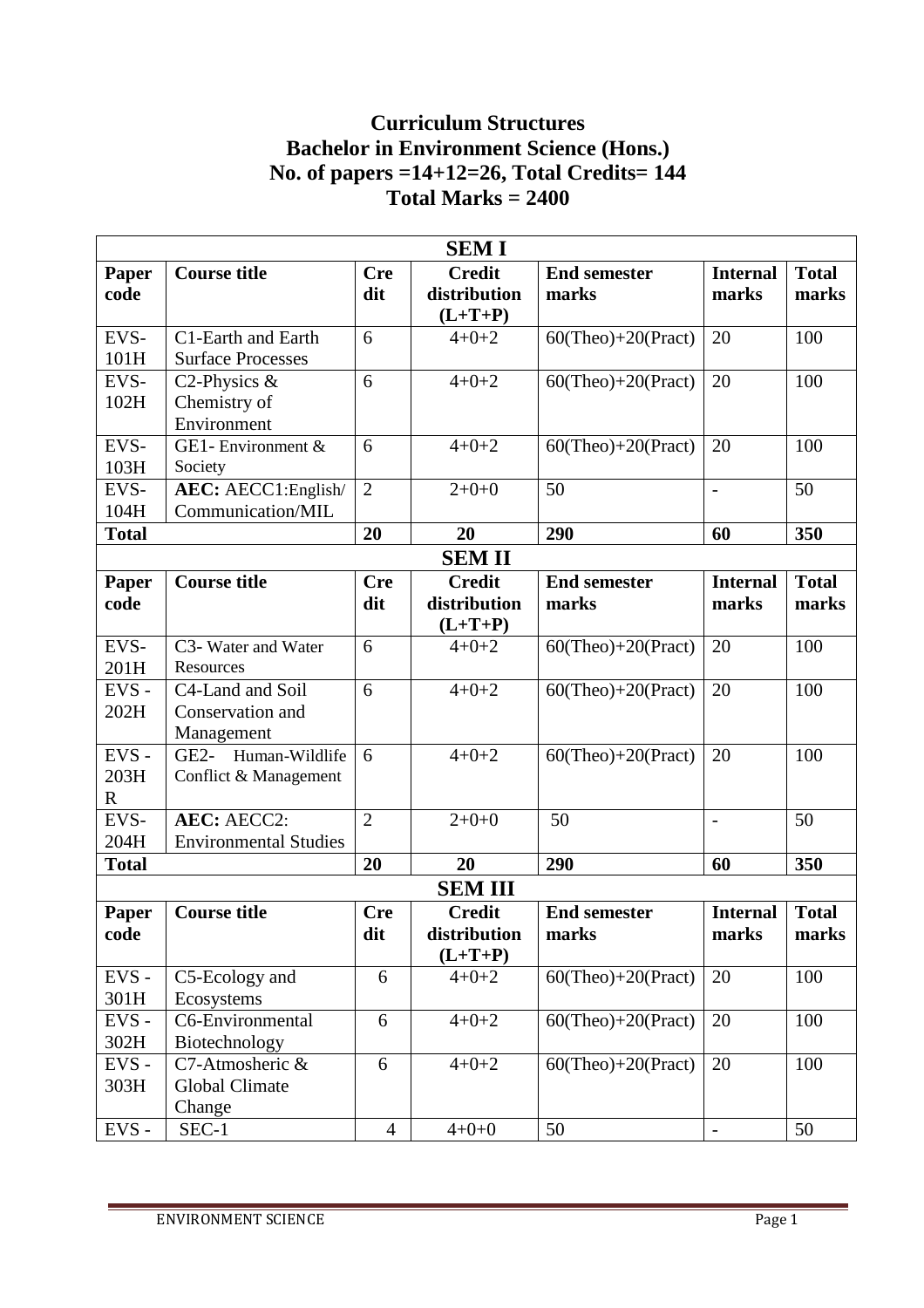| 304H              | Remote Sensing,                |                |               |                       |                 |              |
|-------------------|--------------------------------|----------------|---------------|-----------------------|-----------------|--------------|
|                   | Geographic                     |                |               |                       |                 |              |
|                   | Information System &           |                |               |                       |                 |              |
|                   | Modelling                      |                |               |                       |                 |              |
| <b>EVS</b>        | GE3-Gender &                   | 6              | $4 + 0 + 2$   | $60$ (Theo)+20(Pract) | 20              | 100          |
| 305H              | Environment                    |                |               |                       |                 |              |
| <b>Total</b>      |                                | 28             | 28            | 370                   | 80              | 450          |
|                   |                                |                | <b>SEMIV</b>  |                       |                 |              |
| Paper             | <b>Course title</b>            | <b>Cre</b>     | <b>Credit</b> | <b>End semester</b>   | <b>Internal</b> | <b>Total</b> |
| code              |                                | dit            | distribution  | marks                 | marks           | marks        |
|                   |                                |                | $(L+T+P)$     |                       |                 |              |
| EVS-              | C8-Systematics $&$             | 6              | $4 + 0 + 2$   | $60$ (Theo)+20(Pract) | 20              | 100          |
| 401H              | Biogeography                   |                |               |                       |                 |              |
| EVS-              | C9-Urban Ecosystem             | 6              | $4 + 0 + 2$   | $60$ (Theo)+20(Pract) | 20              | 100          |
| 402H              |                                |                |               |                       |                 |              |
| EVS-              | C10-Environmental              | 6              | $4 + 0 + 2$   | $60$ (Theo)+20(Pract) | 20              | 100          |
| 403H              | Legislation & Policy           |                |               |                       |                 |              |
| EVS-              | SEC2-Environment               | $\overline{4}$ | $4 + 0 + 0$   | 50                    | $\frac{1}{2}$   | 50           |
| 404H              | Impact & Risk                  |                |               |                       |                 |              |
|                   | Assessment                     |                |               |                       |                 |              |
| EVS-              | GE4:Green                      | 6              | $4 + 0 + 2$   | $60$ (Theo)+20(Pract) | 20              | 100          |
| 405H              | Technologies                   |                |               |                       |                 |              |
| <b>Total</b>      |                                | 28             | 28            | 370                   | 80              | 450          |
|                   |                                |                | <b>SEM V</b>  |                       |                 |              |
|                   |                                |                |               |                       |                 |              |
| Paper             | <b>Course title</b>            | <b>Cre</b>     | <b>Credit</b> | <b>End semester</b>   | <b>Internal</b> | <b>Total</b> |
| code              |                                | dit            | distribution  | marks                 | marks           | marks        |
|                   |                                |                | $(L+T+P)$     |                       |                 |              |
| EVS-              | C11-Biodiversity $&$           | 6              | $4 + 0 + 2$   | $60$ (Theo)+20(Pract) | 20              | 100          |
| 501H              | Conservation                   |                |               |                       |                 |              |
| EVS-              | C12-Organismal $&$             | 6              | $4 + 0 + 2$   | $60$ (Theo)+20(Pract) | 20              | 100          |
| 502H              | <b>Evolution Biology</b>       |                |               |                       |                 |              |
| EVS-              | DSE1-Energy $&$                | 6              | $4 + 0 + 2$   | $60$ (Theo)+20(Pract) | 20              | 100          |
| D1HR              | Environment                    |                |               |                       |                 |              |
| EVS-              | DSE2-Environmental             | 6              | $4 + 0 + 2$   | $60$ (Theo)+20(Pract) | 20              | 100          |
| D <sub>2</sub> HR | Economics                      |                |               |                       |                 |              |
| <b>Total</b>      |                                | 24             | 24            | 320                   | 80              | 400          |
|                   |                                |                |               |                       |                 |              |
|                   |                                |                | <b>SEM VI</b> |                       |                 |              |
| Paper             | <b>Course title</b>            | <b>Cre</b>     | <b>Credit</b> | <b>End semester</b>   | <b>Internal</b> | <b>Total</b> |
| code              |                                | dit            | distribution  | marks                 | marks           | marks        |
|                   |                                |                | $(L+T+P)$     |                       |                 |              |
| EVS-              | C13-Environmental              | 6              | $4 + 0 + 2$   | $60$ (Theo)+20(Pract) | 20              | 100          |
| 601H              | Pollution and Human            |                |               |                       |                 |              |
|                   | Health                         |                |               |                       |                 |              |
| EVS-              | <b>C14-Natural Resource</b>    | 6              | $4 + 0 + 2$   | $60$ (Theo)+20(Pract) | 20              | 100          |
| 602H              | Management &<br>Sustainability |                |               |                       |                 |              |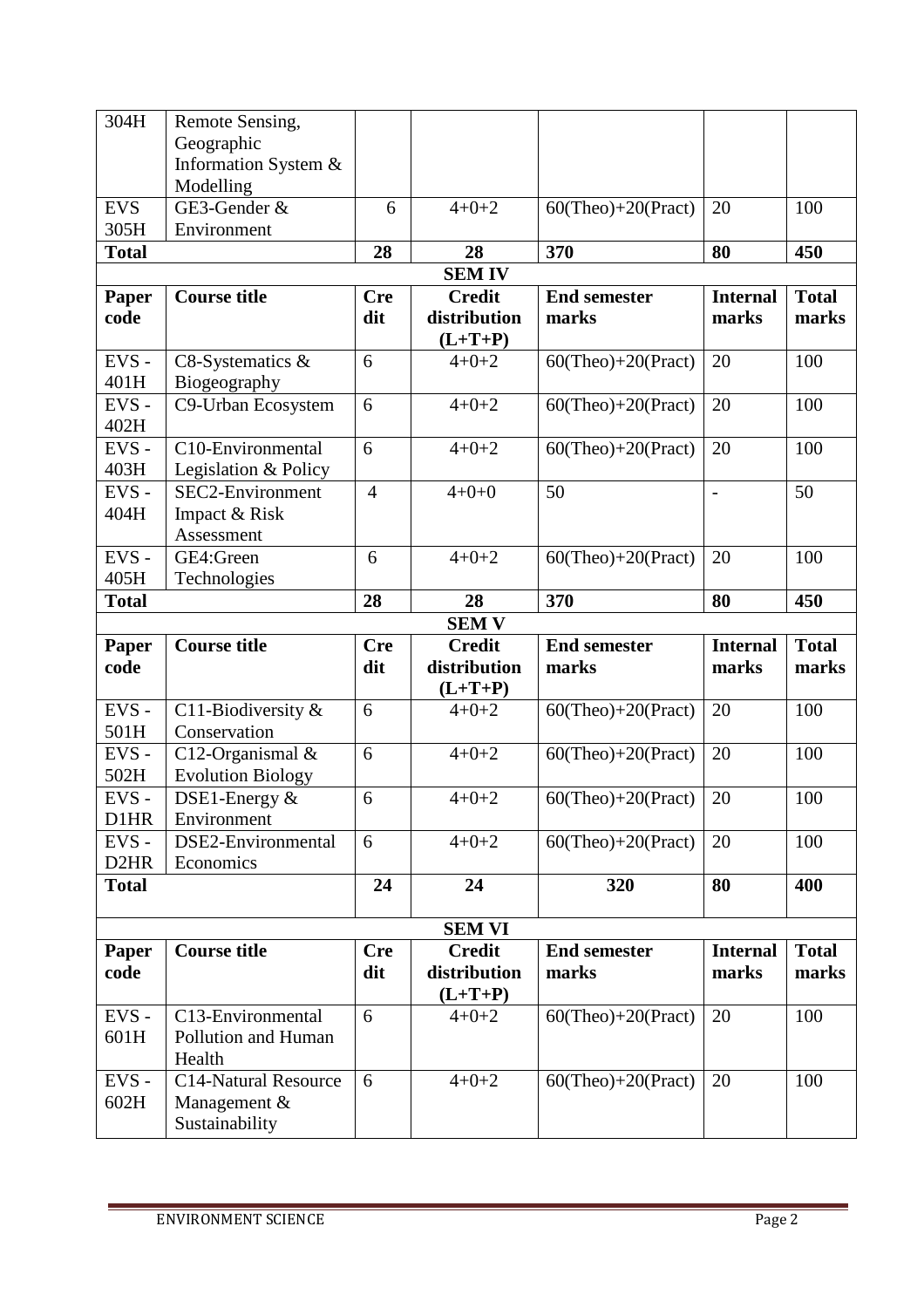| $EVS -$          | DSE3-Natural       |    | $4+0+2$ | 60(Theo)+20(Pract)   20 |    | 100 |
|------------------|--------------------|----|---------|-------------------------|----|-----|
| D <sub>3H</sub>  | Hazards & Disaster |    |         |                         |    |     |
|                  | Management         |    |         |                         |    |     |
| $EVS -$          | DSE4-Solid Waste   |    | $4+0+2$ | 60(Theo)+20(Pract)   20 |    | 100 |
| D <sub>4</sub> H | Management         |    |         |                         |    |     |
| <b>Total</b>     |                    | 24 | 24      | 320                     | 80 | 400 |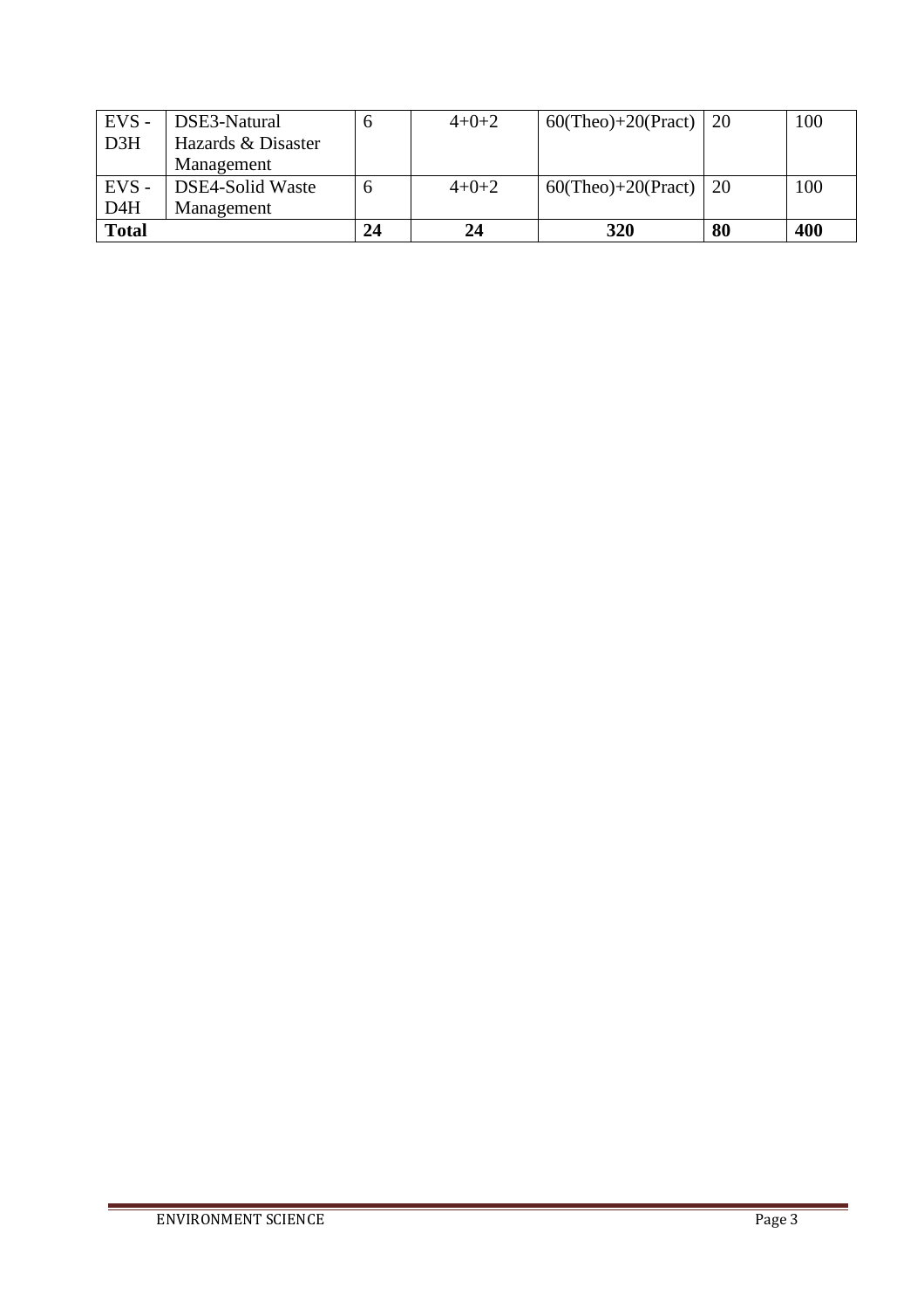| <b>Semest</b><br>er | <b>CORE COURSE(14)</b>                                                                            | <b>Ability</b><br><b>Enhancement</b><br><b>Compulsory</b><br>$\mathbf C$ | <b>Skill Enhancement</b><br>Course (SEC) (2)                                       | <b>Discipline</b><br><b>Specific El</b><br><b>Ective</b> | <b>GENERIC</b><br><b>ELECTIVE:</b><br>$(GE)$ $(4)$                  |
|---------------------|---------------------------------------------------------------------------------------------------|--------------------------------------------------------------------------|------------------------------------------------------------------------------------|----------------------------------------------------------|---------------------------------------------------------------------|
|                     |                                                                                                   | Ourse (AEC)(2)                                                           |                                                                                    | $(DSE)$ (4)                                              |                                                                     |
| $\bf I$             | C-1: Earth and Earth<br><b>Surface Processes</b><br>C-2: Physics &<br>Chemistry of<br>Environment | English/Hindi/MIL<br>Communication                                       |                                                                                    |                                                          | $GE-1$<br>Environment &<br>Society                                  |
| $\rm II$            | C-3: Water and Water<br>Resources<br>C-4: Land and Soil<br>Conservation<br>and<br>Management      | Environmental<br><b>Studies</b>                                          |                                                                                    |                                                          | GE <sub>2</sub><br>Human-Wildlife<br>Conflict<br>$\&$<br>Management |
| $\rm III$           | C-5: Ecology and<br>Ecosystems<br>C-6: Environmental<br>Biotechnology                             |                                                                          | $SEC -1$<br>Remote Sensing,<br>Geographic<br>Information<br>System $&$<br>Modeling |                                                          | $GE-3$<br>Gender &<br>Environment                                   |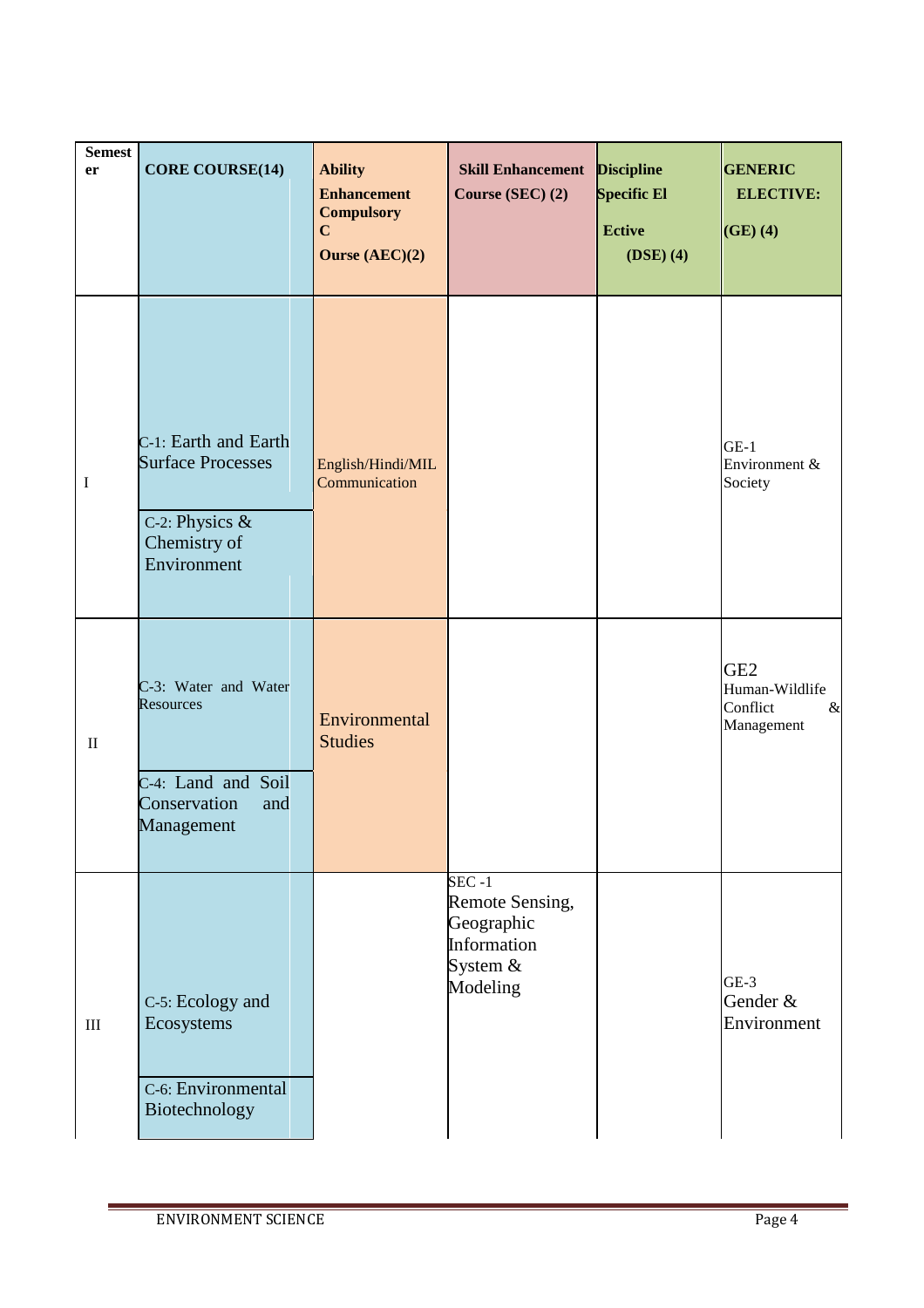|              | C-7: Atmosheric &<br><b>Global Climate</b><br>Change         |                                                         |                                                                            |                                 |
|--------------|--------------------------------------------------------------|---------------------------------------------------------|----------------------------------------------------------------------------|---------------------------------|
| ${\rm IV}$   | C-8: Systematic<br>&Biogeography<br>C-9: Urban<br>Ecosystems | $SEC - 2$<br>Environment<br>Impact & Risk<br>Assessment |                                                                            | $GE-4$<br>Green<br>Technologies |
|              | $C-10$ :<br>Environmental<br>Legislation $\&$<br>Policy      |                                                         |                                                                            |                                 |
| $\mathbf{V}$ | C-11: Biodiversity $\&$<br>Conservation                      |                                                         | $DSE-1$<br>Energy $&$<br>Environment                                       |                                 |
|              | C-12: Organismal<br>& Evolution<br><b>Biology</b>            |                                                         | $DSE-2$<br>Environmental<br>Economics                                      |                                 |
| VI           | $C-13:$<br>Environmental<br>Pollution and<br>Human Health    |                                                         | $\overline{\text{DSE}} - 3$<br>Natural Hazards<br>& Disaster<br>Management |                                 |
|              | C-14: Natural<br>Resource<br>Management &<br>Sustainability  |                                                         | DSE-4<br>Solid Waste<br>Management                                         |                                 |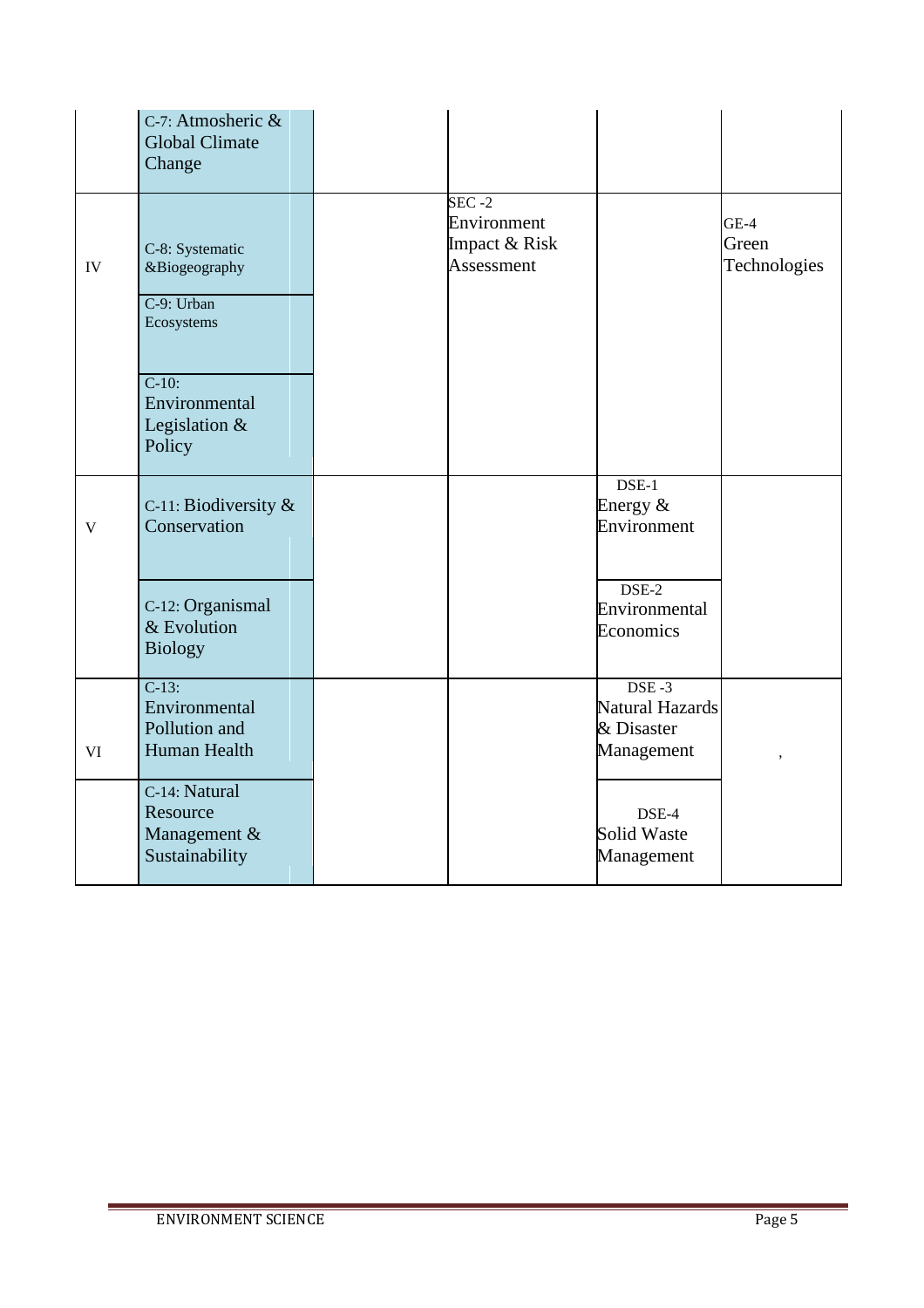| Course                                      | Credits*                  |                     |
|---------------------------------------------|---------------------------|---------------------|
|                                             | <b>Theory + Practical</b> | $Theory + Tutorial$ |
| <b>I. Core Courses-</b> Theory (14 Papers)  | $14x4 = 56$               | 14 $\times$ 5=70    |
| Core Course - Practical/Tutorial*           | $14 \times 2 = 28$        | $14 \times 1 = 14$  |
| <b>II. Elective Courses (8 Papers)</b>      |                           |                     |
| A1. Discipline Specific Electives – Theory  | $4 \times 4 = 16$         | $4 \times 4 = 16$   |
| (4 Papers)                                  |                           |                     |
| A2. Discipline Specific Electives           | $4 \times 2=8$            | $4 \times 2=8$      |
| Practical/Tutorial* - (4 Papers)            |                           |                     |
| B1. Generic Electives/Interdisciplinary-    | $4 \times 4 = 16$         | $4 \times 4 = 16$   |
| Theory (4 Papers)                           |                           |                     |
| B2. Generic Electives/Interdisciplinary -   | $4 \times 2=8$            | $4 \times 2=8$      |
| Practical/Tutorial* (4 Papers)              |                           |                     |
| <b>III. Ability Enhancement Courses</b>     |                           |                     |
| <b>Ability Enhancement Compulsory</b><br>1. | $2 \times 2 = 4$          | $2 \times 2 = 4$    |
| Courses (AECC) - (2 Papers of 2 Credits     |                           |                     |
| each) Environment Science &                 |                           |                     |
| English/MIL Communication                   |                           |                     |
| Skill Enhancement Courses (SEC)<br>2.       | $2 \times 4 = 8$          | $2 \times 4 = 8$    |
| (2 Papers of 4 Credits each)                |                           |                     |
| <b>Total Credits</b>                        | 144                       | 144                 |

# **Details of course under B.Sc. in Environmental Science (Hons.)**

\*wherever practical is mentioned there will be no tutorial and vice-versa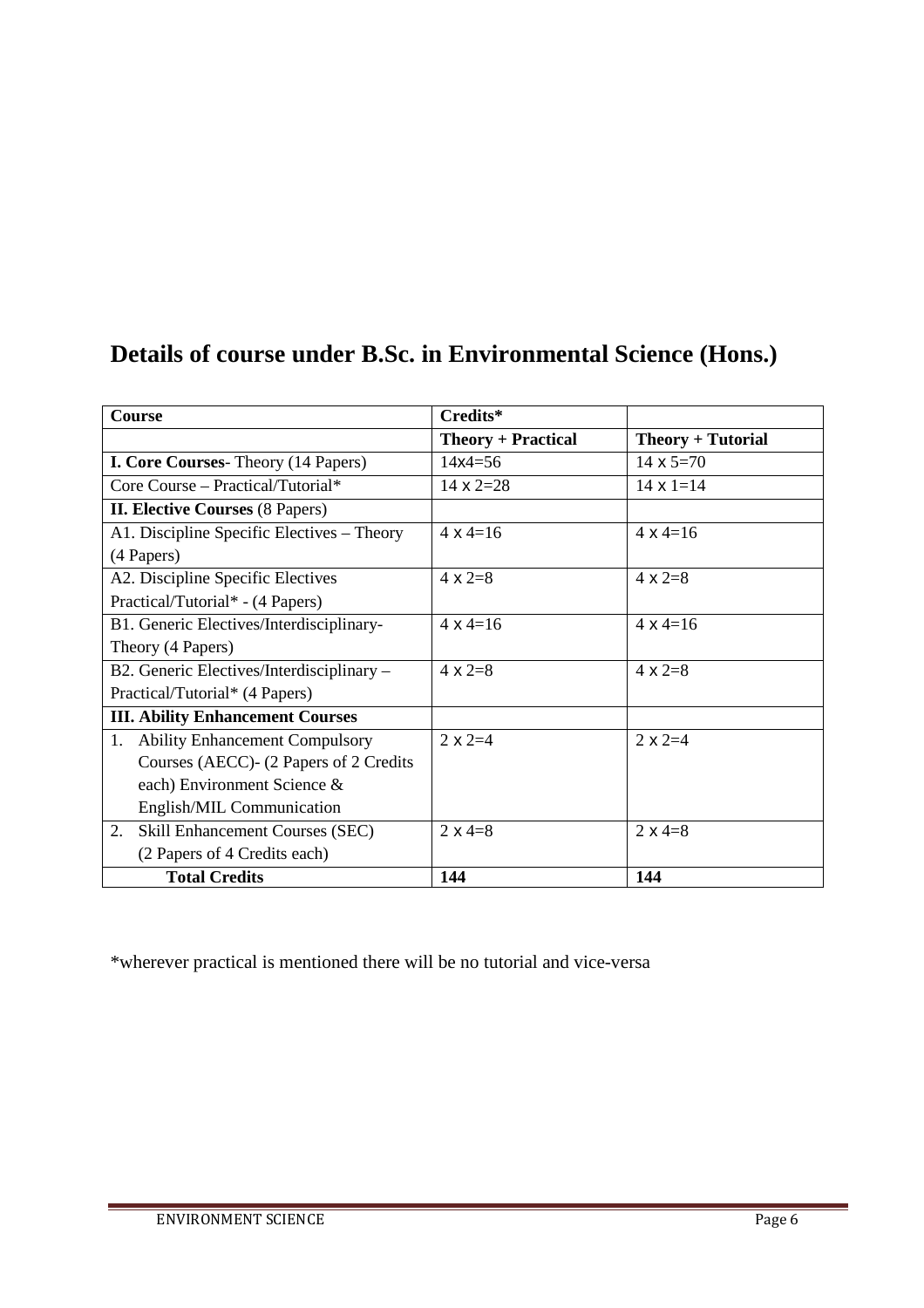# **CORE COURSE 1: EARTH AND EARTH SURFACE PROCESSES**

# **Theory (60 Lectures)**

**Preamble:** The paper will introduce students to the basic structure and composition of the Earth and will explore various surface processes and their impact on and role in living systems. It will also deal with the interactive processes in the inner as well as outer Earth's surface.

# Unit 1: History of Earth **(10 lectures) (10 lectures)**

Solar system formation and planetary differentiation; formation of the Earth: formation and composition of core, mantle, crust, atmosphere and hydrosphere; chemical composition of Earth; geological time scale and major changes on the Earth's surface; Holocene and the emergence of humans, role of humans in shaping landscapes; development of cultural landscapes.

# **Unit 2: Earth system processes (10 lectures)**

Movement of lithosphere plates; mantle convection and plate tectonics, major plates and hot spots, plate boundaries; sea floor spread; earthquakes; volcanic activities; orogeny; isostasy; gravitational and magnetic fields of the earth; origin of the main geomagnetic field; continental drift, Pangaea and present-day continents, paleontological evidences of plate tectonics; continental collision and mountain formation with specific example of the Himalaya.

# **Unit 3: Minerals and rocks (15 lectures)**

Minerals and important rock forming minerals; rock cycle: lithification and metamorphism; Three rock laws; rock structure, igneous, sedimentary and metamorphic rocks; weathering: physical, biogeochemical processes; erosion: physical processes of erosion, factors affecting erosion; agents of erosion: rivers and streams, glacial and aeolian transportation and deposition of sediments by running water, wind and glaciers.

# **Unit 4: Earth surface processes (15 lectures)**

Atmosphere: evolution of earth's atmosphere, composition of atmosphere, physical and optical properties, circulation; interfaces: atmosphere–ocean interface, atmosphere–land interface, ocean– land interface; land surface processes: fluvial and glacial processes, rivers and geomorphology; types of glaciers, glacier dynamics, erosional and depositional processes and glaciated landscapes; coastal processes.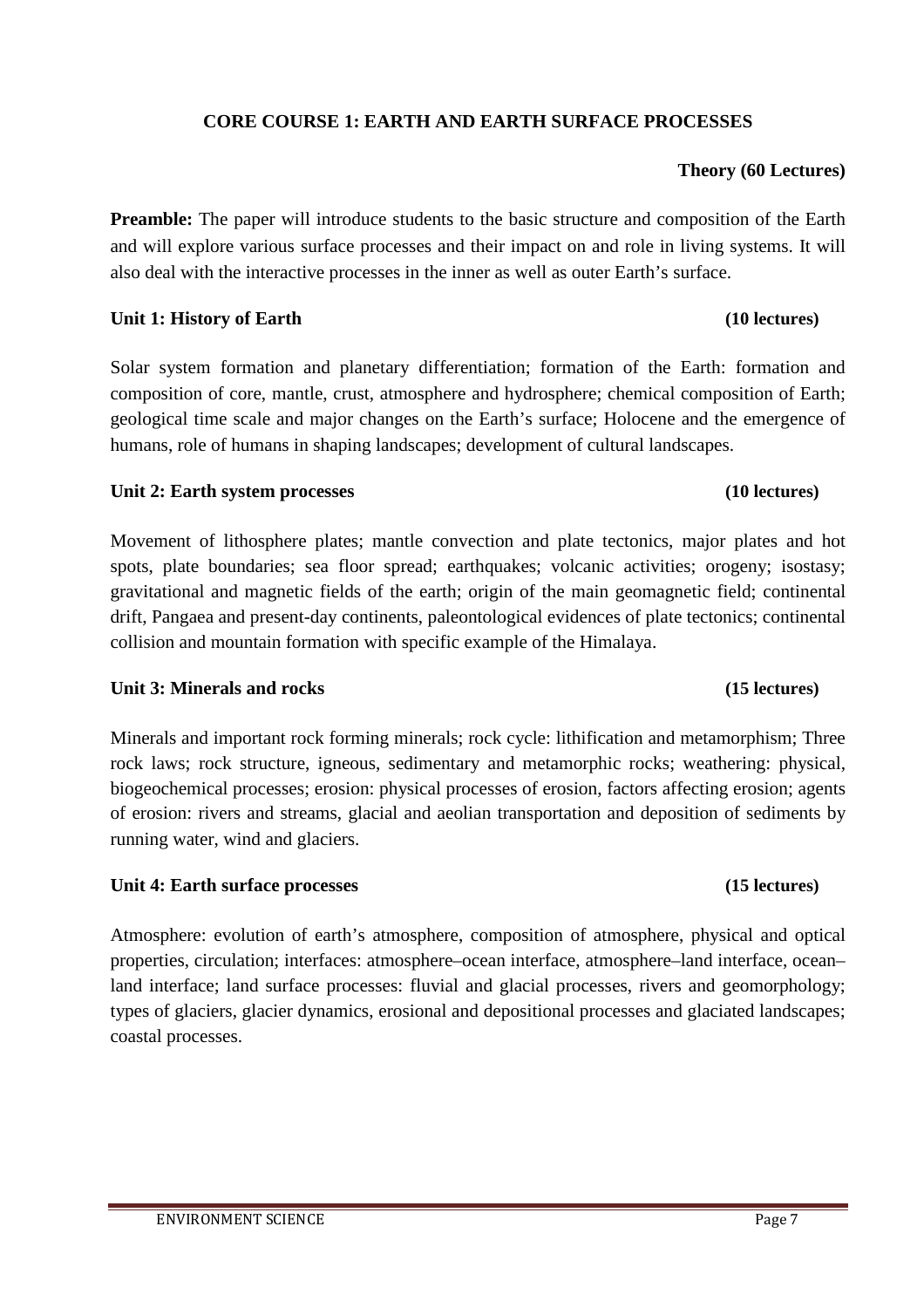### **Unit 5: Importance of being a mountain (10 lectures)**

Formation of Peninsular Indian mountain systems - Western and Eastern Ghats, Vindhyas, Aravallis, etc. Formation of the Himalaya; development of glaciers, perennial river systems and evolution of monsoon in Indian subcontinent; formation of Indo-Gangetic Plains, arrival of humans; evolution of Indus Valley civilization; progression of agriculture in the Indian subcontinent in Holocene; withdrawing monsoon and lessons to draw.

**Practicals:** Based on the theory/ fieldwork.

- 1. Bridge, J., & Demicco, R. 2008. *Earth Surface Processes, Landforms and Sediment deposits*. Cambridge University Press.
- 2. Duff, P. M. D., & Duff, D. (Eds.). 1993. *Holmes' Principles of Physical Geology*. Taylor & Francis.
- 3. Gupta, A. K., Anderson, D. M., & Overpeck, J. T. 2003. Abrupt changes in the Asian southwest monsoon during the Holocene and their links to the North Atlantic Ocean. *Nature* **421:** 354-357.
- 4. Gupta, A. K., Anderson, D. M., Pandey, D. N., & Singhvi, A. K. 2006. Adaptation and human migration, and evidence of agriculture coincident with changes in the Indian summer monsoon during the Holocene. *Current Science* **90:** 1082-1090.
- 5. Keller, E.A. 2011. *Introduction to Environmental Geology* (5<sup>th</sup> edition). Pearson Prentice Hall.
- 6. Krishnan, M. S. 1982. *Geology of India and Burma*. CBS Publishers & Distributors.
- 7. Leeder, M., Arlucea, M.P. 2005. *Physical Processes in Earth and Environmental Sciences.* Blackwell Publishing.
- 8. Pelletier, J. D. 2008. *Quantitative Modeling of Earth Surface Processes* (Vol. 304). Cambridge: Cambridge University Press. Chicago.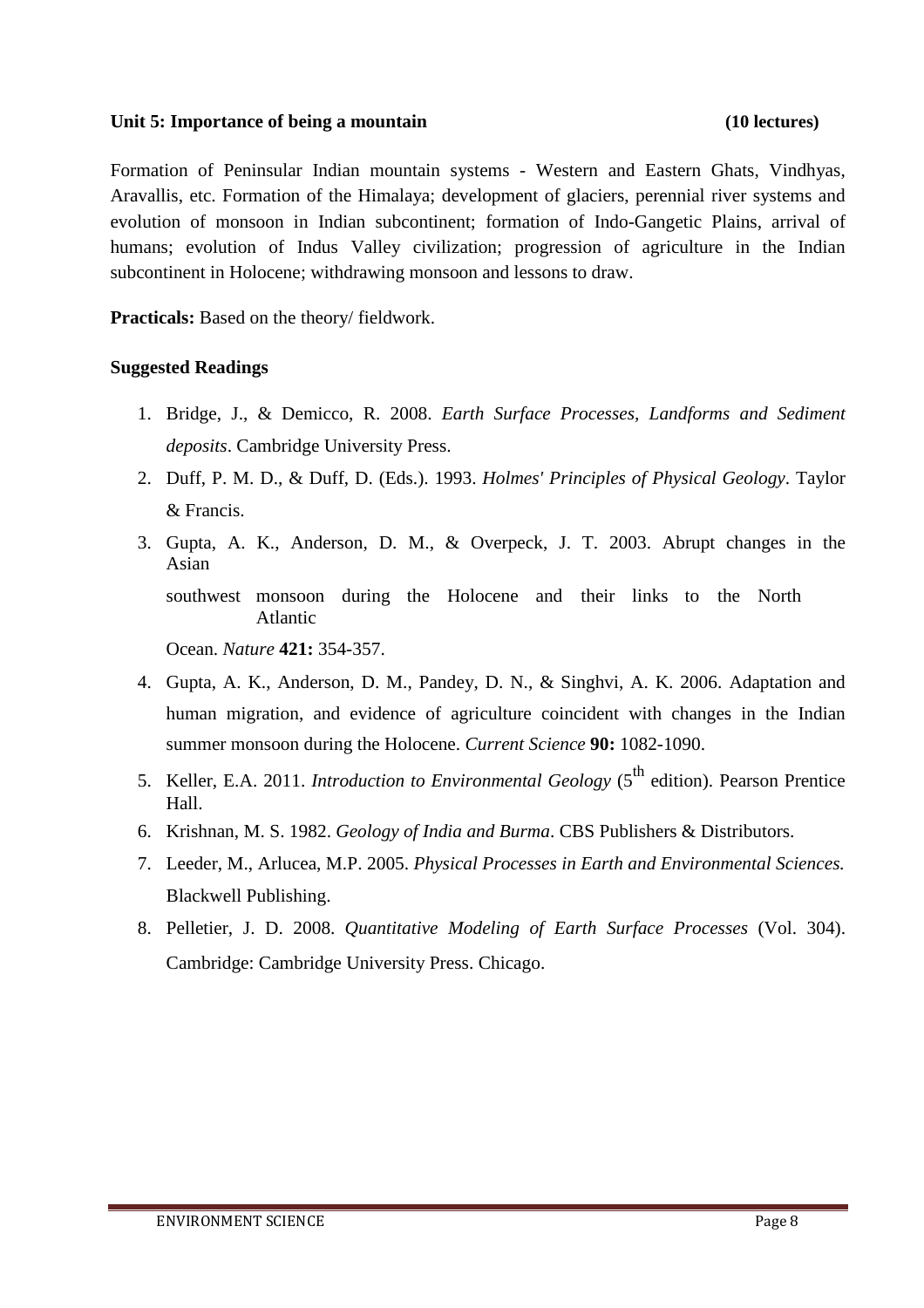# **CORE COURSE 2: PHYSICS AND CHEMISTRY OF ENVIRONMENT**

# **Theory (60 Lectures)**

**Preamble**: This paper aims to build conceptual understanding of students by exposing them to the basic principles behind various environmental processes. The paper has been divided into two sections, with the view to introduce students to the concepts of physics and chemistry associated with particle movement, chemical processes and pollutant chemistry.

### **Unit 1: Fundamentals of environmental physics (15 lectures)**

Part A: Basic concepts of light and matter; quantum mechanics (relation between energy, wavelength and frequency), black body radiation, Kirchhoff's law, Boltzmann equation, spectroscopic concepts: Introduction to the concept of absorption and transmission of light, Beer– Lambert law, photovoltaic and solar cells; scattering of light, Rayleigh and Mia scattering.

**Part B**: Basic concepts of pressure, force, work and energy; types of forces and their relation (pressure gradient, viscous, Coriolis, gravitational, centripetal, and centrifugal force); concept of heat transfer, conduction, convection; concept of temperature, lapse rate (dry and moist adiabatic); laws of thermodynamics; concept of heat and work, Carnot engine, transmission of electrical power, efficiency of turbines, wind mills and hydroelectric power plants.

# **Unit 2: Movement of pollutants in environment (6 lectures)**

Diffusion and dispersion, point and area source pollutants, pollutant dispersal; Gaussian plume model, mixing heights, hydraulic potential, Darcy's equation, types of flow, turbulence.

# **Unit 3: Fundamentals of environmental chemistry (15 lectures)**

**Part A**: Atomic structure, electronic configuration, periodic properties of elements (ionization potential, electron affinity and electronegativity), types of chemical bonds (ionic, covalent, coordinate and hydrogen bonds); mole concept, molarity and normality, quantitative volumetric analysis.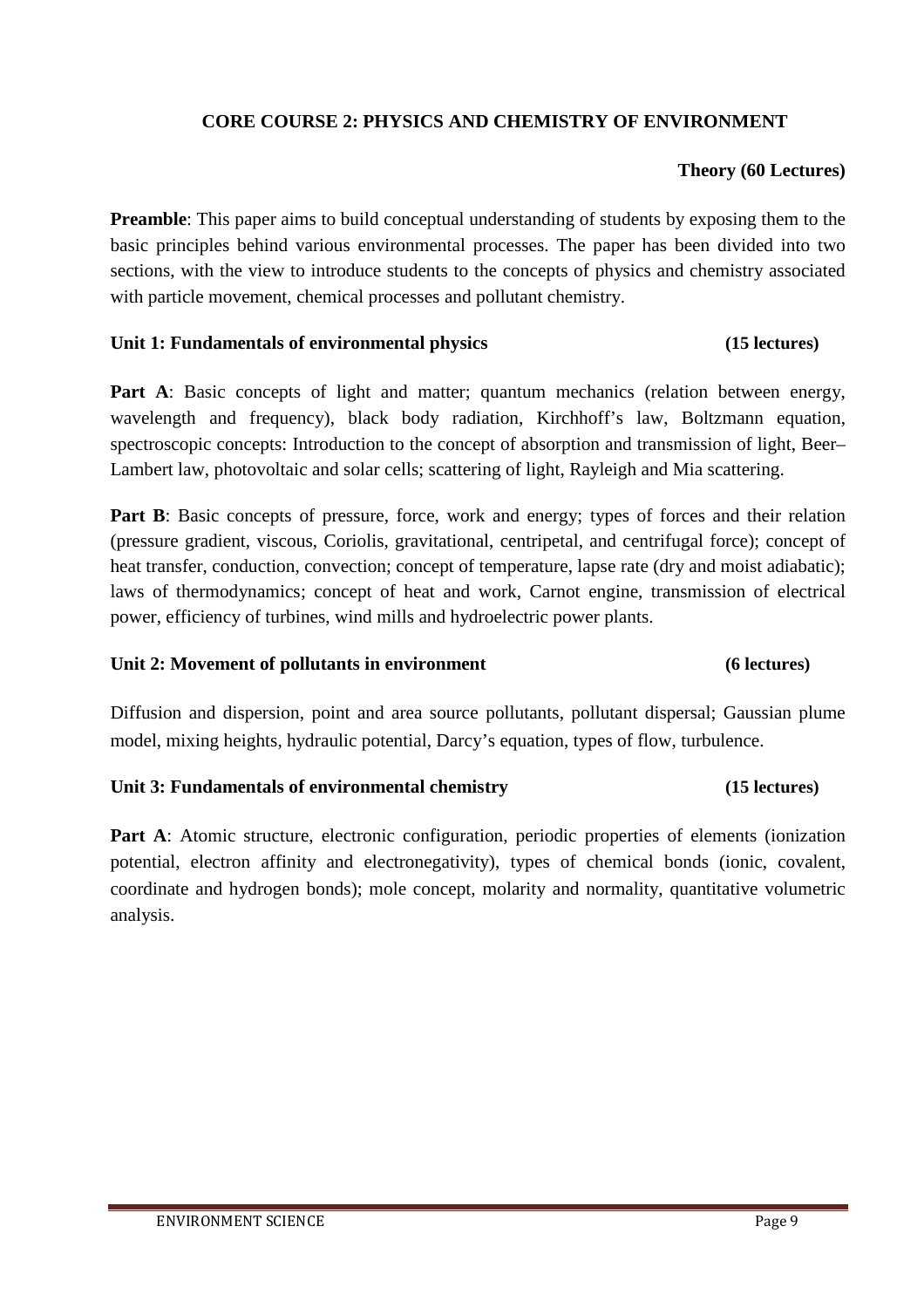**Part B**: Thermodynamic system; types of chemical reactions; acids, bases and salts, solubility products; solutes and solvents; redox reactions, concepts of pH and pE, electrochemistry, Nernst equation, electrochemical cells.

**Part C**: Basic concepts of organic chemistry, hydrocarbons, aliphatic and aromatic compounds, organic functional groups, polarity of the functional groups, synthesis of xenobiotic compounds like pesticides and dyes, synthetic polymers.

# **Unit 4: Atmospheric chemistry (8 lectures)**

Composition of atmosphere; photochemical reactions in atmosphere; smog formation, types of smog (sulphur smog and photochemical smog), aerosols; chemistry of acid rain, case studies; reactions of  $NO<sub>2</sub>$  and  $SO<sub>2</sub>$ ; free radicals and ozone layer depletion, role of CFCs in ozone depletion.

# **Unit 5: Water chemistry (8 lectures)**

Chemical and physical properties of water; alkalinity and acidity of water, hardness of water, calculation of total hardness; solubility of metals, complex formation and chelation; colloidal particles; heavy metals in water.

# **Unit 6: Soil chemistry (8 lectures)**

Soil composition; relation between organic carbon and organic matter, inorganic and organic components in soil; soil humus; cation and anion exchange reactions in soil; nitrogen, phosphorus and potassium in soil; phenolic compounds in soil.

**Practicals:** Based on the theory.

- 1. Beard, J.M. 2013. *Environmental Chemistry in Society* (2<sup>nd</sup> edition). CRC Press.
- 2. Boeker, E. & Grondelle, R. 2011. *Environmental Physics: Sustainable Energy and Climate Change*. Wiley.
- 3. Connell, D.W. 2005. *Basic Concepts of Environmental Chemistry* (2<sup>nd</sup> edition). CRC Press.
- 4. Forinash, K. 2010. *Foundation of Environmental Physics*. Island Press.
- 5. Girard, J. 2013. *Principles of Environmental Chemistry* (3rd edition). Jones & Bartlett.
- 6. Harnung, S.E. & Johnson, M.S. 2012. *Chemistry and the Environment*. Cambridge University Press.
- 7. Hites, R.A. 2012. *Elements of Environmental Chemistry* (2<sup>nd</sup> edition). Wiley & Sons.
- 8. Manhan, S. E. 2000. *Fundamentals of Environmental Chemistry*. CRC Press.
- 9. Pani, B. 2007. *Textbook of Environmental Chemistry*. IK international Publishing House.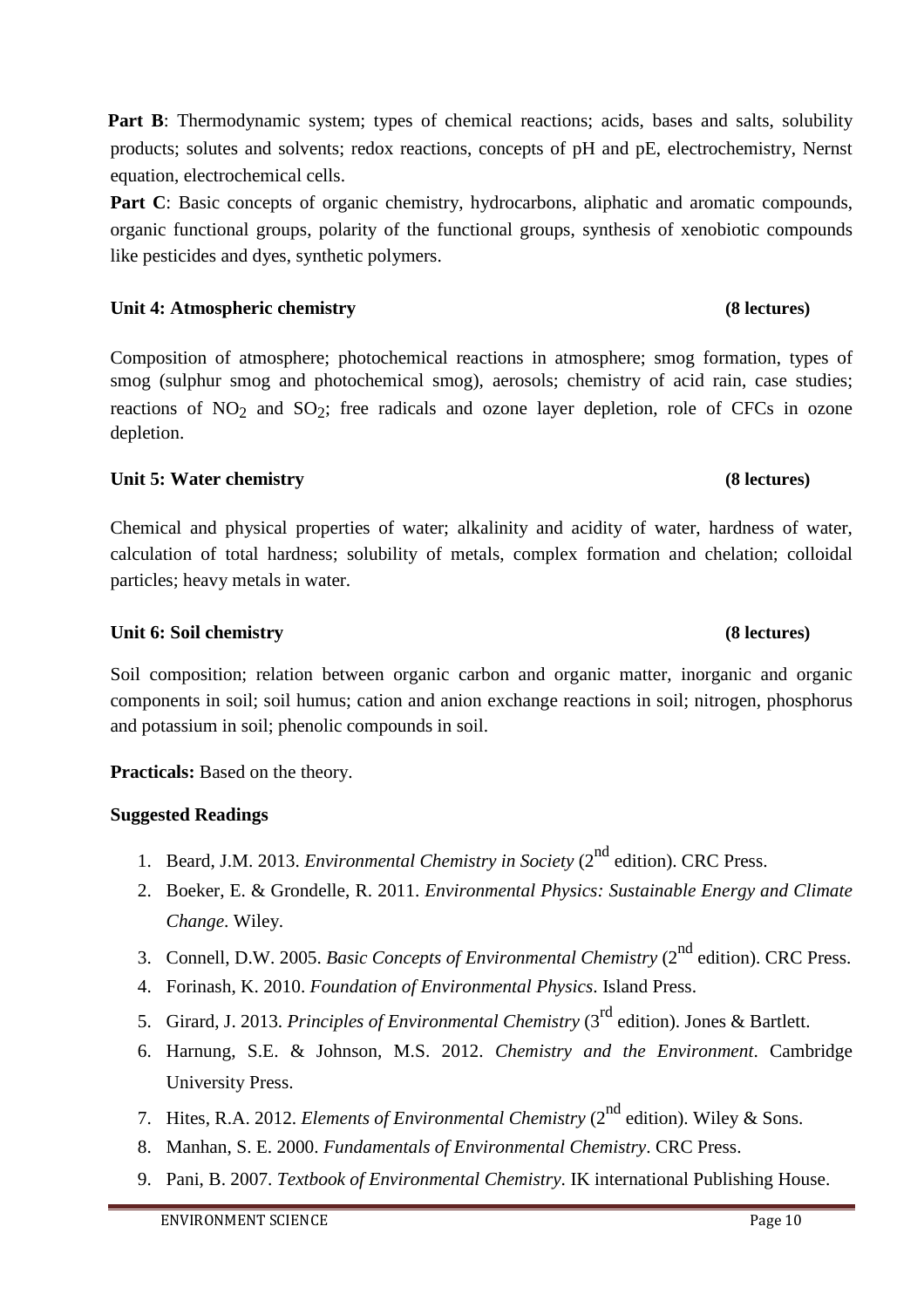# **GENERAL ELECTIVE 1: ENVIRONMENT AND SOCIETY**

# **Theory (60 Lectures)**

**Preamble:** The course examines the relationship between the environment and society enabling the students to understand and appreciate the role played by environment, society, and, their interface in shaping environmental decisions. The students will be enabled to think critically on environmental issues.

# **Unit 1: Introduction (6 lectures)**

Social and cultural construction of 'environment'; environmental thought from historical and contemporary perspective in light of the concepts of Gross Net Happiness and Aldo Leopold's Land Ethic.

# **Unit 2: Issues in environmentalism (10 lectures)**

Significant global environmental issues such as acid rain, climate change, and resource depletion; historical developments in cultural, social and economic issues related to land, forest, and water management in a global context; interface between environment and society.

### **Unit 3: Development-environment conflict (10 lectures)**

Developmental issues and related impacts such as ecological degradation; environmental pollution; development-induced displacement, resettlement, and rehabilitation: problems, concerns, and compensative mechanisms; discussion on Project Affected People (PAPs).

### **Unit 4: Urbanization and environment (10 lectures)**

Production and consumption oriented approaches to environmental issues in Indian as well as global context; impact of industry and technology on environment; urban sprawl, traffic congestion and social-economic problems; conflict between economic and environmental interests.

# **Unit 5: Environment and social inequalities (10 lectures)**

Inequalities of race, class, gender, region, and nation-state in access to healthy and safe environments; history and politics surrounding environmental, ecological and social justice; environmental ethics, issues and possible solutions.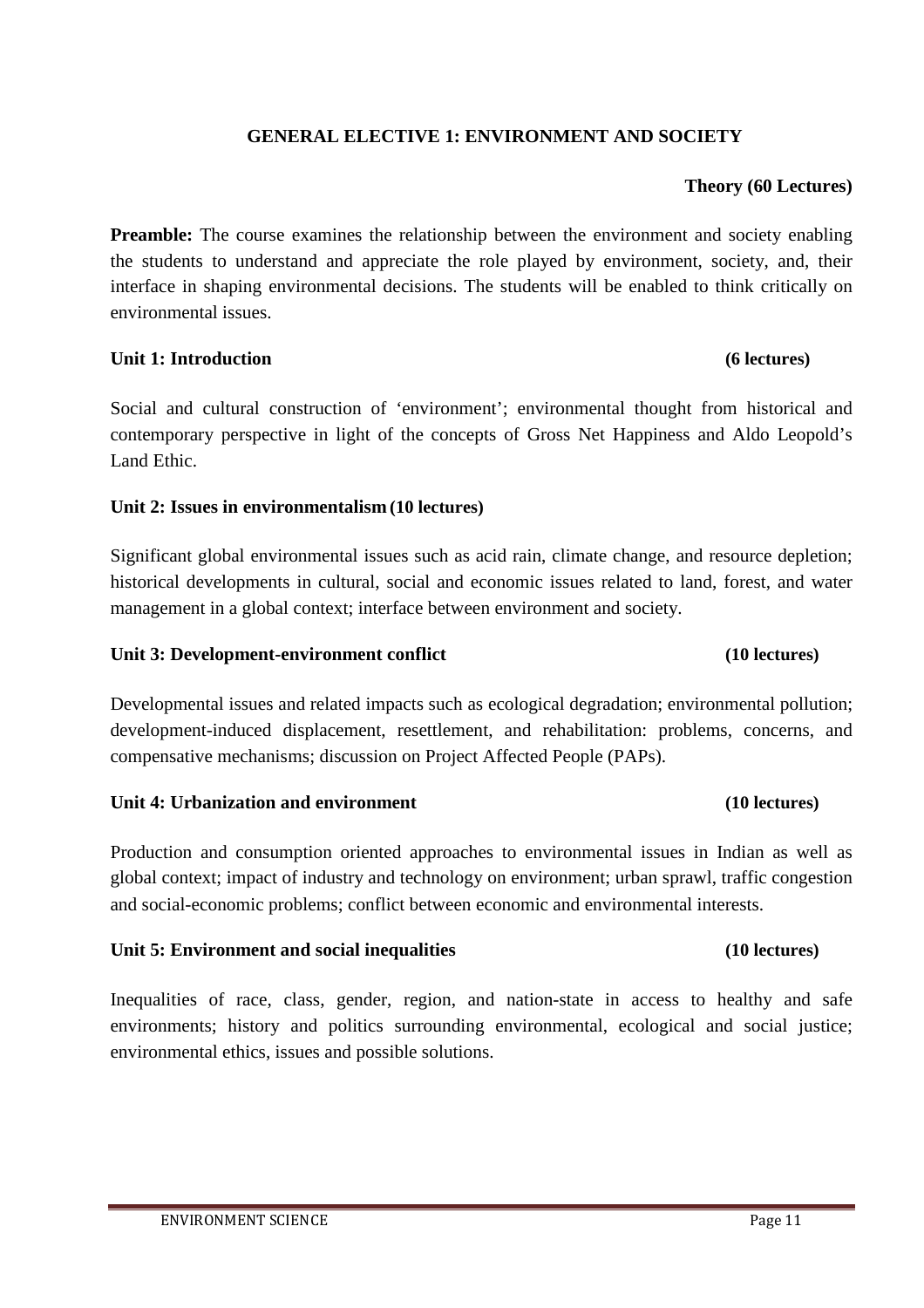# **Unit 6: Regulatory framework (4 lectures)**

Brief account of Forest Conservation Act 1980 1988; Forest Dwellers Act 2008; Land Acquisition Act1894, 2007, 2011, 2012; Land Acquisition Rehabilitation and Resettlement Act 2013.

# **Unit 7: Community participation (10 lectures)**

State, corporate, civil society, community, and individual-level initiatives to ensure sustainable development; case studies of environmental movements (Appiko Movement, Chipko Movement, Narmada Bachao Andolan); corporate responsibility movement; appropriate technology movement; environmental groups and movements, citizen groups; role played by NGOs; environmental education and awareness.

**Practicals:** Tutorials, analysis and exercise based.

- 1. Chokkan, K.B., Pandya, H. & Raghunathan, H. (eds). 2004. *Understanding Environment*. Sagar Publication India Pvt. Ltd., New Delhi.
- 2. Elliot, D. 2003. *Energy, Society and Environment, Technology for a Sustainable Future*. Routledge Press.
- 3. Guha, R. 1989. *Ecological change and peasant resistance in the Himalaya*. Unquiet Woods, Oxford University Press, Delhi.
- 4. Leopold, A. 1949. *The Land Ethic*. pp. 201-214. Chicago, USA.
- 5. National Research Council (NRC). 1996. *Linking Science and Technology to Society's Environmental Goals*. National Academy Press.
- 6. Pandit, M.K. 2013. Chipko: Failure of a Successful Conservation Movement. In: Sodhi, N.S., Gibson, L. & Raven, P.H. *Conservation Biology: Voices from the Tropics.* pp. 126- 127. Wiley-Blackwell, Oxford, UK.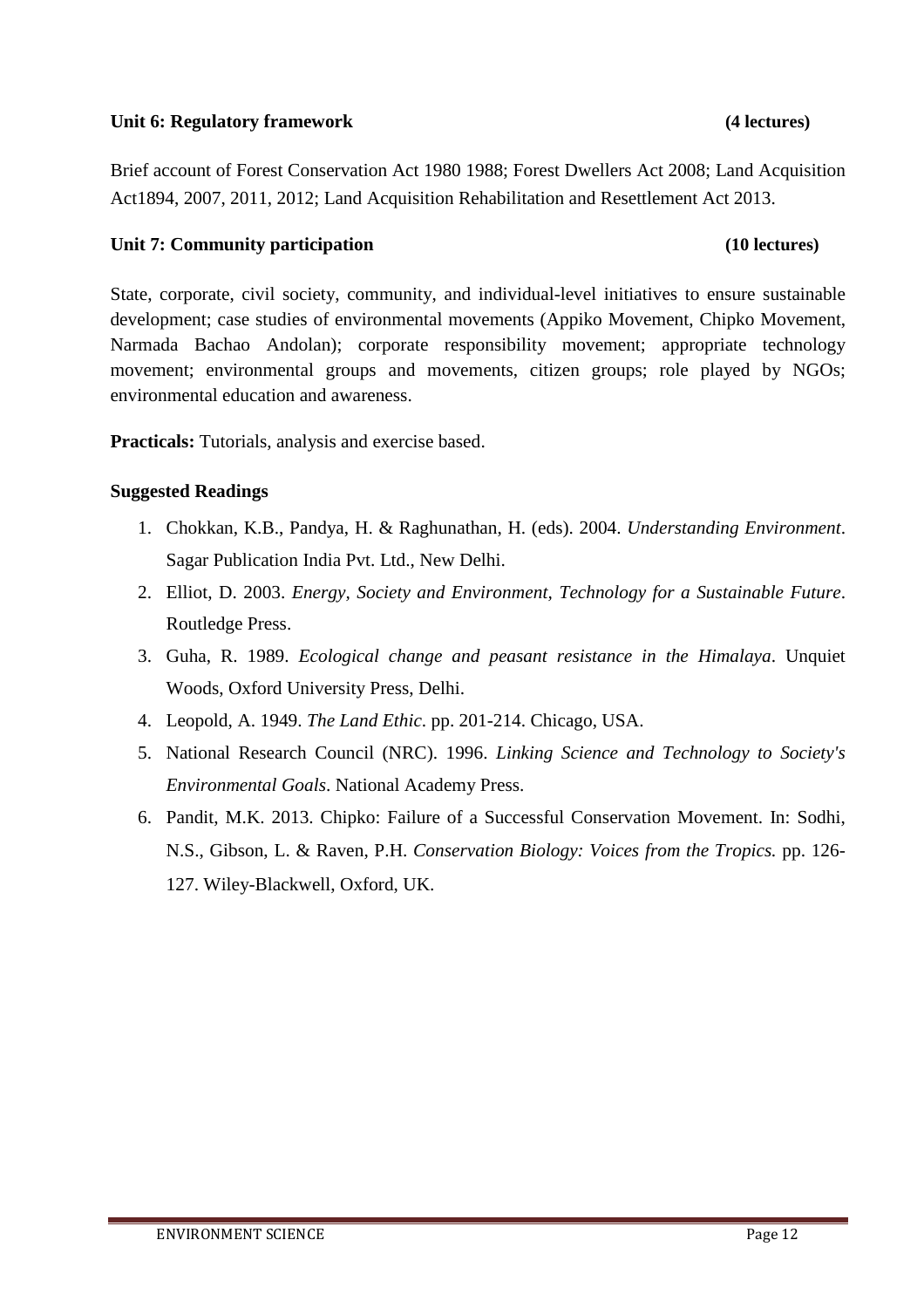# **CORE COURSE 3: WATER AND WATER RESOURCES**

# **Theory (60 Lectures)**

**Preamble:** The paper introduces students to the hydrological cycle, properties of water, physicochemical and biological water quality assessment and indices, types of water resources, their use and management. It will also highlight the problems associated with water shortages in India and familiarizes students with case studies on international and national conflicts on water.

### **Unit 1: Introduction (4 lectures)**

Sources and types of water; hydrological cycle; precipitation, runoff, infiltration, evaporation, evapo-transpiration; classification of water resources (oceans, rivers, lakes and wetlands).

# Unit 2: Properties of water **(8)** lectures)

Physical: temperature, colour, odour, total dissolved solids and total suspended solids; Chemical: major inorganic and organic constituents, dissolved gases, DO, COD, BOD, acidity and alkalinity, electrical conductivity, sodium adsorption ratio; Biological: phytoplankton, phytobenthos, zooplankton, macro-invertebrates and microbes.

### **Unit 3: Surface and subsurface water (12 lectures)**

Introduction to surface and ground water; surface and ground water pollution; water table; vertical distribution of water; formation and properties of aquifers; techniques for ground water recharge; river structure and patterns; watershed and drainage basins; importance of watershed and watershed management; rain water harvesting in urban settings.

### **Unit 4: Wetlands and their management (8 lectures)**

Definition of a wetland; types of wetlands (fresh water and marine); ecological significance of wetlands; threats to wetlands; wetland conservation and management; Ramsar Convention, 1971; major wetlands of India.

### **Unit 5: Marine resource management (6 lectures)**

Marine resources; commercial use of marine resources; threats to marine ecosystems and resources; marine ecosystem and resource management (planning approach, construction techniques and monitoring of coastal zones).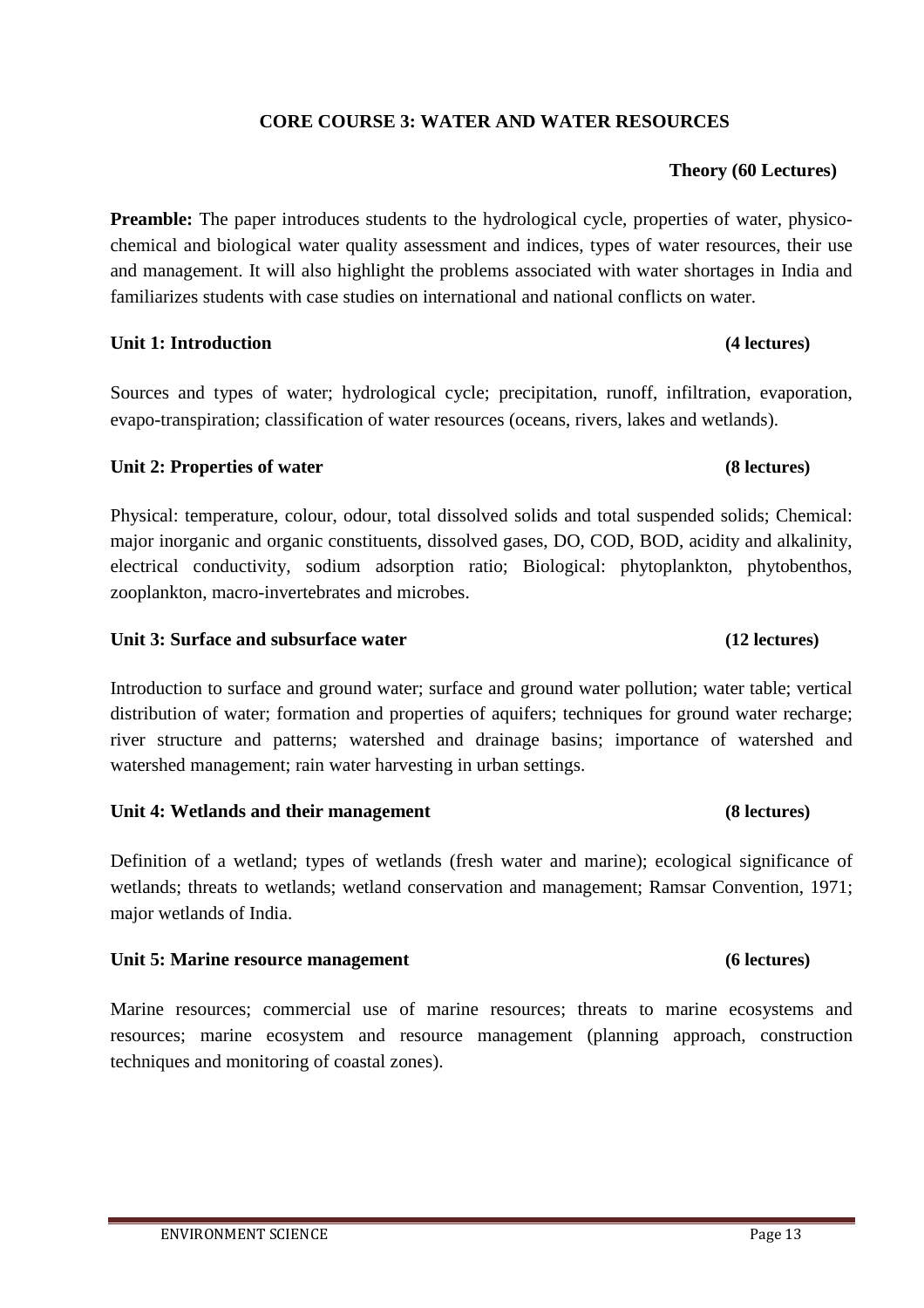# **Unit 6: Water resource in India (8 lectures)**

Demand for water (agriculture, industrial, domestic); overuse and depletion of surface and ground water resources; water quality standards in India; hot spots of surface water; role of state in water resources management.

# **Unit 7: Water resources conflicts (8 lectures)**

Water resources and sharing problems, case studies on Kaveri and Krishna river water disputes; Multi-purpose river valley projects in India and their environmental and social impacts; case studies of dams - Narmada and Tehri dam – social and ecological losses versus economic benefits; International conflicts on water sharing between India and her neighbours; agreements to resolve these conflicts.

# **Unit 8: Major laws and treaties (6 lectures)**

National water policy; water pollution (control and prevention) Act 1972; Indus water treaty; Ganges water treaty; Teesta water treaty; National River linking plan: ecological and economic impacts.

**Practicals:** Based on the theory.

- 1. Bansil, P.C. 2004. *Water Management in India*. Concept Publishing Company, India.
- 2. Brebbia, C.A. 2013. *Water Resources Management VII*. WIT Press.
- 3. CEA. 2011. *Water Resources and Power Maps of India*. Central Board of Irrigation & Power.
- 4. Grumbine, R.E. & Pandit, M.K. 2013. Threats from India's Himalaya dams. *Science* **339**: 36-37.
- 5. Loucks, D.P., Stedinger, J.R. & Haith, D. A. 1981. *Water Resource Systems Planning and Analysis*. Englewood Cliffs, NJ, Prentice Hall.
- 6. Mays, L.W. 2006. *Water Resources Sustainability*. The McGraw-Hill Publications.
- 7. Schward& Zhang, 2003. *Fundamentals of Groundwater*. John Willey and Sons.
- 8. Souvorov, A.V. 1999. *Marine Ecologonomics: The Ecology and Economics of Marine Natural Resource Management*. Elsevier Publications.
- 9. Vickers, A. 2001. *Handbook of Water Use and Conservation*. WaterPlow Press.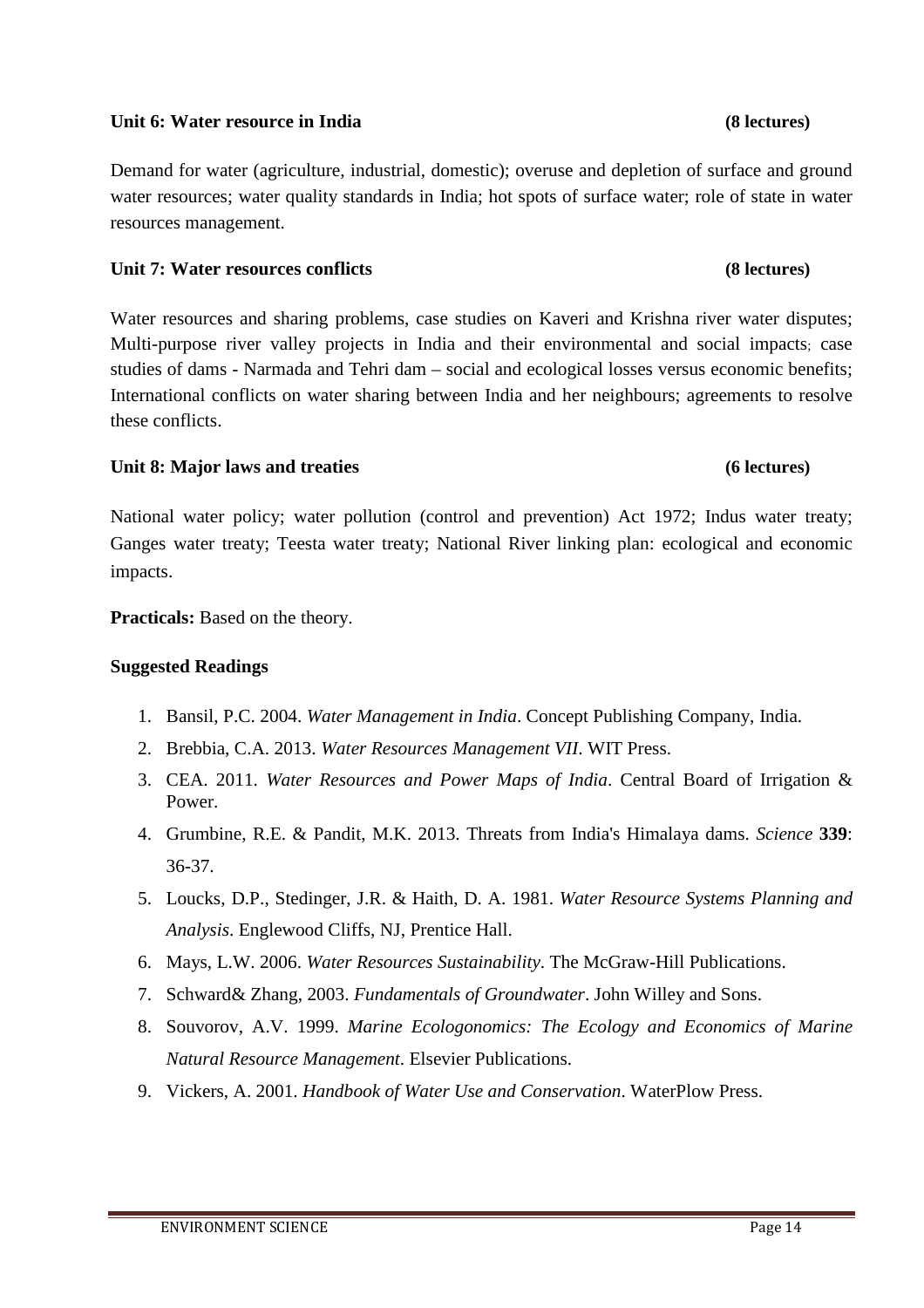# **CORE COURSE 4: LAND AND SOIL CONSERVATION AND MANAGEMENT**

# **Theory (60 Lectures)**

**Preamble:** This paper introduces students to the fundamentals of land and soil degradation. Each unit covers a range of topics, which will help students develop basic understanding of properties of soil and how the quality of land and soil degrades due to anthropogenic activities.

# **Unit 1: Introduction (5 lectures)**

Land as a resource, soil health; ecological and economic importance of soil; types and causes of soil degradation; impact of soil loss and soil degradation on agriculture and food security; need for soil conservation and restoration of soil fertility.

### **Unit 2: Fundamentals of soil science (10 lectures)**

Soil formation; classification of soil; soil architecture; physical properties of soil; soil texture; soil water holding capacity; soil temperature; soil colloids; soil acidity and alkalinity; soil salinity and sodicity; soil organic matter; micronutrients of soil; nitrogen, sulphur, potassium and phosphorus economy of soil; soil biodiversity; soil taxonomy maps.

### **Unit 3: Soil degradation - causes (10 lectures)**

Soil resistance and resilience; nature and types of soil erosion; non-erosive and erosive soil degradation; losses of soil moisture and its regulation; nutrient depletion; soil pollution due to mining and mineral extraction, industrial and urban development, toxic organic chemicals, and organic contaminants in soils; fertilizers and fertilizer management; recycling of soil nutrients.

### **Unit 4: Landuse changes and land degradation (15 lectures)**

Land resources: types and evaluation; biological and physical phenomena in land degradation; visual indicators of land degradation; drivers of land degradation - deforestation, desertification; habitat loss, loss of biodiversity; range land degradation; land salinization; human population pressure, poverty, socio-economic and institutional factors; drivers of land use and land cover change in major geographic zones and biodiverse regions with particular reference to the Himalaya and the Western Ghats.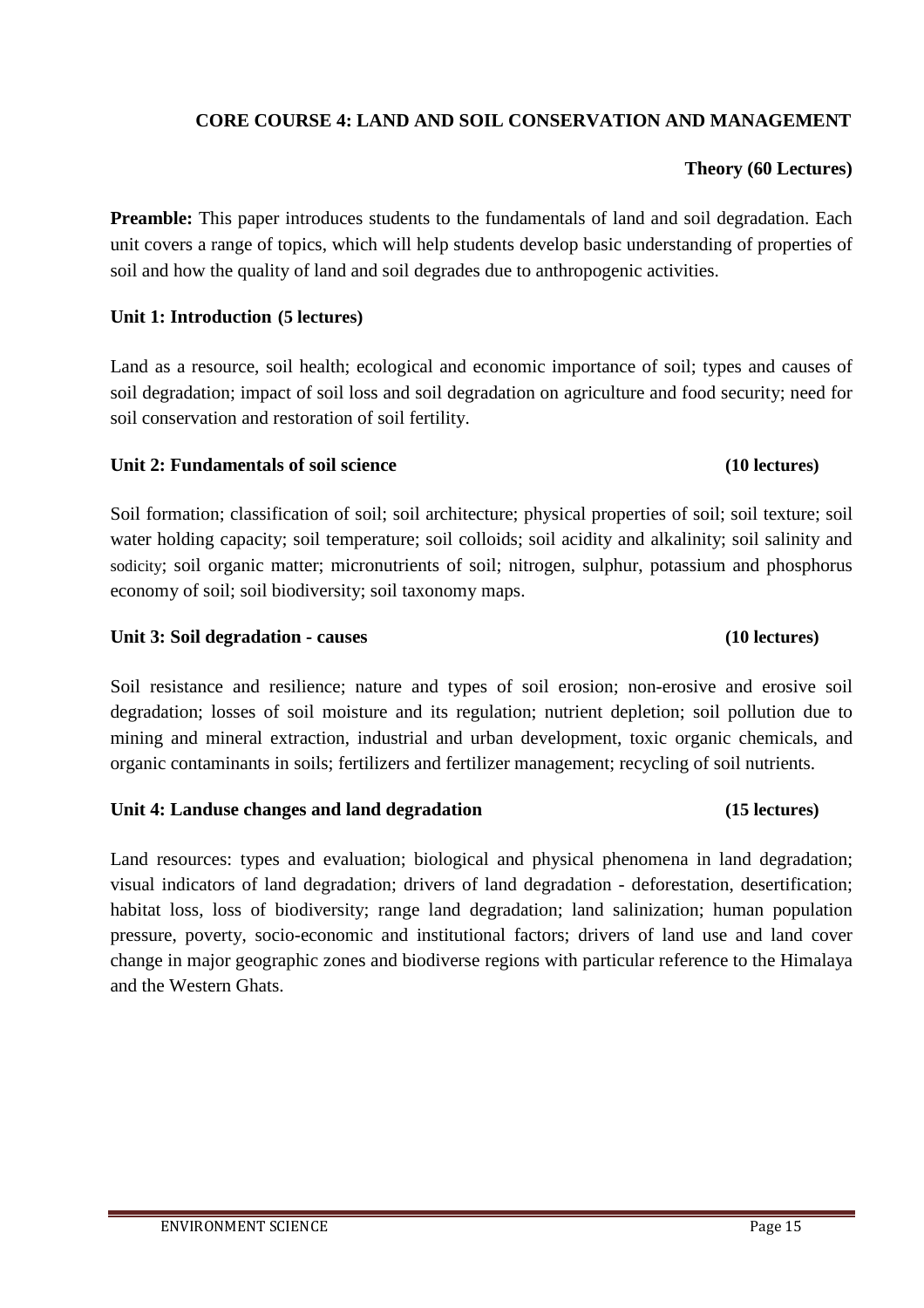# Unit 5: Costs of land degradation **(15)** (15 lectures)

Economic valuation of land degradation; onsite and offsite costs of land degradation; loss of ecosystem services; effects on farming communities; effects on food security; effects on nutrient cycles; future effects of soil degradation; emerging threats of land degradation to developing countries.

# **Unit 6: Controlling land degradation (5 lectures)**

Sustainable land use planning; role of databases and data analysis in landuse planning control and management; land tenure and land policy; legal, institutional and sociological factors; participatory land degradation assessment; integrating land degradation assessment into conservation.

**Practicals:** Based on the theory/fieldwork.

# **Suggested Readings**

- 1. Brady, N.C. & Well, R.R. 2007.*The Nature and Properties of Soils* (13<sup>th</sup> edition), Pearson Education Inc.
- 2. Gadgil, M. 1993. Biodiversity and India's degraded lands. *Ambio* **22:** 167-172.
- 3. Johnson, D.L. 2006. *Land Degradation* (2<sup>nd</sup> edition). Rowman& Littlefield Publishers.
- 4. Marsh, W. M. &Dozier,J. 1983*. Landscape Planning: Environmental Applications*. John Wiley and Sons.
- 5. Oldeman, L. R. 1994. The global extent of soil degradation. *Soil resilience and sustainable land use*, 9. (http://library.wur.nl/isric/fulltext/isricu\_i26803\_001.pdf).
- 6. Pandit, M.K. et. al. 2007. Unreported yet massive deforestation driving loss of endemic biodiversity in Indian Himalaya. *Biodiversity Conservation* **16**: 153-163.
- 7. Pandit, M.K. &Kumar, V. 2013. Land use and conservation challenges in Himalaya: Past, present and future. In: Sodhi, N.S., Gibson, L. & Raven, P.H. *Conservation Biology: Voices From the Tropics.* pp. 123-133. Wiley-Blackwell, Oxford, UK (file:///Users/mkpandit/Downloads/Raven%20et%20al.%202013.%20CB%20Voices%20fro m

%20Tropics%20(2).pdf).

8. Peterson, G. D., Cumming, G. S. & Carpenter, S. R. 2003. Scenario planning: a tool for conservation in an uncertain world. *Conservation Biology* 17: 358-366.

*food* 

9. Scherr, S. J. 1999. *Soil degradation: A threat to developing-country security by 2020?* (Vol. 27). International Food Policy Research Institute.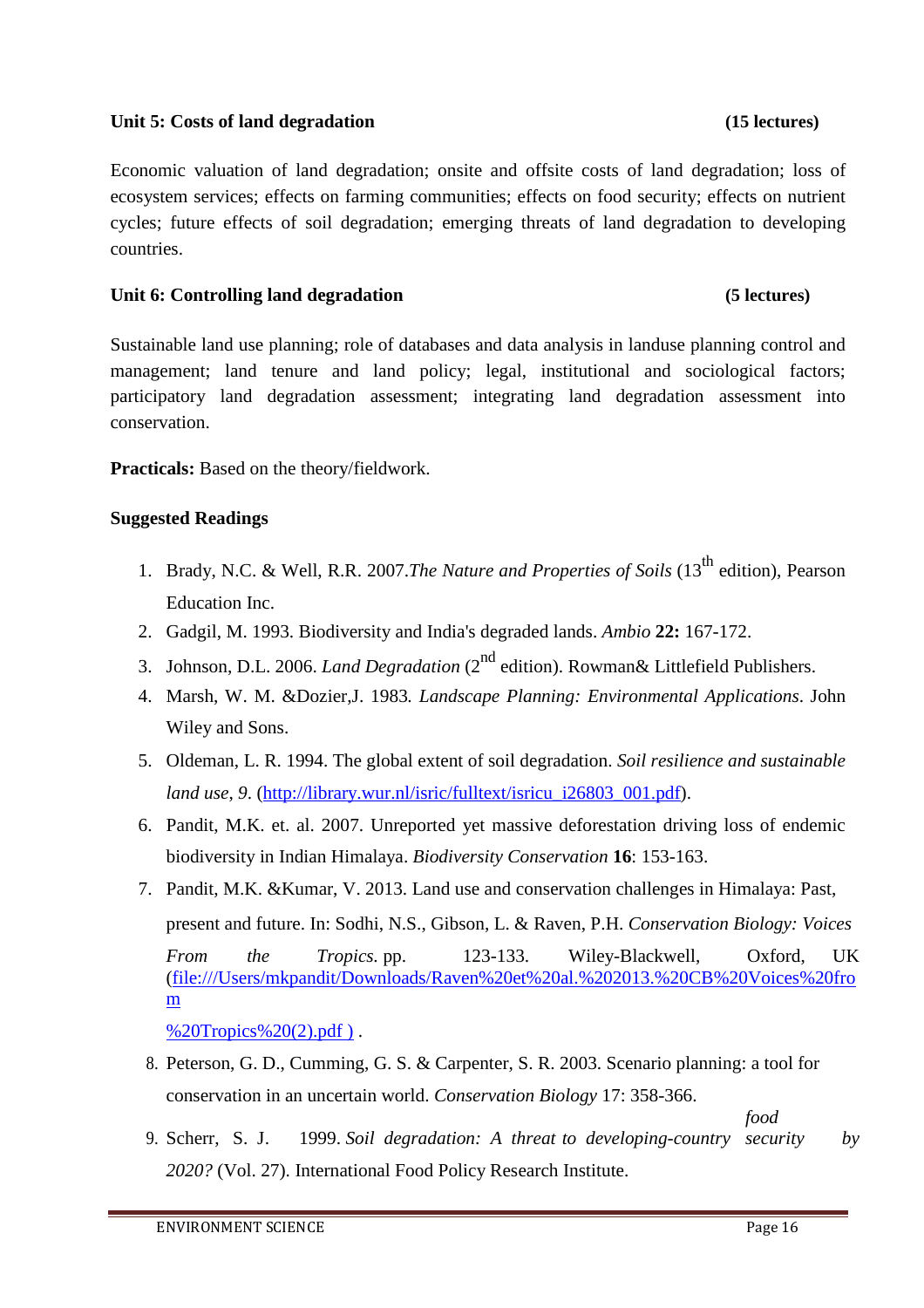# **GENERAL ELECTIVE 2: HUMAN-WILDLIFE CONFLICT AND MANAGEMENT**

### **Theory (60 Lectures)**

**Preamble**: This paper deals with the conflicts that have arisen as a result of shrinkage of wildlife habitats and the same being shared by human communities. It raises questions about the moral obligations of humans, need for conservation, and social impacts of conflicts. The paper aims at introducing the students to the scientific and social perspective of conservation.

### **Unit 1: Introduction to wildlife management (10 lectures)**

Need of environmental management; wildlife conservation: moral obligation? philosophy of wildlife management; why is it necessary to worry about human wildlife conflicts? What is the role of government, wildlife biologists and social scientists, concept of deep and shallow ecology.

# **Unit 2: Evolution of the concept of wildlife management (10 lectures)**

Journey of mankind from predator to conservator; prehistoric association between wildlife and humans: records from Bhimbetkawall paintings; conservation of wildlife in the reign of king Ashoka: excerpts from rock edicts; Bishnoi community; understanding wildlife management, conservation and policies regarding protected areas in  $21<sup>st</sup>$  century; positive values provided by wildlife conservation (monetary, recreational, scientific and ecological benefits).

# **Unit 3: Wildlife conservation laws in India (10 lectures)**

Types of protected areas (Wildlife Sanctuaries, National Parks, Biosphere Reserves); IUCN categories of protected areas, Natural World Heritage sites; concept of core and buffer area in a protected range, brief introduction to Wildlife Protection Act of 1972, Forest act 1927, Environmental Protection Act 1986, and Forest conservation Act 1920; introduction of Tiger task force, Status of current protected areas in India.

# **Unit 4: Socio-economic and legal basis of conflicts (10 lectures)**

Concepts of development and encroachment, who is the intruders: human or animal? Impact of conflict on humans and wildlife, impact of habitat fragmentation, social inequality in terms of forest conservation: luxury hotels within protected areas vs. displacement of native tribes, forest produce as a need vs. forest exploitation, introduction to tribal rights in India, demographic profile of tribes in India, importance of forest produce to tribal populations, Scheduled tribes and other traditional Forest dwellers (Recognition of forest right) Act, 2006.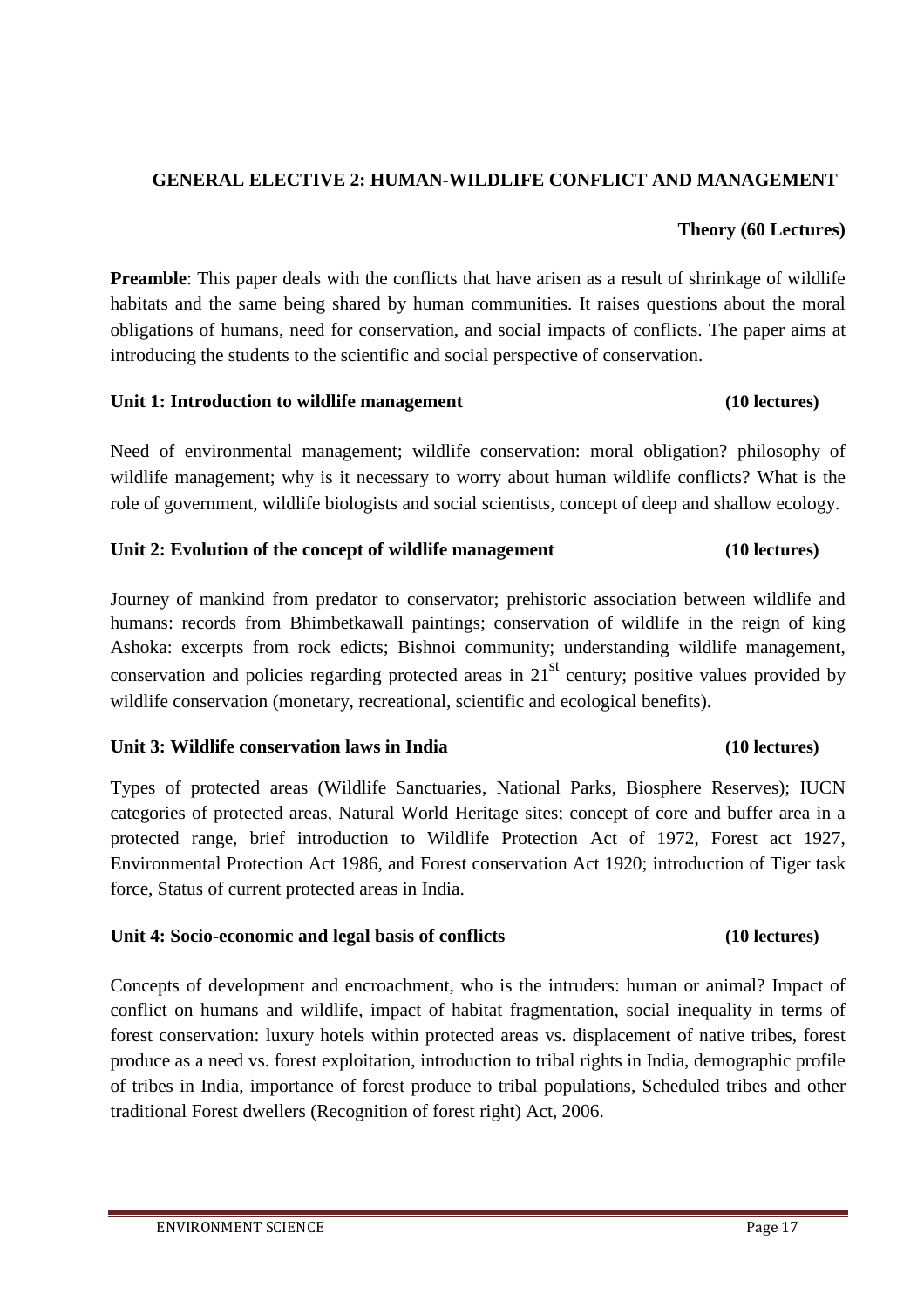# **Unit 5: Wildlife conflicts (6 lectures)**

Insight into the important conflicts: Keoladeo National park conflict of Bharatpur, Human and elephant conflicts of Kerala, Fisherman and tiger conflict of Sundarbans forest, shifting cultivation in North east India.

# **Unit 6: Human wildlife coexistence (14 lectures)**

# Symbiotic relationship between tribals and forest, forest and development, focus on the inclusive growth of tribes: community participation in forest management, case study of Chipko movement, sacred groves forests, India's Bishnoi community and their conservation practices; ecologicaleconomic welfare and development: conservation of indigenous culture and traditions, role of international organizations: Man and biosphere programmes; concept of conservation reserves and community reserves, importance of wildlife corridors in minimizing the conflicts and conservation.

**Practicals:** Based on the theory.

- 1. Conover, M. 2001. *Resolving Human Wildlife Conflicts*, CRC Press.
- 2. Dickman, A. J. 2010. Complexities of conflict: the importance of considering social factors for effectively resolving human–wildlife conflict. *Animal Conservation* **13:** 458- 466.
- 3. Messmer, T. A. 2000. The emergence of human–wildlife conflict management: Turning challenges into opportunities. *International Biodeterioration & Biodegradation* **45**: 97- 102.
- 4. Paty, C. 2007. *Forest Government and Tribe*. Concept Publishing Company.
- 5. Treves, A. & Karanth, K. U. 2003. Human---carnivore conflict and perspectives on carnivore management worldwide. *Conservation Biology* **17**: 1491-1499.
- 6. Woodroffe, R. 2005. *People and Wildlife: Conflict and Coexistence*. Cambridge.
- 7. Woodroffe, R., Thirgood, S., & Rabinowitz, A. 2005. *People and Wildlife, Conflict or Coexistence?* (No. 9). Cambridge University Press.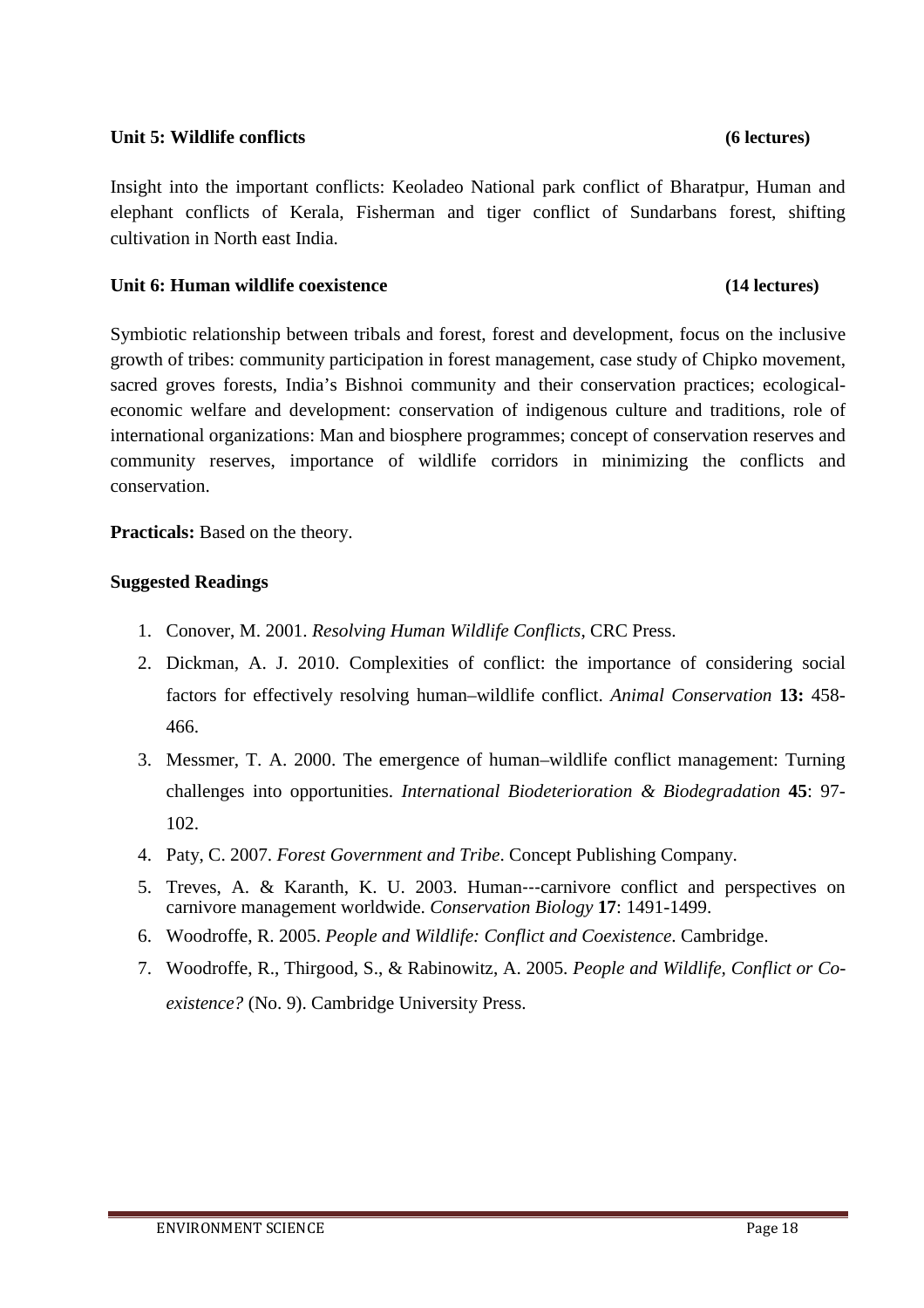# **CORE COURSE 5: ECOLOGY AND ECOSYSTEMS**

# **Theory (60 Lectures)**

Preamble: This paper will introduce to the students the basic understanding of ecosystem and its structural and functional aspects. It will explore the interconnectedness among all the biotic and abiotic components of environment and the dynamic nature of the ecological processes in maintaining equilibrium in nature.

### **Unit 1: Introduction (5 lectures)**

Basic concepts and definitions: ecology, landscape, habitat, ecozones, biosphere, ecosystems, ecosystem stability, resistance and resilience; autecology; synecology; major terrestrial biomes.

### **Unit 2: Ecology of individuals (10 lectures)**

Ecological amplitude; Liebig's Law of the Minimum; Shelford's Law of Tolerance; phenotypic plasticity; ecotypes; ecoclines; acclimation; ecological niche; types of niche: Eltonian niche, Hutchinsonian niche, fundamental niche, realized niche; niche breadth; niche partitioning; niche differentiation; thermoregulation; strategies of adaptation in plants and animals.

### Unit 3: Ecology of populations **(10 lectures)**

Concept of population and meta-population; r- and K-selection; characteristics of population: density, dispersion, natality, mortality, life tables, survivorship curves, age structure; population growth: geometric, exponential, logistic, density-dependent; limits to population growth; deterministic and stochastic models of population dynamics; rudreal, competitive and stresstolerance strategies.

# **Unit 4: Ecology of communities (10 lectures)**

Discrete versus continuum community view; community structure and organization: physiognomy, sociability, species associations, periodicity, biomass, stability, keystone species, ecotone and edge effect; species interactions: mutualism, symbiotic relationships, commensalism, amensalism, protocooperation, predation, competition, parasitism, mimicry, herbivory; ecological succession: primary and secondary successions, models and types of successions, climax community concepts, examples of succession.

# Unit 5: Ecosystem ecology **being the set of the set of the set of the set of the set of the set of the set of the set of the set of the set of the set of the set of the set of the set of the set of the set of the set of th**

Types of ecosystem: forest, grassland, lentic, lotic, estuarine, marine, desert, wetlands; ecosystem structure and function; abiotic and biotic components of ecosystem; ecosystem boundary; ecosystem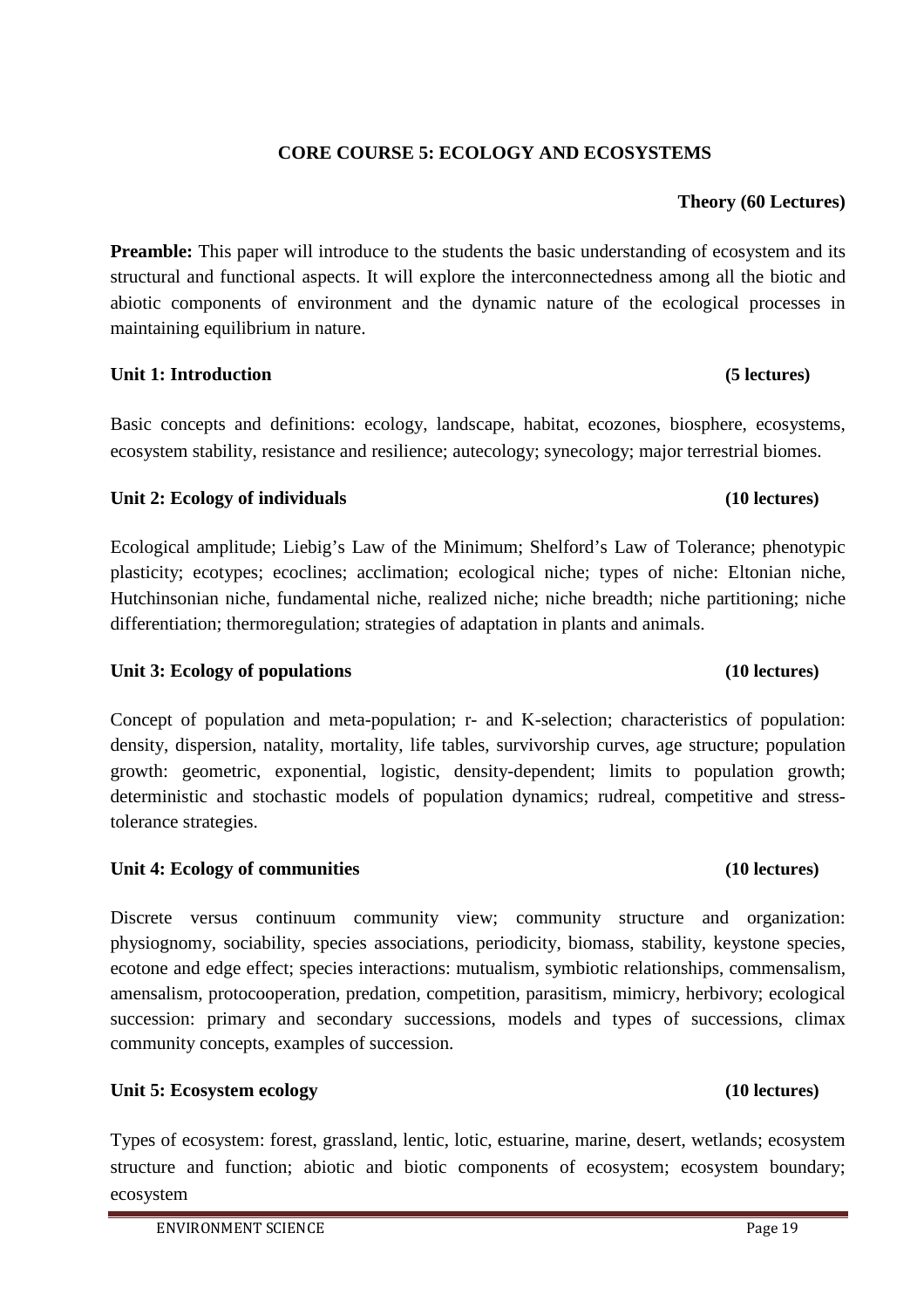function; ecosystem metabolism; primary production and models of energy flow; secondary production and trophic efficiency; ecosystem connections: food chain, food web; detritus pathway of energy flow and decomposition processes; ecological efficiencies; ecological pyramids: pyramids of number, biomass, and energy.

# **Unit 6: Biogeochemical cycles and nutrient cycling (8 lectures)**

Carbon cycle; nitrogen cycle; phosphorus cycle; sulphur cycle; hydrological cycle; nutrient cycle models; ecosystem input of nutrients; biotic accumulation; ecosystem losses; nutrient supply and uptake; role of mycorrhizae; decomposition and nutrient release; nutrient use efficiency; nutrient budget; nutrient conservation strategies.

# **Unit 7: Biological invasions (7 lectures)**

Concept of exotics and invasives; natural spread versus man-induced invasions; characteristics of invaders; stages of invasion; mechanisms of invasions; invasive pathways; impacts of invasion on ecosystem and communities; invasive ecogenomics – role of polyploidy and genome size in determining invasiveness; economic costs of biological invasions.

**Practicals:** Based on the theory.

# **Suggested Readings**

1. Groom. B. & Jenkins. M. 2000.*Global Biodiversity: Earth's Living Resources in the <sup>21</sup>st*

*Century.* World Conservation Press, Cambridge, UK.

- 2. Gurevitch, J., Scheiner, S. M., & Fox, G. A. 2002. *The Ecology of Plants*. Sinauer associates incorporated.
- 3. Loreau, M. & Inchausti, P. 2002. *Biodiversity and Ecosystem functioning: Synthesis and Perspectives.* Oxford University Press, Oxford, UK.
- 4. Odum, E.P. 1971. *Fundamentals of Ecology*. W.B. Sounders.
- 5. Pandit, M.K., White, S.M.& Pocock, M.J.O. 2014. The contrasting effects of genome size, chromosome number and ploidy level on plant invasiveness: a global analysis. *New Phytologist* **203:** 697-703.
- 6. Pimentel, D. (Ed.). 2011. *Biological invasions: Economic and environmental costs of alien plant, animal, and microbe species*. CRC Press.
- 7. Singh, J.S., Singh, S.P. & Gupta, S.R. 2006. *Ecology, Environment and Resource Conservation.* Anamaya Publications.
- 8. Wilson, E. O. 1985. The Biological Diversity Crisis. *BioScience* **35**: 700-706.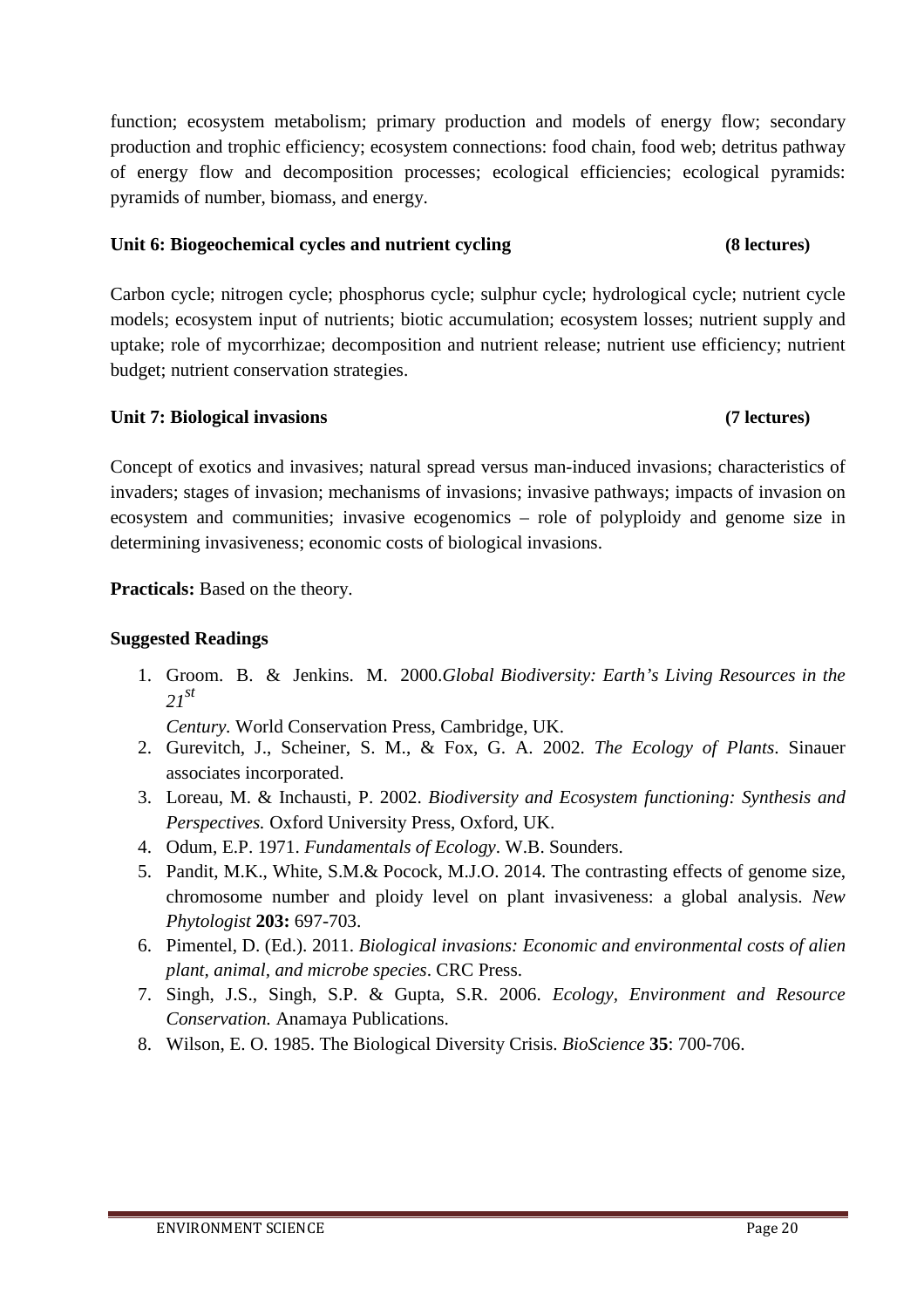# **CORE COURSE 6: ENVIRONMENTAL BIOTECHNOLOGY**

# **Theory (60 Lectures)**

**Preamble:** This paper presents an objective view of the application of biotechnological knowhows in tackling environmental problems. It starts with basic knowledge about molecular biology and later links to application based processes and techniques.

# **Unit 1: The Structure and Function of DNA, RNA and Protein (15 lectures)**

DNA: structural forms and their characteristics (B, A, C, D, T, Z); physical properties: UV absorption spectra, denaturation and renaturation kinetics; biological significance of different forms; Synthesis.

RNA: structural forms and their characteristics (rRNA, mRNA, tRNA; SnRNA, Si RNA, miRNA, hnRNA); biological significance of different types of RNA; synthesis.

Protein: hierarchical structure (primary, secondary, tertiary, quaternary), types of amino acids; post-translational modifications and their significance; synthesis; types and their role: structural, functional (enzymes).

Central dogma of biology; genetic material prokaryotes, viruses, eukaryotes and organelles; mobile DNA; chromosomal organization (euchromatin, heterochromatin - constitutive and facultative heterochromatin).

# **Unit 2: Recombinant DNA Technology (15 lectures)**

Recombinant DNA: origin and current status; steps of preparation; toolkit of enzymes for manipulation of DNA: restriction enzymes, polymerases (DNA/RNA polymerases, transferase, reverse transcriptase), other DNA modifying enzymes (nucleases, ligase, phosphatases, polynucleotide kinase); genomic and cDNA libraries: construction, screening and uses; cloning and expression vectors (plasmids, bacteriophage, phagmids, cosmids, artificial chromosomes; nucleic acid microarrays

# **Unit 3: Ecological restoration and bioremediation (20 lectures)**

Wastewater treatment: anaerobic, aerobic process, methanogenesis, bioreactors, cell and protein (enzyme) immobilization techniques; treatment schemes for waste water: dairy, distillery, tannery, sugar, antibiotic industries; solid waste treatment: sources and management (composting, vermiculture and methane production, landfill. hazardous waste treatment); specific bioremediation technologies: land farming, prepared beds, biopiles, composting, bioventing, biosparging, pump and treat method, constructed wetlands, use of bioreactors for bioremediation; phytoremediation; remediation of degraded ecosystems; advantages and disadvantages;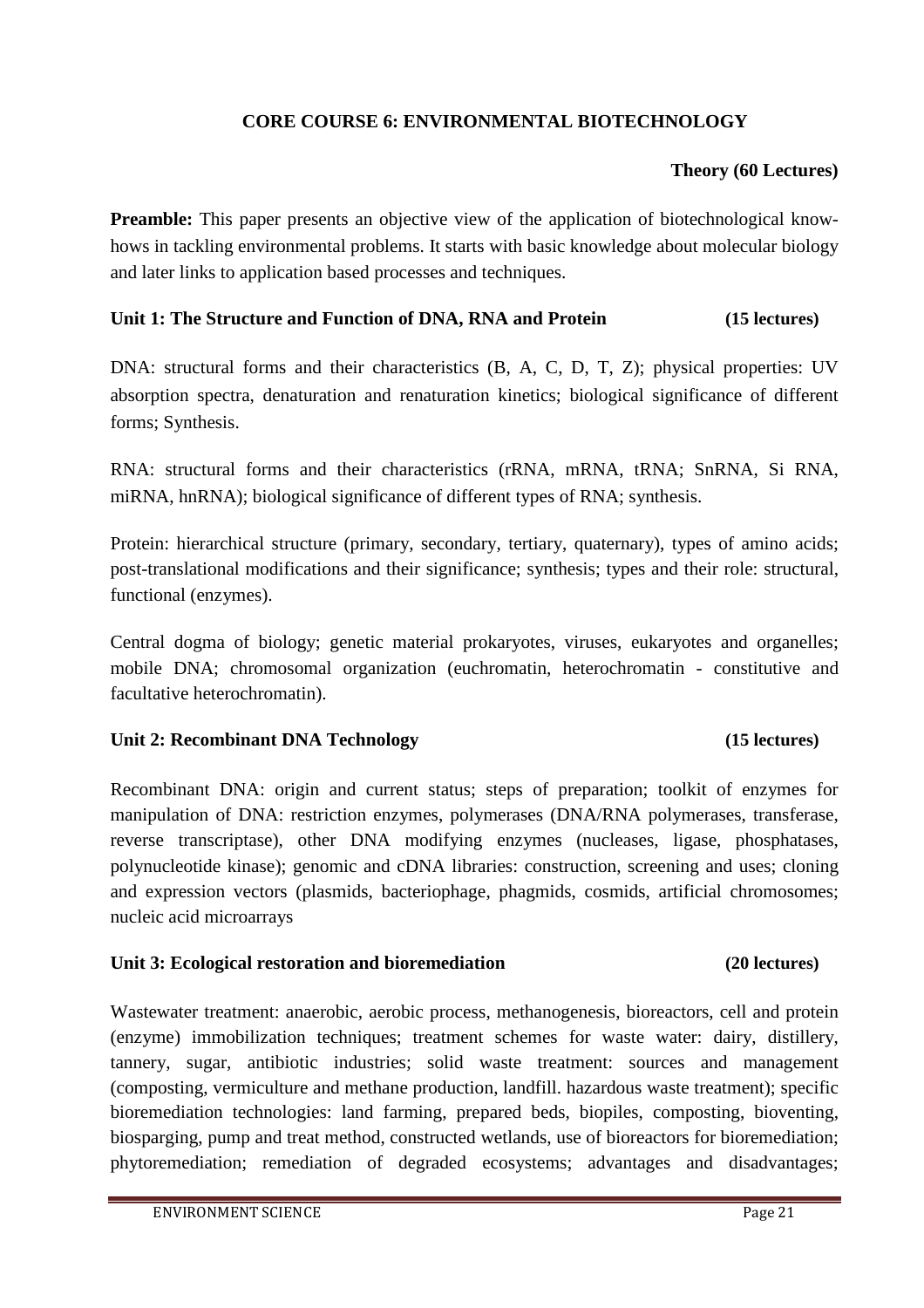degradation of xenobiotics in environment, decay behavior and degradative plasmids, hydrocarbons, substituted hydrocarbons, oil pollution, surfactants, pesticides, heavy metals degradative pathways.

### **Unit 4: Ecologically safe products and processes (10 lectures)**

PGPR bacteria: biofertilizers, microbial insecticides and pesticides, bio-control of plant pathogen, Integrated pest management; development of stress tolerant plants, biofuel; mining and metal biotechnology: microbial transformation, accumulation and concentration of metals, metal leaching, extraction; exploitation of microbes in copper and uranium extraction.

**Practicals:** Based on the theory.

# **Suggested Readings**

- 1. Evans, G.G. & Furlong, J. 2010. *Environmental Biotechnology: Theory and Application*  $(2^{nd}$  edition). Wiley-Blackwell Publications.
- 2. Jordening, H.J. & Winter J. 2005. *Environmental Biotechnology: Concepts and Applications*. John Wiley& Sons.
- 3. Lodish, H.F., Baltimore, D., Berk, A. Zipursky, S.L. Matsudiara, P. & Darnell, J. 1995.

*Molecular Cell Biology*. W.H. Freeman.

- 4. Nelson, D.L. & Cox, M.M. 2013. *Lehninger's Principles of Biochemistry*. W.H. Freeman.
- 5. Rittman, B.E. & McCarty, P.L. 2001. *Environmental Biotechnology. Principles and Applications.* McGraw-Hill, New York.
- 6. Scagg, A.H. 2005. *Environmental Biotechnology*. Oxford University Press.
- 7. Snustad, D.P. & Simmons, M.J. 2011. *Principles of Genetics* (6<sup>th</sup> edition). John Wiley& Sons.
- 8. Wainwright, M. 1999. *An Introduction to Environmental Biotechnology*. Springer.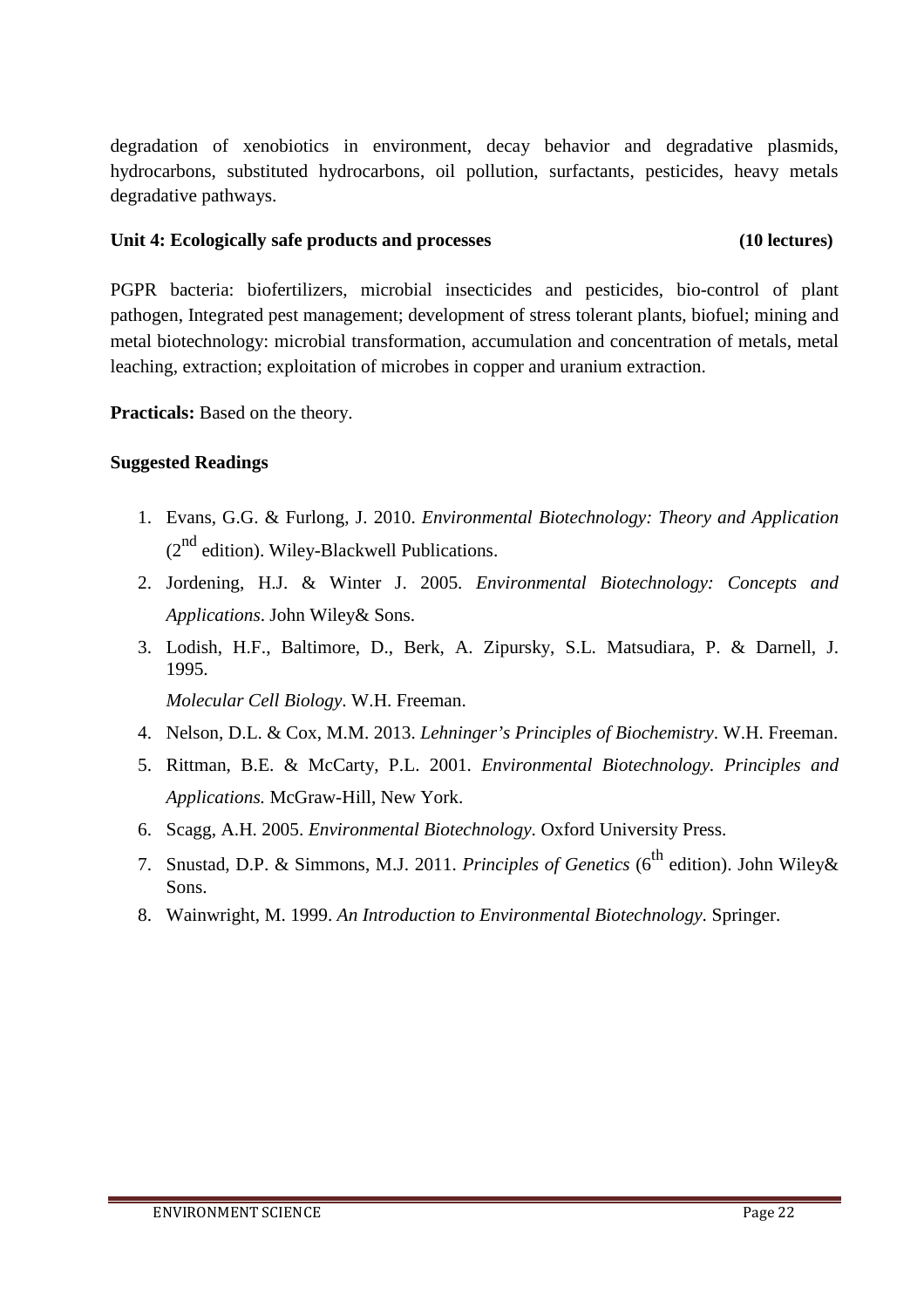# **CORE COURSE 7: ATMOSPHERE AND GLOBAL CLIMATE CHANGE**

# **Theory (60 Lectures)**

**Preamble:** The paper deals with dynamics of atmospheric processes, which include its composition, meteorological phenomena and atmospheric chemistry. The paper also highlights the anthropogenic intervention in 'anthropocene', which has led to global climate change. The paper also explores effects of global changes on human communities and initiatives taken at global and regional levels to combat them.

# **Unit 1: Introduction (4 lectures)**

Evolution and development of Earth's atmosphere; atmospheric structure and composition; significance of atmosphere in making the Earth, the only biosphere; Milankovitch cycles.

# **Unit 2: Global energy balance (4 lectures)**

Earth's energy balance; energy transfers in atmosphere; Earth's radiation budget; green house gases (GHGs); greenhouse effect; global conveyor belt.

# **Unit 3: Atmospheric circulation (10 lectures) (10 lectures)**

Movement of air masses; atmosphere and climate; air and sea interaction; southern oscillation; western disturbances; *El Nino* and *La Nina*; tropical cyclone; Indian monsoon and its development, changing monsoon in Holocene in the Indian subcontinent, its impact on agriculture and Indus valley civilization; effect of urbanization on micro climate; Asian brown clouds.

# **Unit 4: Meteorology and atmospheric stability (8 lectures)**

Meteorological parameters (temperature, relative humidity, wind speed and direction, precipitation); atmospheric stability and mixing heights; temperature inversion; plume behavior; Gaussian plume model.

# **Unit 5: Atmospheric chemistry (8 lectures)**

Chemistry of atmospheric particles and gases; smog – types and processes; photochemical processes; ions and radicals in atmosphere; acid-base reactions in atmosphere; atmospheric water; role of hydroxyl and hydroperoxyl radicals in atmosphere.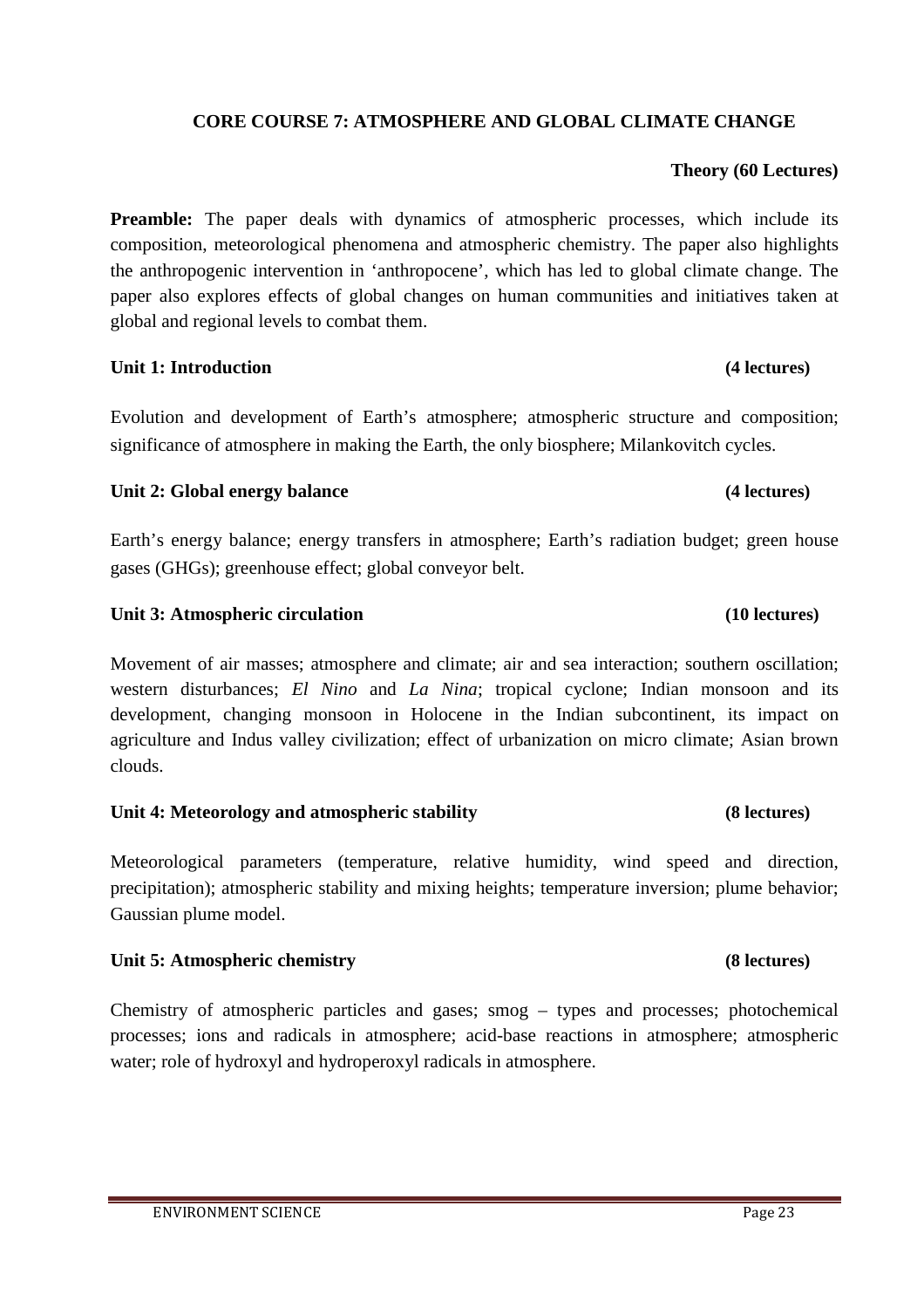# agriculture; impact on economy and spread of human diseases.

Ozone layer or ozone shield; importance of ozone layer; ozone layer depletion and causes; Chapman cycle; process of spring time ozone depletion over Antarctica; ozone depleting substances (ODS); effects of ozone depletion; mitigation measures and international protocols.

# **Unit 8: Climate change and policy (6 lectures)**

Environmental policy debate; International agreements; Montreal protocol 1987; Kyoto protocol 1997; Convention on Climate Change; carbon credit and carbon trading; clean development mechanism.

**Practicals:** Based on the theory.

# **Suggested Readings:**

- 1. Barry, R. G. 2003. *Atmosphere, Weather and Climate*. Routledge Press, UK.
- 2. Gillespie, A. 2006. *Climate Change, Ozone Depletion and Air Pollution: Legal Commentaries with Policy and Science Considerations*. Martinus Nijhoff Publishers.
- 3. Hardy, J.T. 2003. *Climate Change: Causes, Effects and Solutions*. John Wiley & Sons.
- 4. Harvey, D. 2000. *Climate and Global Climate Change*. Prentice Hall.
- 5. Manahan, S.E. 2010. *Environmental Chemistry*. CRC Press, Taylor and Francis Group.
- 6. Maslin, M. 2014. *Climate Change: A Very Short Introduction*. Oxford Publications.
- 7. Mathez, E.A. 2009. *Climate Change: The Science of Global Warming and our Energy Future*. Columbia University Press.
- 8. Mitra, A.P., Sharma, S., Bhattacharya, S., Garg, A., Devotta, S. &Sen, K. 2004. *Climate Change and India*. Universities Press, India.
- 9. Philander, S.G. 2012. *Encyclopedia of Global Warming and Climate Change (2<sup>nd</sup>* edition). Sage Publications.

# **Unit 6: Global warming and climate change (10 lectures)**

Earth's climate through ages; trends of global warming and climate change; drivers of global warming and the potential of different green house gases (GHGs) causing the climate change; atmospheric windows; impact of climate change on atmosphere, weather patterns, sea level rise,

agricultural productivity and biological responses - range shift of species,  $CO<sub>2</sub>$  fertilization and

# Unit 7: Ozone layer depletion **(10 lectures)**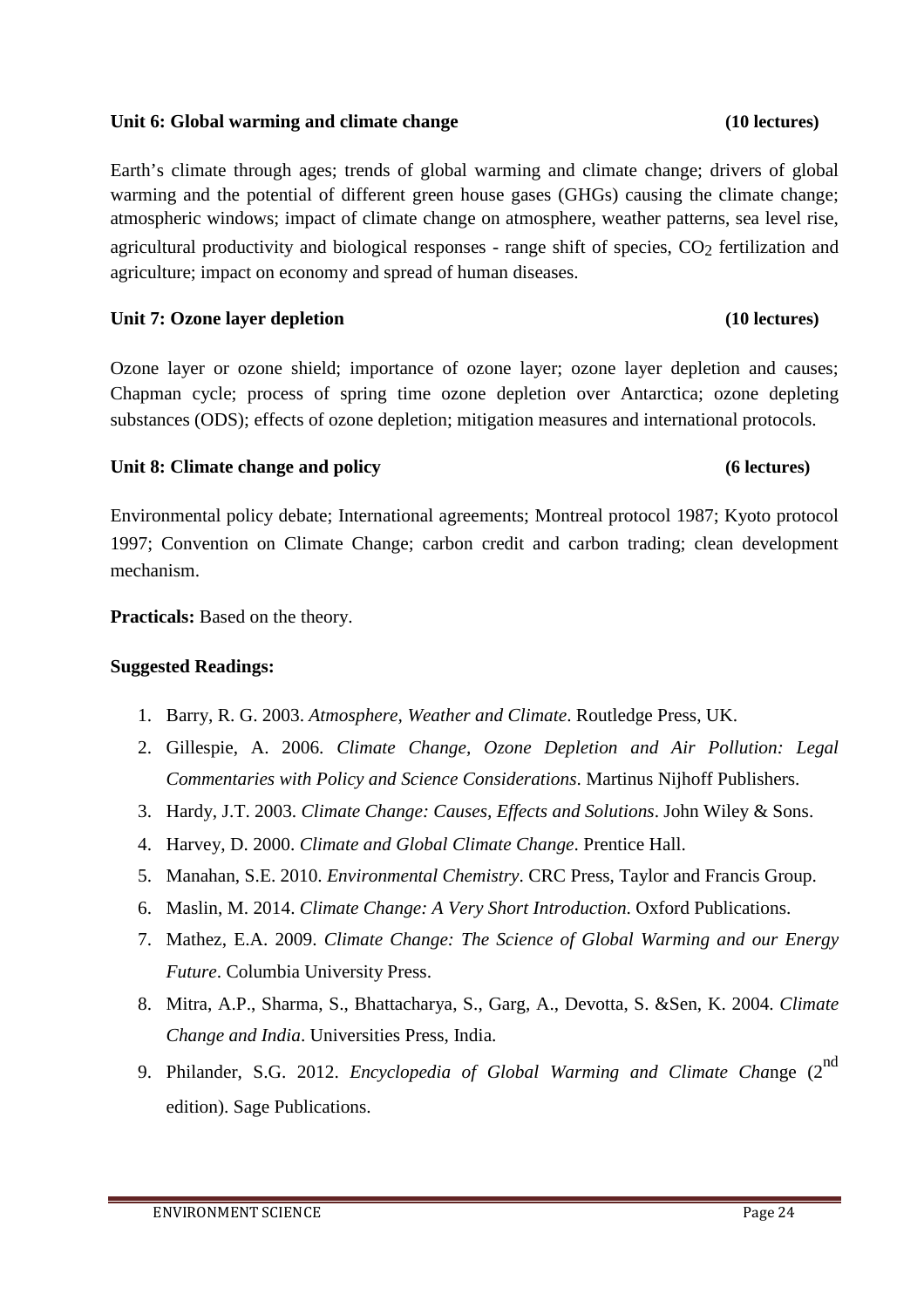# **SKILL ENHANCEMENT COURSE 1: REMOTE SENSING, GEOGRAPHIC INFORMATION SYSTEM & MODELLING**

# **Theory (Lectures: 30)**

Preamble: This course introduces the students to various computer-based and statistical methods used for study and management of natural resources and the environment. The students are expected to learn about remote-sensing techniques, physical principles, sampling, statistics and image-analysis methods.

**Unit 1:** Remote Sensing: definitions and principles; electromagnetic (EME) spectrum; interaction of EMR with Earth's surface; spectral signature; satellites and sensors; aerial photography and image interpretation.

**Unit 2:** Geographical Information Systems: definitions and components; spatial and non-spatial data; raster and vector data; database generation; database management system; land use/ land cover mapping; overview of GIS software packages; GPS survey, data import, processing, and mapping.

**Unit 3:** Applications and case studies of remote sensing and GIS in geosciences, water resource management, land use planning, forest resources, agriculture, marine and atmospheric studies.

**Unit 4:** Basic elements of statistical analyses: sampling; types of distribution – normal, binomial, poisson; measurements of central tendency and dispersion; skewness; kurtosis; hypothesis testing; parametric and non-parametric tests; correlation and regression; curve fitting; analysis of variance; ordination.

**Practicals:** Based on the theory.

- 1. Zar, J.H. 2010. *Biostatistical Analysis* (5th edition). Prentice Hall Publications.
- 2. Edmondson, A. & Druce, D.1996.*Advanced Biology Statistics*. Oxford University Press.
- 3. Demers, M.N. 2005. *Fundamentals of Geographic Information System*. Wiley & Sons.
- 4. Richards, J. A. & Jia, X. 1999. *Remote Sensing and Digital Image Processing*. Springer.
- 5. Sabins, F. F. 1996. *Remote Sensing: Principles an Interpretation*. W. H. Freeman.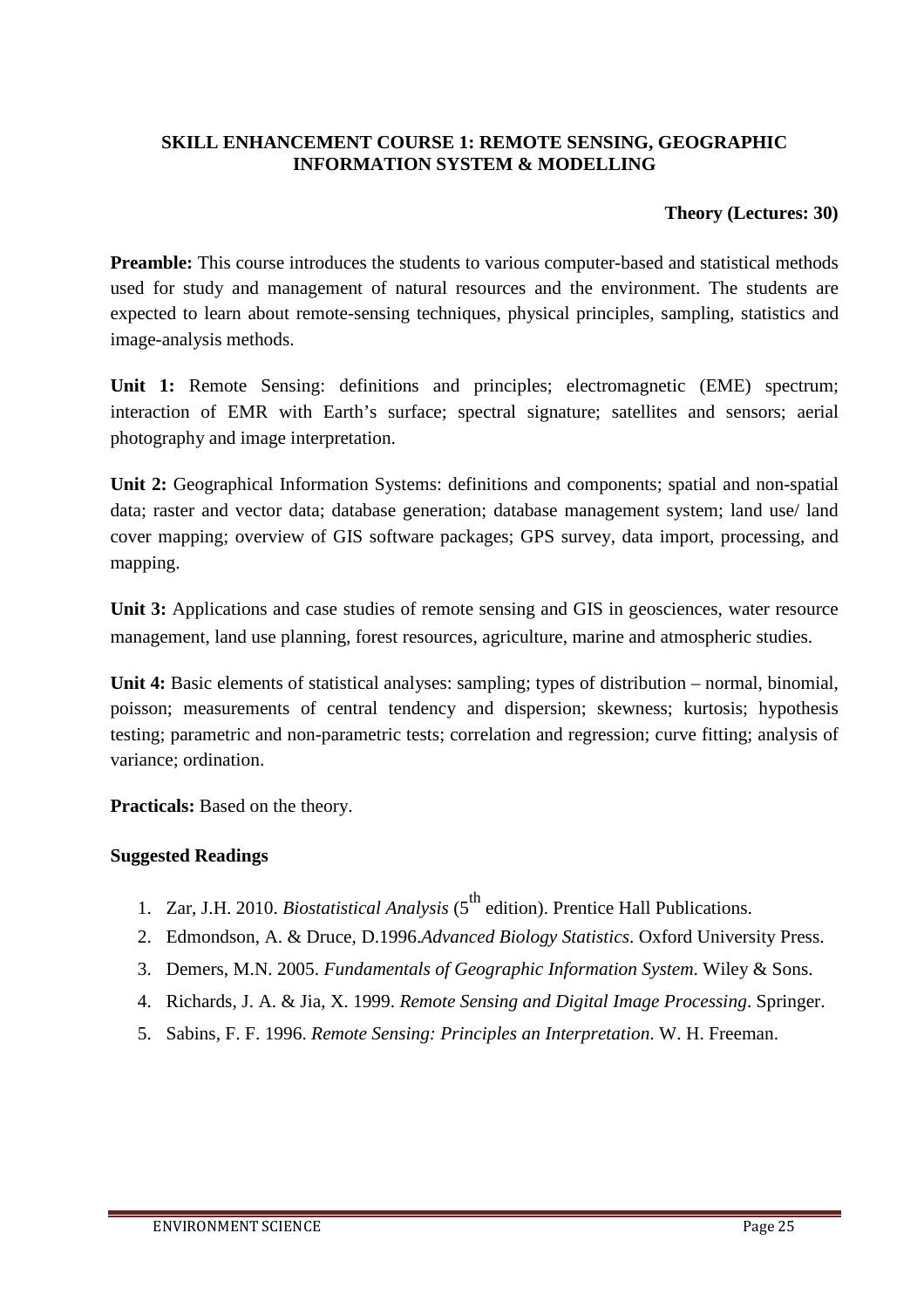# **GENERAL ELECTIVE 3: GENDER AND ENVIRONMENT**

### **Theory (60 Lectures)**

**Preamble:** The paper is designed to expose students to the concept of gender in society and its relevance in the environmental context. The principal objective of the course is to enable students to examine environmental issues from a gender-sensitized perspective.

### **Unit 1: Introduction (2 lectures)**

The socially constructed 'gender' concept.

### Unit 2: Gender and society (10 lectures)

Gender existence in society; gender: matriarchy and patriarchy as means of social exclusion (case studies in an Indian context); gender equity issues in rural and urban settings.

### **Unit 3: Gender and the environment (14 lectures)**

Relevance of the concept in an environmental context; evolution of gender hierarchies in historical and contemporary perspective; gendered division of roles in cultural, social and economic perspective; gender inequalities.

### **Unit 4: Gender, resources and the environment (12 lectures)**

Knowledge about the environment among men and women; differential dependencies on environmental resources; implications of gendered responses to environmental degradation.

### **Unit 6: Gender and environmental management (12 lectures)**

Women's participation in environmental movements and conservation; historical and contemporary case studies; role of women in environmental education, awareness and sustainable development.

### **Unit 7: Strategies for change (10 lectures)**

Need for gender equity; Instruments for change: education, media, action groups, policy and management; equity in resource availability and consumption for a sustainable future.

**Practicals:** Tutorial based course.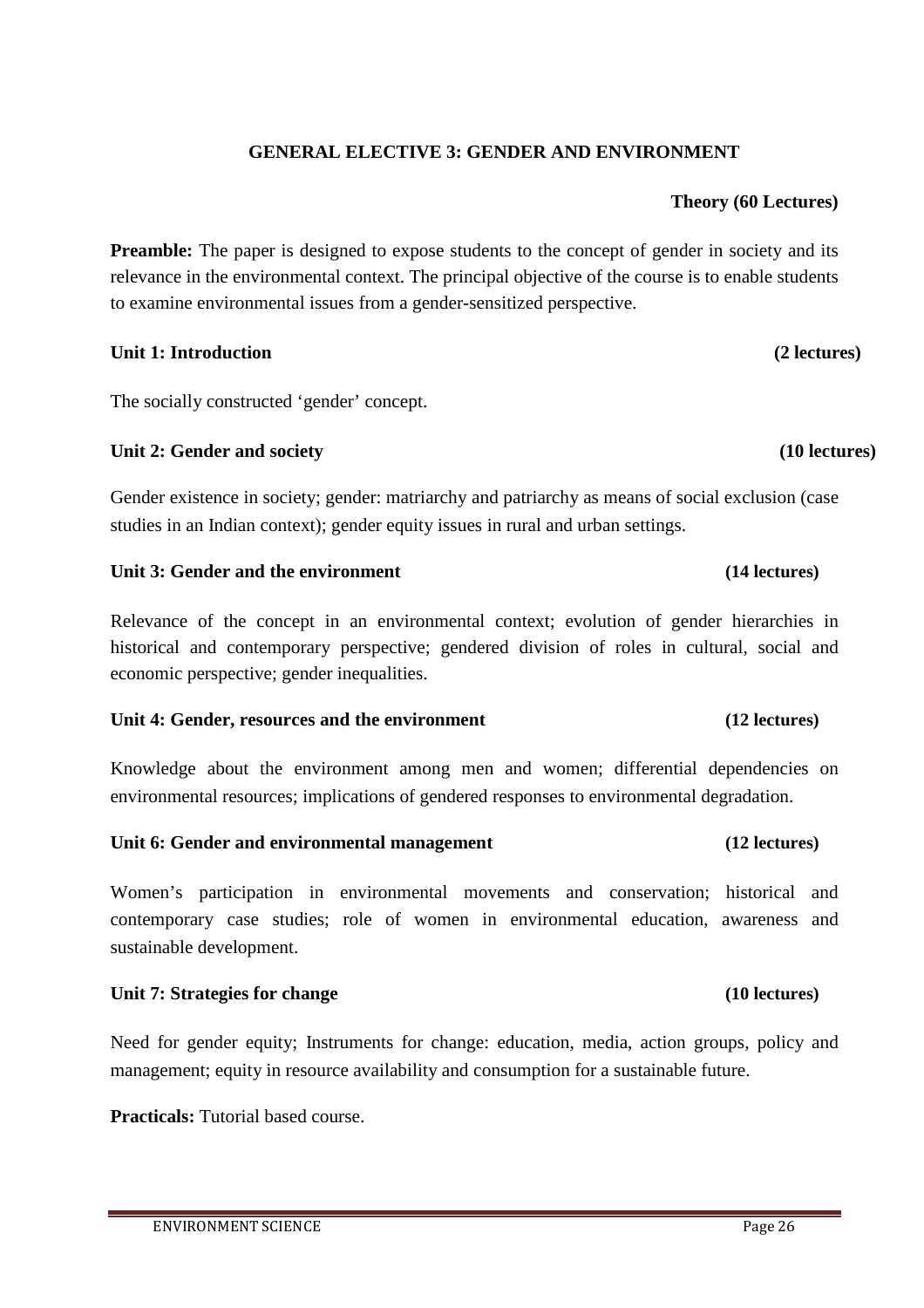- 1. Agarwal, B. 1992. *The Gender and Environment Debate: Lessons from India*. Feminist Studies (Minnesota).
- 2. Agarwal, B. 1997. Gender, Environment and Poverty Interlinks: Regional Variations and Temporal Shifts in Rural India: 1971-1991. *World Development* **25:** 1-42.
- 3. Agarwal, B. 2001. Participatory exclusions, community forestry, and gender: An analysis for South Asia and a conceptual framework. *World Development* **29:** 1623-1648.
- 4. Jackson, C. 1993. Doing what comes naturally? Women and environment in development *World Development* **21:** 1947-63.
- 5. Krishna, S. 2004. *Livelihood and Gender*. New Delhi, Sage.
- 6. Leach, M. 2007. Earth Mother myths and other ecofeminist fables: How a strategic notion rose and fell. *Development and Change* **38:** 67-85.
- 7. Miller, B. 1993. *Sex and Gender Hierarchies*. Cambridge University Press
- 8. Stein, R. (ed.). 2004. *New Perspectives on Environmental Justice: Gender, Sexuality, and Activism*. Rutgers University Press.
- 9. Steingraber, S. 1998. *Living Downstream: A Scientist's Personal Investigation of Cancer and the Environment.* New York: Vintage Books.
- 10. Zwarteveen, M.Z. 1995. *Linking women to the main canal: Gender and irrigation management*. Gatekeeper Series 54, IIED.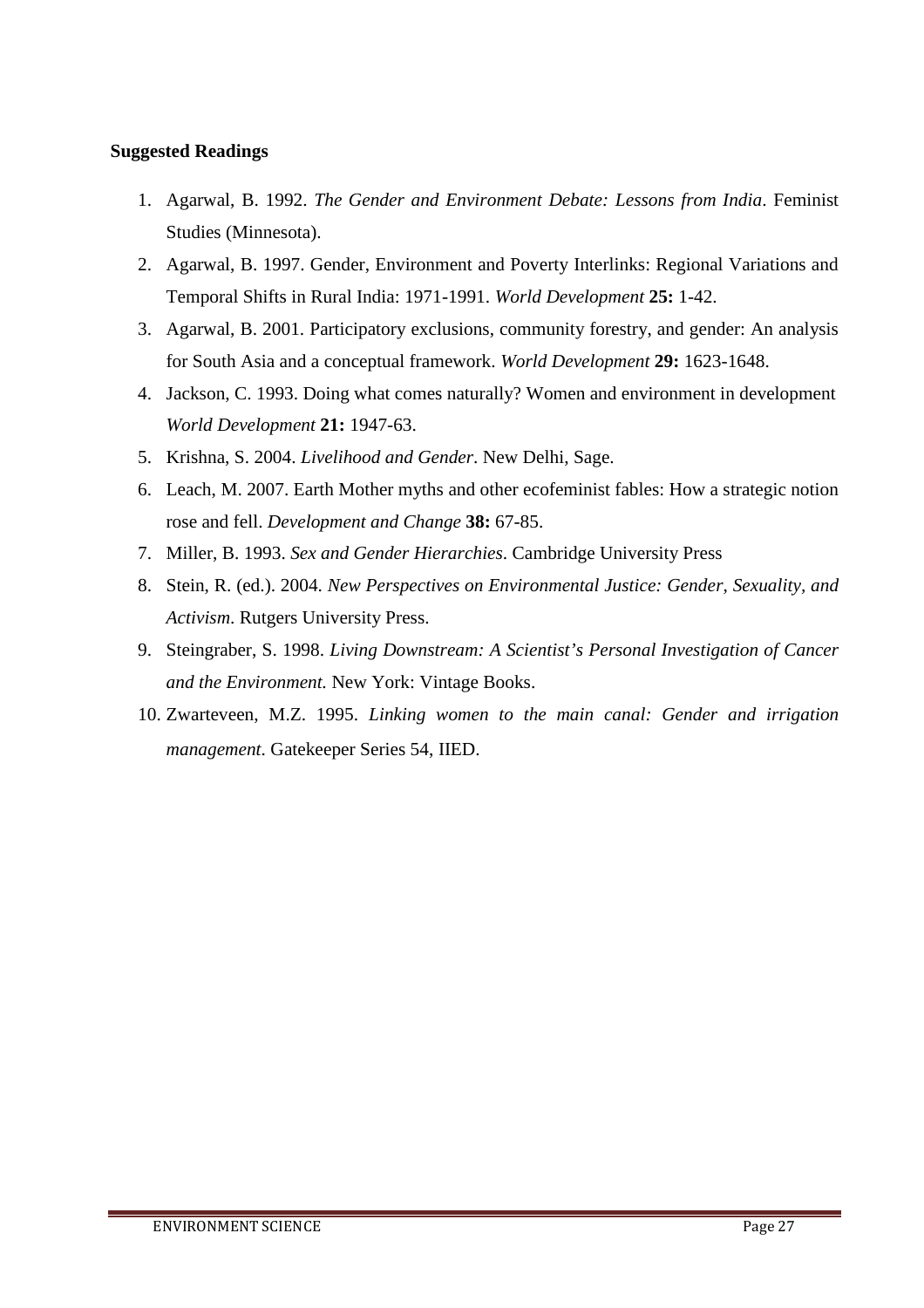# **CORE COURSE 8: SYSTEMATICS AND BIOGEOGRAPHY**

### **Theory (Lectures: 60)**

**Preamble:** This course will discuss principles and applications of classical and modern day systematics to classification of living organisms, develop understanding of historical and contemporary patterns of distributions of organisms, and design effective conservation strategies using biogeographic theories in an era of global change and large scale human induced degradation.

### **Unit 1: Concept and systematics approaches (6 lectures)**

Definition of systematics; taxonomic identification; keys; field inventory; herbarium; museum; botanical gardens; taxonomic literature; nomenclature; evidence from anatomy, palynology, ultrastructure, cytology, phyto-chemistry, numerical and molecular methods; taxonomy databases.

### **Unit 2: Taxonomic hierarchy (6 lectures)**

Concept of taxa (species, genus, family, order, class, phylum, kingdom); concept of species (taxonomic, typological, biological, evolutionary, phylogenetic); categories and taxonomic hierarchy.

### **Unit 3: Nomenclature and systems of classification (8 lectures)**

Principles and rules (International Code of Botanical and Zoological Nomenclature); ranks and names; types and typification; author citation; valid publication; rejection of names; principle of priority and its limitations; names of hybrids; classification systems of Bentham and Hooker; Angiosperm Phylogeny Group (APG III) classification.

### **Unit 4: Numerical and molecular systematics (6 lectures)**

Characters; variations; Operational Taxonomic Units; character weighting and coding; phenograms; cladograms; DNA barcoding; phylogenetic tree (rooted,unrooted, ultrametric trees); clades: monophyly, paraphyly, polyphyly; homology and analogy; parallelism and convergence.

# **Unit 5: Introduction to Biogeography (8 lectures)**

Genes as unit of evolutionary change; mutation; genetic drift; gene flow; natural selection; geographic and ecological variation; biogeographical rules – Gloger's rule, Bergmann's rule, Allen's rule, Geist rule; biogeographical realms and their fauna; endemic, rare, exotic, and cosmopolitan species.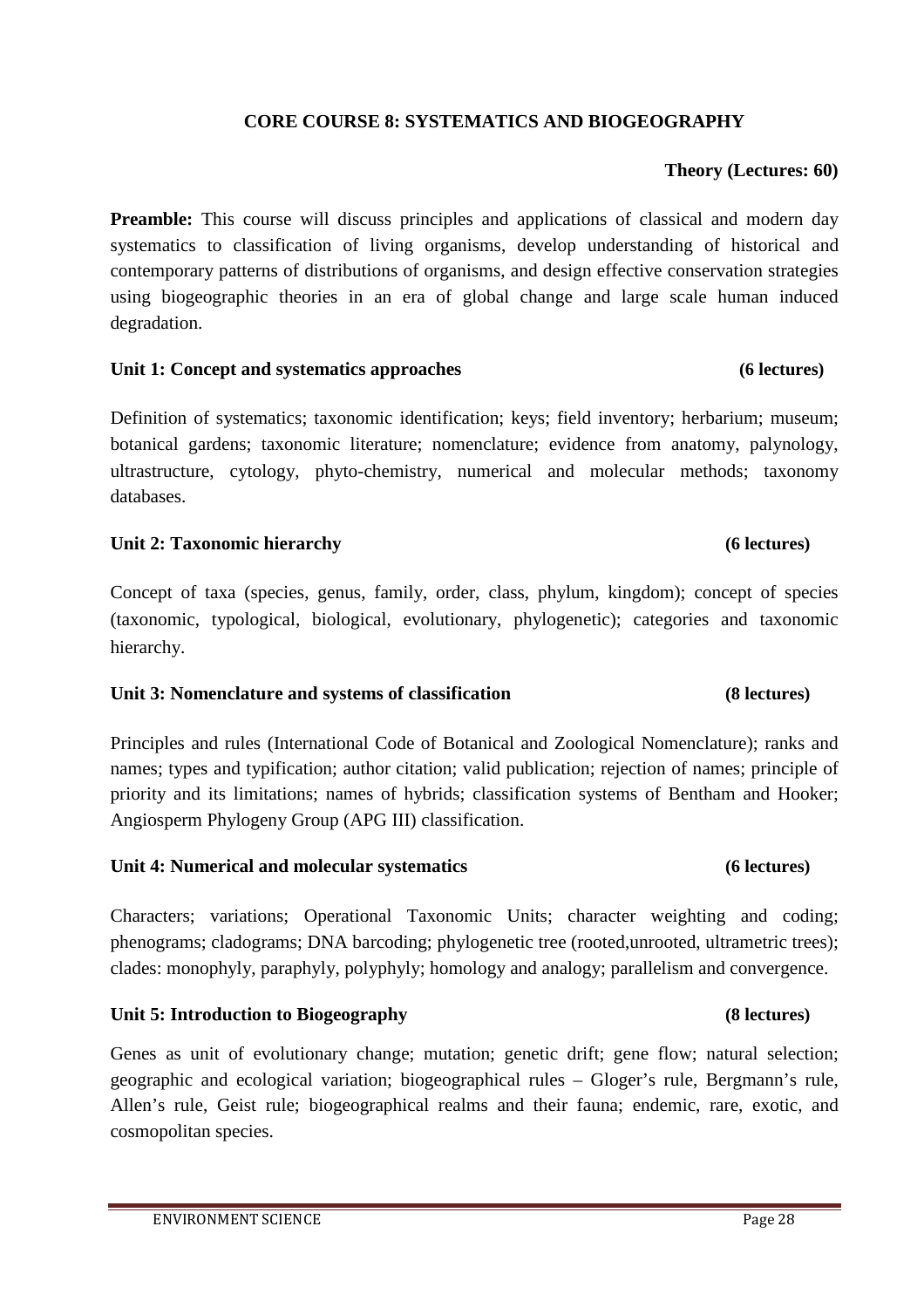### ENVIRONMENT SCIENCE **Page 29**

# **Unit 6: Speciation and extinction (8 lectures)**

Types and processes of speciation – allopatric, parapatric, sympatric; ecological diversification; adaptive radiation, convergent and parallel evolution; dispersal and immigration; means of dispersal and barriers to dispersal; extinction.

# **Unit 7: Historical Biogeography (6 lectures)**

Earth's history; paleo-records of diversity and diversification; continental drift and plate tectonics and their role in biogeographic patterns – past and present; biogeographical dynamics of climate change and Ice Age.

# **Unit 8: Ecological Biogeography (10 lectures)**

Species' habitats; environment and niche concepts; biotic and abiotic determinants of communities; species-area relationships; concept of rarity and commonness; Island Biogeography theory; Equilibrium Theory of Insular Biogeography; geography of diversification and invasion; phylogeography.

# **Unit 9: Conservation Biogeography (2 lectures)**

Application of biogeographical rules in design of protected area and biosphere reserves; use of remote sensing in conservational planning.

**Practicals:** Based on the theory.

- 1. Lomolino, M.V., Riddle, B.R., Whittaker, R.J. & Brown, J.H. 2010. *Biogeography* (4<sup>th</sup> edition). Sinauer Associates, Sunderland.
- 2. Mani, M.S. 1974. *Ecology and Biogeography in India*. Dr. W Junk Publishers., The Hague.
- 3. Singh, G. 2012. *Plant Systematics: Theory and Practice* (3rd edition). Oxford & IBH Pvt. Ltd., New Delhi.
- 4. Wheeler, Q.D. & Meier R. 2000. *Species Concepts and Phylogenetic Theory: A Debate.* Columbia University Press, New York.
- 5. Williams, D. M., Ebach, M.C. 2008. *Foundations of Systematics and Biogeography*. Springer.
- 6. Wilkins, J. S. 2009. *Species: A History of the Idea* (Vol. 1). University of California Press.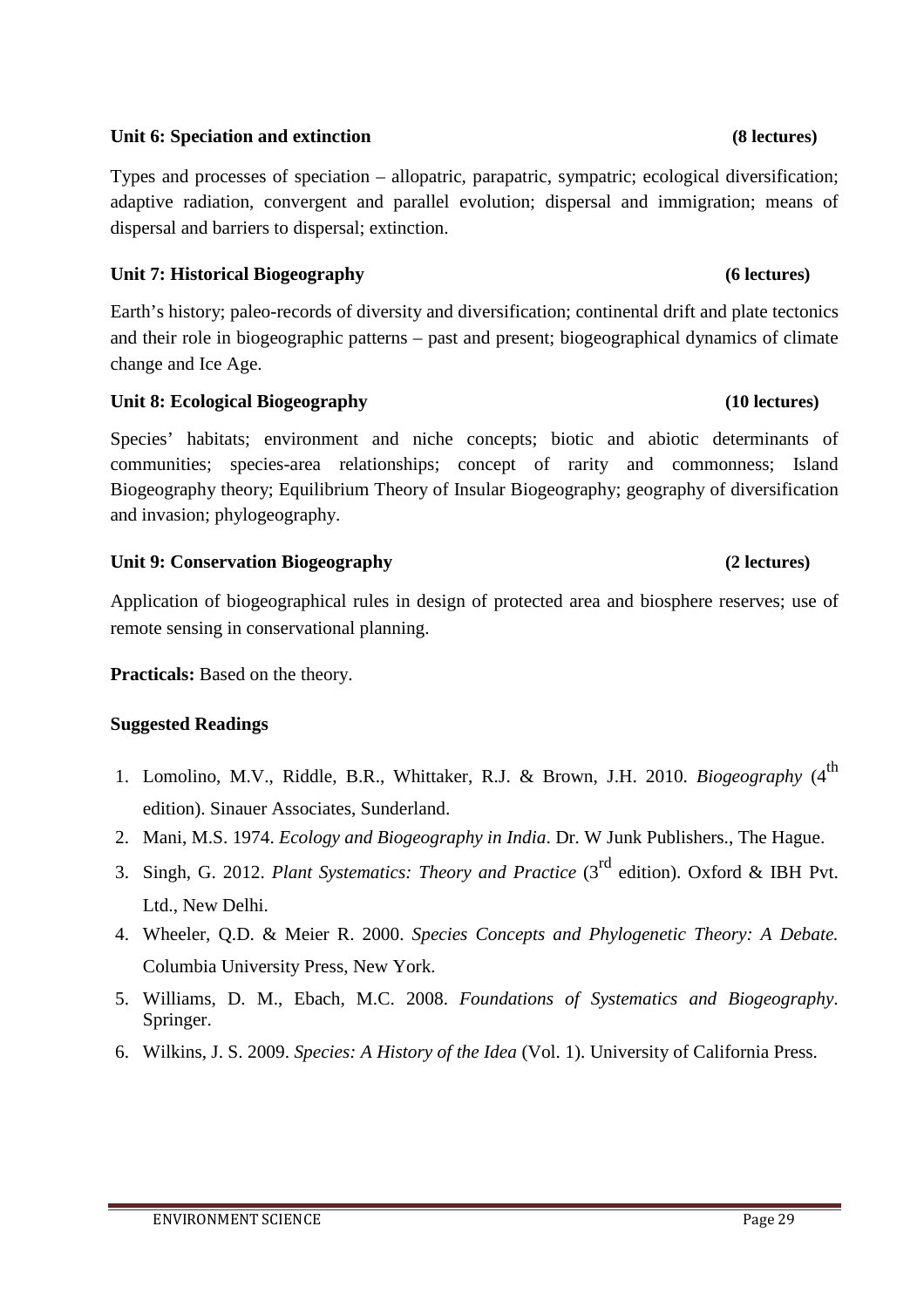# **CORE COURSE 9: URBAN ECOSYSTEMS**

# **Theory (60 Lectures)**

**Preamble:** The paper is designed to enable the students to examine the existing environmental issues, conflicts and their potential role in urban development. It beholds importance as interaction between urban society and its environment transpires in governance and policy decisions. It also aims to address key challenges posed by increasing development to far-reaching goal of sustainability in urban areas.

# **Unit 1: Introduction (4 lectures)**

Introduction to urbanization; urban sprawl and associated environmental issues.

# **Unit 2: Environment in an urban setting (10 lectures)**

Man as the driver of urban ecosystem; commodification of nature; metros, cities and towns as sources and sinks of resources; resource consumption and its social, cultural, economic and ecological perspectives; urban transformation; increasing challenges posed by modernity for the environment; urban pollution (air, water, soil).

# **Unit 3: Urban dwelling** (12 lectures)

Housing scenario across a range of large-medium-small cities; poverty and slums in an urban context; Town planning Acts and their environmental aspects; energy consumption and waste disposal as well as accumulation; environmental costs of urban infrastructure.

### **Unit 4: Urban interface with the environment (12 lectures)**

Management of urban environment; alternative resources; policy and management decisions; urban settings as loci of sustainability; challenges associated with sustainability and urban future.

# **Unit 5: Natural spaces in a city (10 lectures)**

Concept of 'controlled nature'; scope, importance and threats to nature in the city; organization and planning of green spaces such as parks, gardens and public spaces; concept of green belts; urban natural forest ecosystem as green lungs.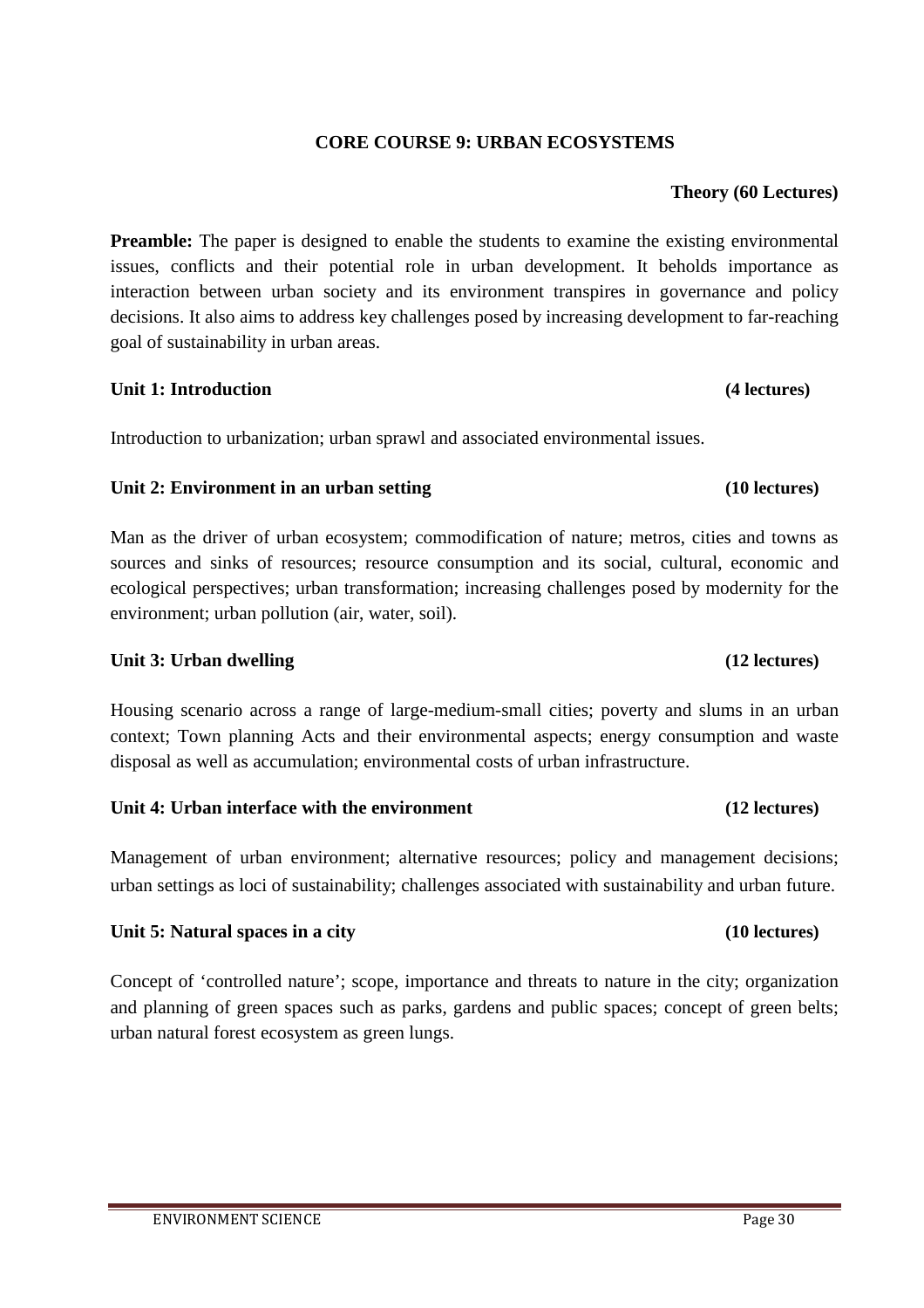# **Unit 6: Planning and environmental management (12 lectures)**

Urban planning and its environmental aspects from historical and contemporary perspectives; benefits of environmental management; introduction to green buildings; urban governance; political complexity of applying ecological science to urban policy and planning, smart cities.

**Practicals:** Based on the theory.

- 1. D'Monte, Darryl. 1985. *Industry versus Environment Temples or Tombs*. Three Controversies, Delhi, CSE.
- 2. Ernstson, H. 2011. *Re-translating nature in post-apartheid Cape Town: The material semiotics of people and plants at Bottom Road*. In: Heeks, R., (Ed.) Conference on "Understanding Development through Actor-Network Theory", London School of Economics, 30 June, London.
- 3. Gaston, K.J. 2010. *Urban Ecology*. Cambridge University Press, New York.
- 4. Grimm, N. B., Faeth, S. H., et al. 2008. Global Change and the Ecology of Cities. *Science* **319**: 756-760.
- 5. Hinchliffe, S. & Whatmore, S. 2006. Living cities: Towards a politics of conviviality. *Science as Culture* **15**: 123–138.
- 6. McIntyre, N.E. 2000. Urban ecology as an interdisciplinary field: differences in the use of 'urban' between the social and natural sciences. *Urban Ecosystems* **4**: 5-24.
- 7. Montgomery, M.R. 2009. Urban Transformation of the developing world. *Science* **319:** 761- 764.
- 8. Richter, M. & Weiland, U. (ed.). 2012. *Applied Urban Ecology*. Wiley-Blackwell, UK.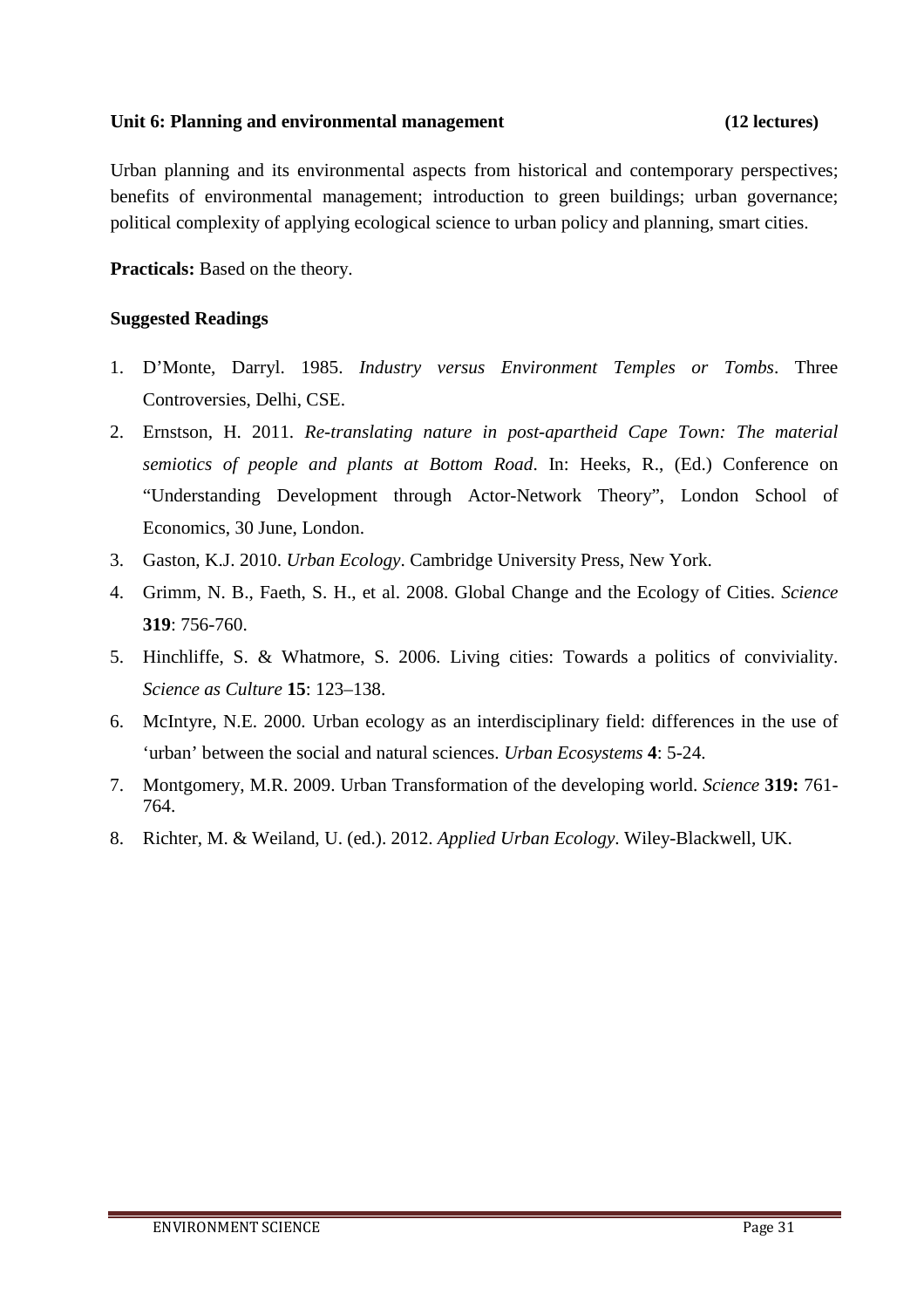# **CORE COURSE 10: ENVIRONMENTAL LEGISLATION AND POLICY**

# **Theory (60 lectures)**

**Preamble:** This paper introduces students to the legal structure of India and fundamentals of environmental legislation and policy making. Each unit will help the students to develop basic concepts of environmental legislation and policy making in India and around the world.

# **Unit 1: Introduction (5 lectures)**

Constitution of India; fundamental rights; fundamental duties; Union of India; union list, state list, concurrent list; legislature; state assemblies; judiciary; panchayats and municipal bodies; National Green Tribunal.

# **Unit 2: History of environmental legislation and policy (10 lectures)**

Ancient period: worship of water, air, trees; Mauryan period: Kautilya's Arthashastra, Yajnavalkyasmriti and Charaksamhita; Medieval period: forests as woodland and hunting resourcesduring Mughal reign; British India: Indian Penal Code 1860,Forest Act 1865, Fisheries Act 1897; Independent India: Van Mahotsava 1950, National Forest Policy 1952, Orissa River pollution and prevention Act 1953.

# **Unit 3: Environmental legislation (5 lectures)**

Legal definitions (environmental pollution, natural resource, biodiversity, forest, sustainable development); Article 48A (The protection and improvement of environment and safeguarding of forests and wildlife); Article 51 A (Fundamental duties).

# **Unit 4: Legislative Instruments** *(20)* **lectures)**

The Indian Forest Act 1927; The Wildlife (Protection) Act 1972; The Water (Prevention and Control of Pollution) Act 1974; The Forests (Conservation) Act 1980; The Air (Prevention and Control of Pollution) Act 1981; The Environment (Protection) Act 1986; Motor Vehicle Act 1988; The Public Liability Insurance Act 1991; Noise Pollution (Regulation and Control) Rules 2000; The Biological Diversity Act 2002; The Schedule Tribes and other Traditional Dwellers (Recognition of Forests Rights) Act 2006; The National Green Tribunal Act 2010; scheme and labeling of environment friendly products, Ecomarks.

# **Unit 5: Government institutions (5 lectures)**

Role of Ministry of Environment, Forests & Climate Changein environmental law and policy making; role of central and state pollution control boards in environmental law and policy making.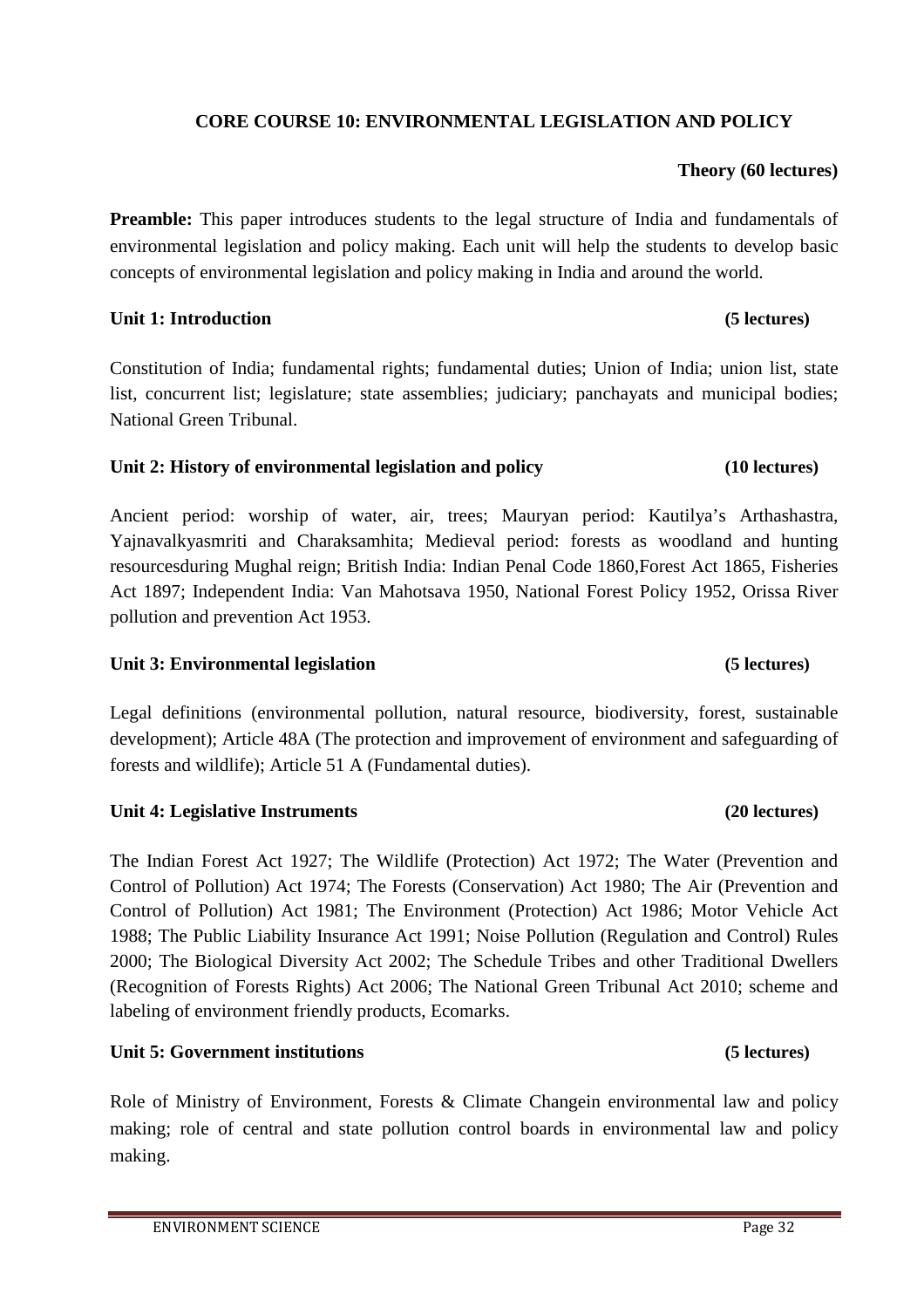# **Unit 6: Case studies (5 lectures)**

National Green Tribunal: Aditya N Prasad vs. Union of India & Others; Ganga Tanneries Case: M.C. Mehta vs. Union of India 1988; environmental education case: M.C. Mehta vs. Union of India, WP 860/1991.

# **Unit 7: International laws and policy (10 lectures)**

Stockholm Conference 1972; United Nations Conference on Environment and Development 1992; Rio de Janeiro (Rio Declaration, Agenda 21); Montreal Protocol 1987; Kyoto Protocol 1997; Copenhagen and Paris summits; Ramsar convention.

**Practicals:** Tutorial and case study based.

- 1. Abraham, C.M. 1999. *Environmental Jurisprudence in India*. Kluwer Law International.
- 2. Agarwal, V.K. 2005. Environmental Laws in India: Challenges for Enforcement*. Bulletin of the National Institute of Ecology* **15**: 227-238.
- 3. Divan, S. & Rosencranz, A. 2001. *Environmental Law and Policy in India*. Oxford University Press.
- 4. Divan, S. & Rosencranz, A. 2002*. Environmental Law and Policy in India: Cases, Materials and Statues* (2<sup>nd</sup> edition). Oxford University Press.
- 5. Gupta, K.R. 2006. *Environmental Legislation in India*. Atlantic Publishers and Distributors.
- 6. Leelakrishnan, P. 2008. *Environmental Law in India* (3rd edition). LexisNexis India.
- 7. Naseem, M. 2011. *Environmental Law in India Mohammad*. Kluwer Law International.
- 8. Venkat, A. 2011. *Environmental Law and Policy*. PHI Learning Private Ltd.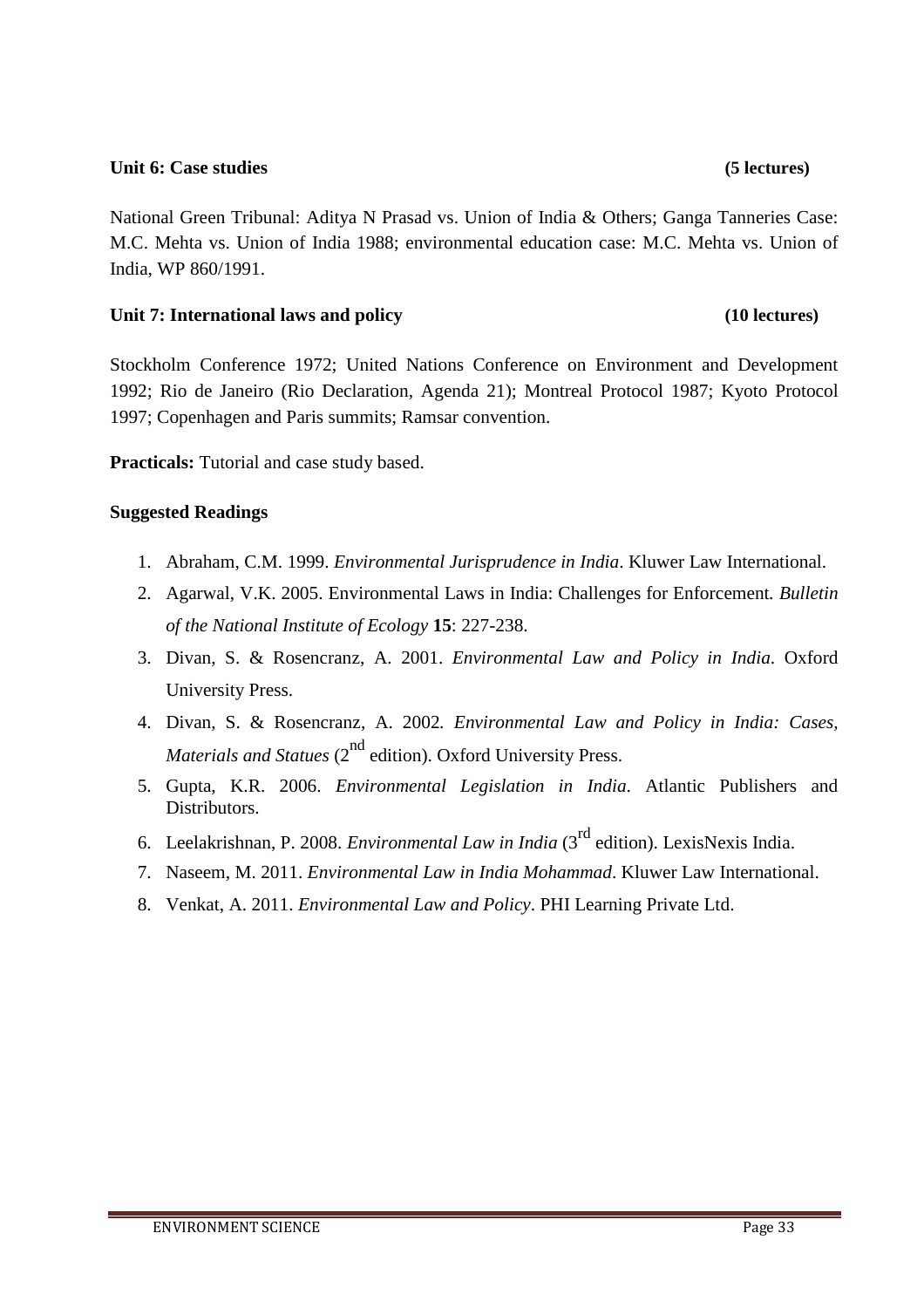# **SKILL ENHANCEMENT COURSE 2: ENVIRONMENTAL IMPACT AND RISK ASSESSMENT**

# **Theory (30 Lectures)**

**Preamble:** This course recognizes the growing need of industry to anticipate and incorporate environmental concerns and risks while developing large-scale projects. The course emphasizes on the contemporary tools and techniques to assess various environmental impacts and outlines various management options needed to mitigate these risks.

Unit 1: Environmental impact assessment (EIA): definitions, introduction and concepts; rationale and historical development of EIA; scope and methodologies of EIA; role of project proponents, project developers and consultants; Terms of Reference; impact identification and prediction; baseline data collection; Environmental Impact Statement (EIS), Environmental Management Plan (EMP)

**Unit 2:** Rapid EIA; Strategic Environmental Assessment; Social Impact Assessment; Cost-Benefit analysis; Life cycle assessment; environmental appraisal; environmental management principles, problems and strategies; environmental planning; environmental audit; introduction to ISO and ISO 14000; sustainable development.

**Unit 3:** EIA regulations in India; status of EIA in India; current issues in EIA; case study of hydropower projects/ thermal projects.

**Unit 4:** Risk assessment: introduction and scope; project planning; exposure assessment; toxicity assessment; hazard identification and assessment; risk characterization; risk communication; environmental monitoring; community involvement; legal and regulatory framework; human and ecological risk assessment.

**Practicals:** Based on the theory.

- 1. Barrow, C.J. 2000. *Social Impact Assessment: An Introduction.* Oxford University Press.
- 2. Glasson, J., Therivel, R., Chadwick, A. 1994. *Introduction to Environmental Impact Assessment*. London, Research Press, UK.
- 3. Judith, P. 1999. *Handbook of Environmental Impact Assessment*. Blackwell Science.
- 4. Marriott, B. 1997. *Environmental Impact Assessment: A Practical Guide*. McGraw-Hill, New York, USA.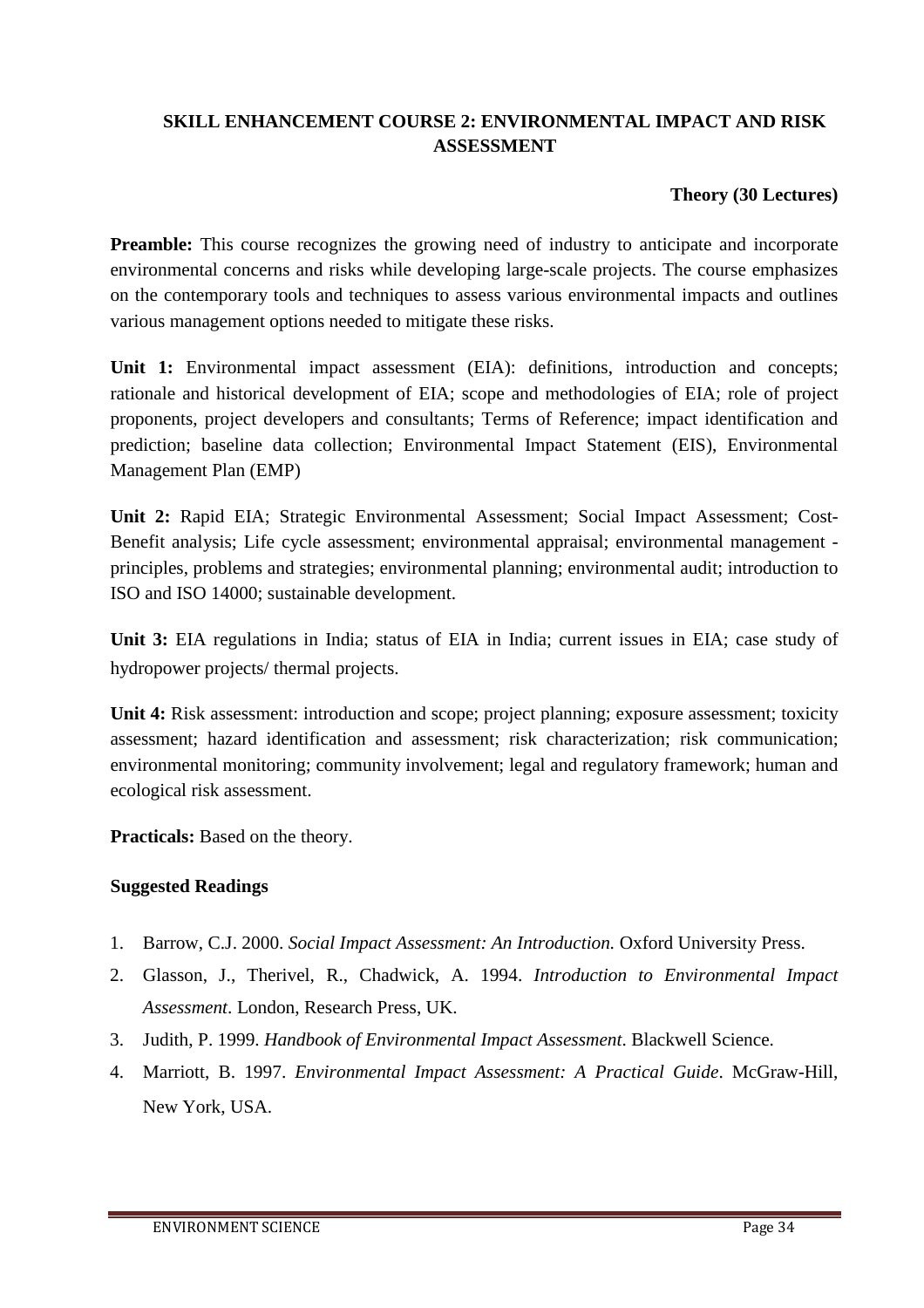# **GENERAL ELECTIVE 4: GREEN TECHNOLOGIES**

# **Theory (60 lectures)**

**Preamble**: This paper introduces students to the concept of green technology, its goals and advantages. It also highlights potential role of green technologies in realizing the goal of sustainable development and focuses on community participation to tap the economic benefits associated with switching to green technologies.

### **Unit 1: Introduction (5 lectures)**

Definition and concepts: green technology, green energy, green infrastructure, green economy, and, green chemistry; sustainable consumption of resources; individual and community level participation such as small-scale composting pits for biodegradable waste, energy conservation; encouraged use of public transport instead of private transport.

### **Unit 2: Green technologies (5 lectures)**

Green technologies in historical and contemporary perspectives; successful green technologies: wind turbines, solar panels; 3 R's of green technology: recycle, renew and reduce; paradigm shift from 'cradle to cradle' to 'cradle to grave'

# **Unit 3**: **Green infrastructure, planning and economy (15 lectures)**

Green buildings; history of green buildings, need and relevance of green buildings over conventional buildings, construction of green buildings; associated costs and benefits; outlined examples of green buildings; LEED certified building; Eco-mark certification, establishment of Eco-mark in India, its importance and implementation; Green planning: role of governmental bodies, land use planning, concept of green cities, waste reduction and recycling in cities, role of informal sector in waste management, public transportation for sustainable development, green belts. ; Introduction to UNEP's green economy initiative, inclusive economic growth of the society, REDD+ initiative, and cap and trade concept; green banking.

### **Unit 4: Applications of green technologies (15 lectures)**

Increase in energy efficiency: cogeneration, motor system optimization, oxy-fuel firing, isothermal melting process, energy efficient fume hoods, compact fluorescent lights (CFLs), motion detection lighting, or programmable thermostats). Green House Gas (GHG) emissions reduction: carbon capture and storage (CCS) technologies, purchase and use of carbon offsets, promotion and/or subsidy of alternative forms of transportation for employees, such as carpools, fuel efficient vehicles, and mass transit, methane emissions reduction and/or reuse).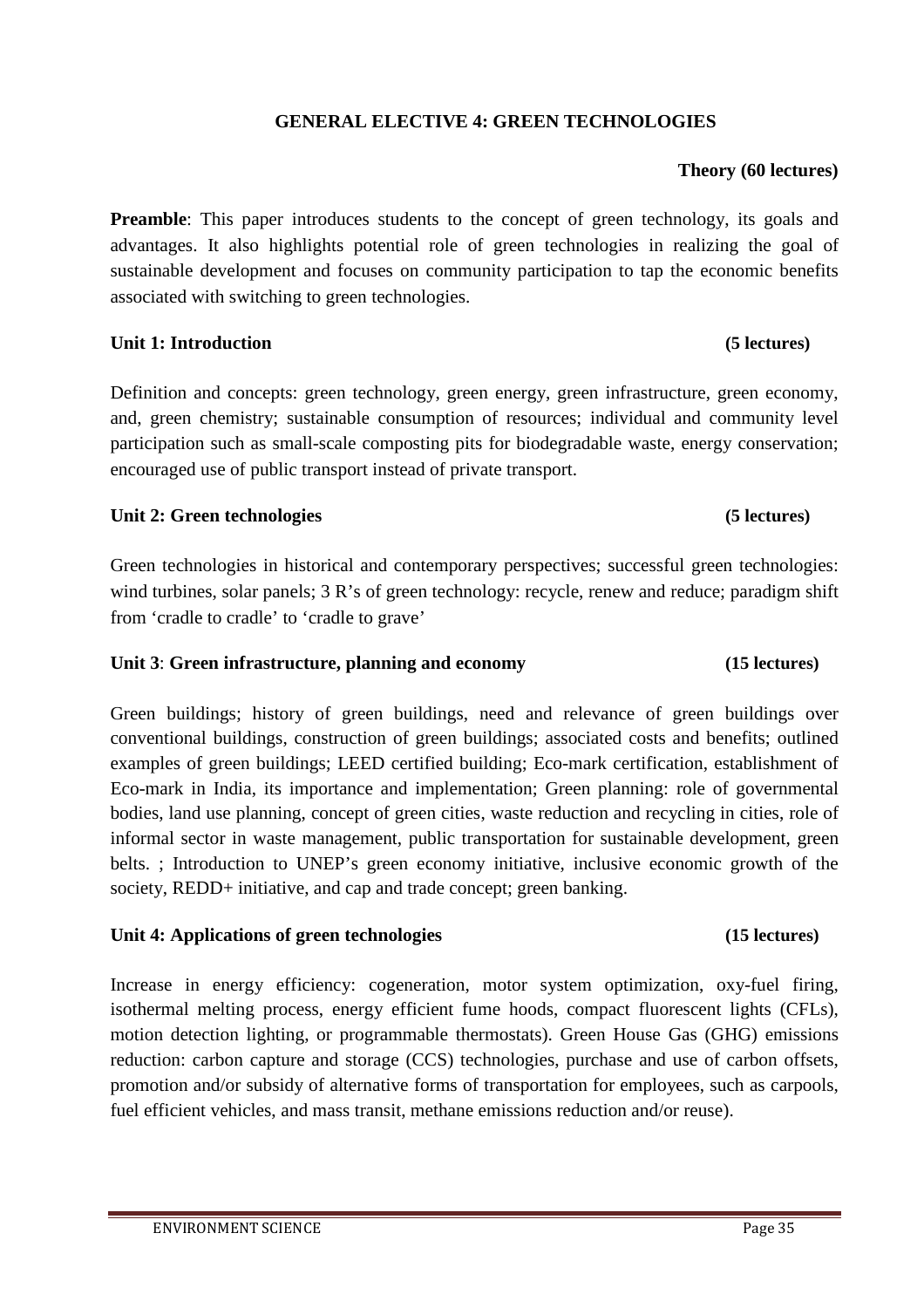Pollution reduction and removal (Flue Gas Desulfurization (FGD) methods, catalytic or thermal destruction of NOX, Fluidized Bed Combustion, Dioxins reduction and removal methods, Thermal Oxidizers or Wet Scrubbers to neutralize chemicals or heavy metals, solvent recovery systems, Low Volatile Organic Compound (VOC) paints and sealers).

# **Unit 5**: **Green chemistry (10 lectures)**

Introduction to green chemistry; principles and recognition of green criteria in chemistry; biodegradable and bio-accumulative products in environment; green nanotechnology; reagents, reactions and technologies that should be and realistically could be replaced by green alternatives; photodegradable plastic bags.

# **Unit 6: Green future** (10 lectures)

Agenda of green development; reduction of ecological footprint; role of green technologies towards a sustainable future; major challenges and their resolution for implementation of green technologies; green practices to conserve natural resources (organic agriculture, agroforestry, reducing paper usage and consumption, etc.); emphasis on waste reduction instead of recycling, emphasis on innovation for green future; role of advancement in science in developing environmental friendly technologies.

**Practicals:** Tutorials and field based.

- 1. Anastas, P.T. & Warner, J.C. 1998. *Green Chemistry: Theory & Practice*. Oxford University Press.
- 2. Arceivala, S.L. 2014. *Green Technologies: For a Better Future*. Mc-Graw Hill Publications.
- 3. Baker, S. 2006. *Sustainable Development*. Routledge Press.
- 4. Hrubovcak, J., Vasavada, U. & Aldy, J. E. 1999. *Green technologies for a more sustainable agriculture* (No. 33721). United States Department of Agriculture, Economic Research Service.
- 5. Thangavel, P. & Sridevi, G. 2015. *Environmental Sustainability: Role of Green Technologies*. Springer Publications.
- 6. Woolley, T. & Kimmins, S. 2002. *Green Building Handbook* (Volume 1 and 2). Spon Press.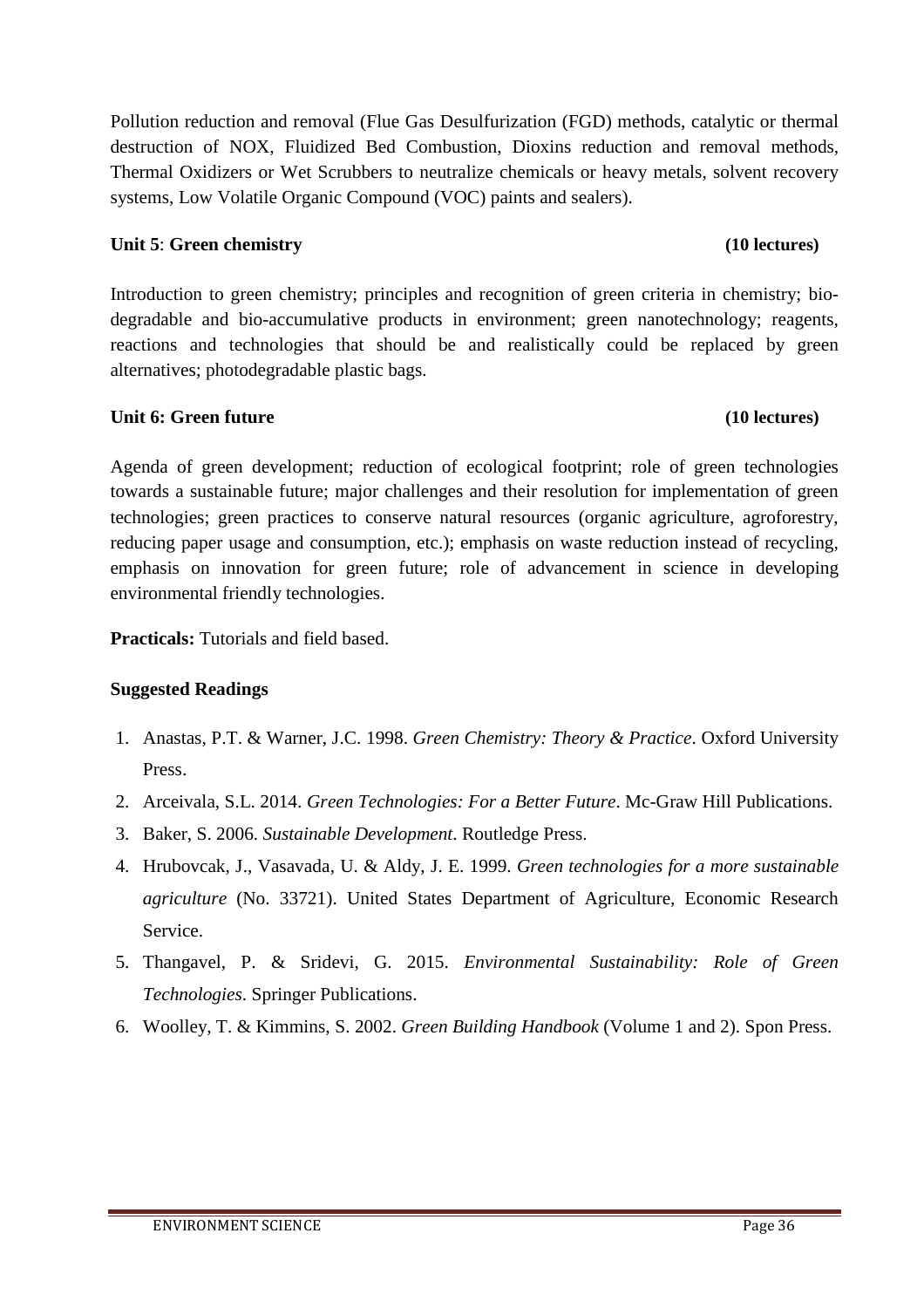# **CORE COURSE 11: BIODIVERSITY AND CONSERVATION**

# **Theory (60 Lectures)**

**Preamble:** This course is aimed at helping students to understand and appreciate various concepts and issues concerning biodiversity and conservation at local, regional and global levels. The course will attempt at encouraging students to appreciate the paradigm "think globally, act locally" for a sustainable common future of humankind.

# **Unit 1: Levels of organization in living world (8 lectures)**

From genes to ecosystems; tree of life; history of character transformation; organic evolution through geographic time scale; species concept – what's in a name?; how many species are there on earth?; concept and types of speciation.

# **Unit 2: Biodiversity patterns (4 lectures)**

Spatial patterns: latitudinal and elevational trends in biodiversity; temporal patterns: seasonal fluctuations in biodiversity patterns; importance of biodiversity patterns in conservation.

# Unit 3: Biodiversity estimation **(10 lectures)**

Sampling strategies and surveys: floristic, faunal, and aquatic; qualitative and quantitative methods: scoring, habitat assessment, richness, density, frequency, abundance, evenness, diversity, biomass estimation; community diversity estimation: alpha, beta and gamma diversity; molecular techniques: RAPD, RFLP, AFLP; NCBI database, BLAST analyses.

# **Unit 4: Importance of biodiversity (8 lectures)**

Economic values – medicinal plants, drugs, fisheries and livelihoods; ecological services – primary productivity, role in hydrological cycle, biogeochemical cycling; ecosystem services – purification of water and air, nutrient cycling, climate control, pest control, pollination, and formation and protection of soil; social, aesthetic, consumptive, and ethical values of biodiversity.

# **Unit 6: Threats to biodiversity (10 lectures)**

Natural and anthropogenic disturbances; habitat loss, habitat degradation, and habitat fragmentation; climate change; pollution; hunting; over-exploitation; deforestation; hydropower development; invasive species; land use changes; overgrazing; man wildlife conflicts; consequences of biodiversity loss; Intermediate Disturbance Hypothesis.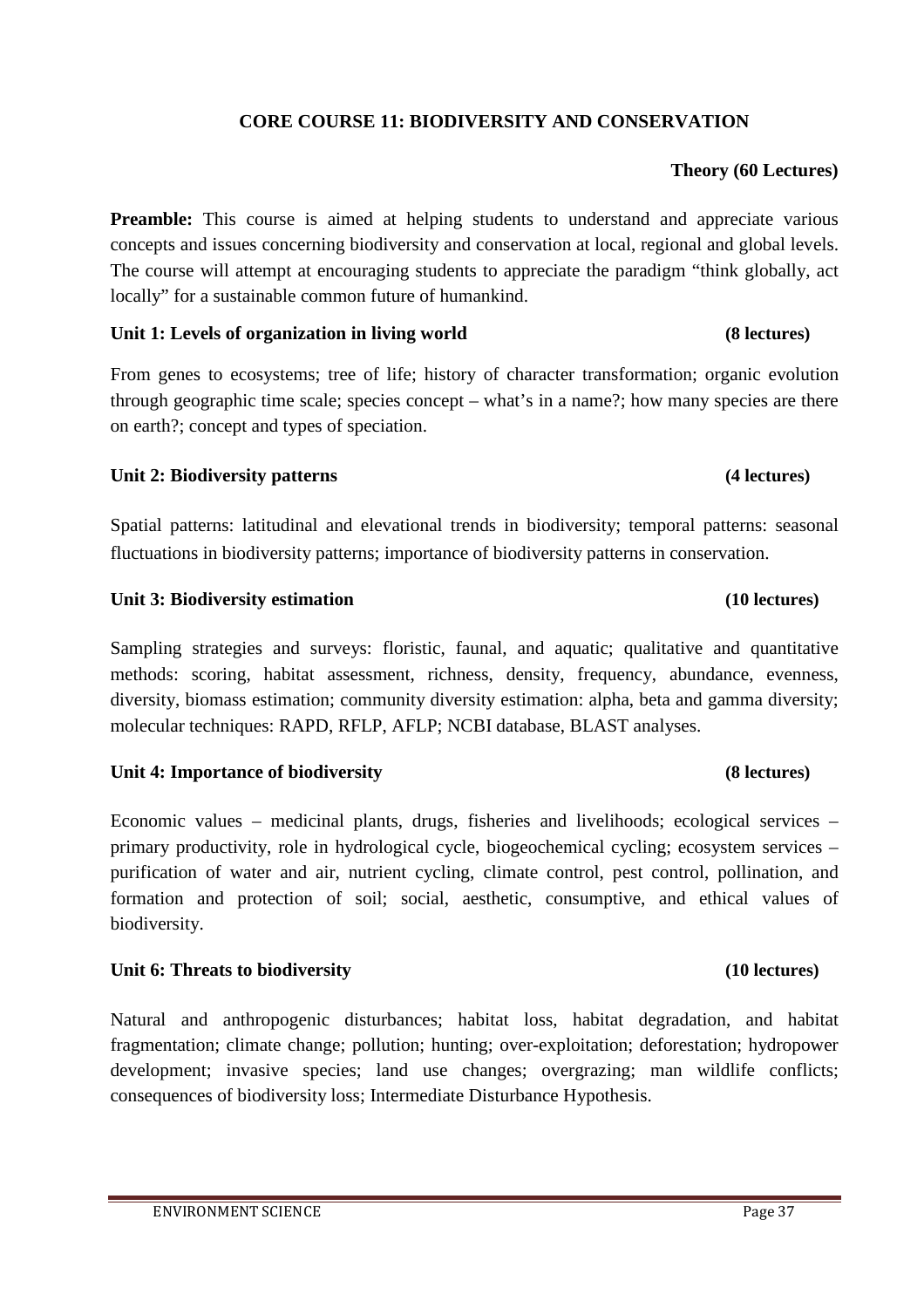# **Unit 7: Conservation of biodiversity (10 lectures)**

In-situ conservation (Biosphere Reserves, National Parks, Wildlife Sanctuaries); Ex-situ conservation (botanical gardens, zoological gardens, gene banks, seed and seedling banks, pollen culture, tissue culture and DNA banks), role of local communities and traditional knowledge in conservation; biodiversity hotspots; IUCN Red List categorization – guidelines, practice and application; Red Data book; ecological restoration; afforestation; social forestry; agro forestry; joint forest management; role of remote sensing in management of natural resources.

# **Unit 8: Biodiversity in India (10 lectures)**

India as a mega diversity nation; phytogeographic and zoogeographic zones of the country; forest types and forest cover in India; fish and fisheries of India; impact of hydropower development on biological diversity; status of protected areas and biosphere reserves in the country; National Biodiversity Action Plan.

**Practicals:** Based on the theory.

# **Suggested Readings**

- 1. Gaston, K J. & Spicer, J.I. 1998. *Biodiversity: An Introduction.* Blackwell Science, London, UK.
- 2. Krishnamurthy, K.V. 2004. *An Advanced Text Book of Biodiversity Principles and Practices*. Oxford and IBH Publications Co. Pvt. Ltd. New Delhi.
- 3. Pandit, M.K. & Grumbine R.E. 2012. Ongoing and proposed hydropower development in the Himalaya and its impact on terrestrial biodiversity. *Conservation Biology* **26**:1061- 1071.
- 4. Primack, R.B. 2002. *Essentials of Conservation Biology* (3rd edition). Sinauer Associates, Sunderland, USA.
- 5. Singh, J. S. & Singh, S. P. 1987. Forest vegetation of the Himalaya. *The Botanical Review* **53**: 80-192.
- 6. Singh, J. S., Singh, S.P. & Gupta, S. 2006. *Ecology, Environment and Resource Conservation.*

Anamaya Publications, New Delhi.

- 7. Sodhi, N.S. & Ehrlich, P.R. (Eds). 2010. *Conservation Biology for All*. Oxford University Press.
- 8. Sodhi, N.S., Gibson, L. & Raven, P.H. 2013. *Conservation Biology: Voices from the Tropics.* Wiley-Blackwell, Oxford, UK.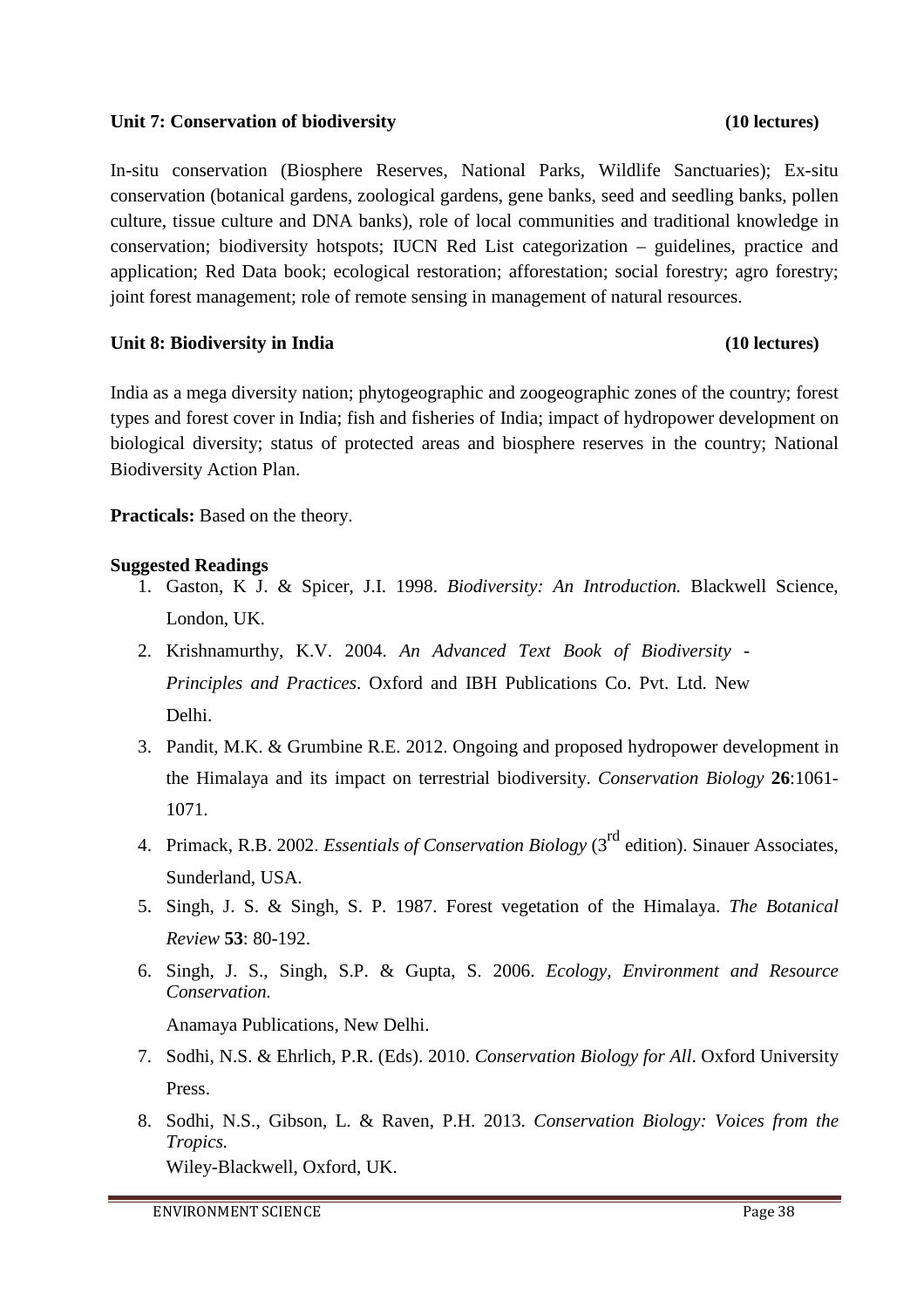# **CORE COURSE 12: ORGANISMAL AND EVOLUTIONARY BIOLOGY**

# **Theory (60 Lectures)**

**Preamble:** This paper introduces students to the fundamentals of ecology and evolutionary biology. Each unit covers vast range of topics, which will help the students to develop basic concepts of ecology and evolutionary biology**.** 

# Unit 1: History of life on Earth **(10 lectures) (10 lectures)**

Paleontology and evolutionary History; evolutionary time scale; eras, periods and epoch; major events in the evolutionary time scale; origins of unicellular and multi cellular organisms; major groups of plants and animals; stages in primate evolution including Homo.

# **Unit 2: Introduction (10 lectures)**

Lamarck's concept of evolution; Darwin's Evolutionary Theory: variation, adaptation, struggle, fitness and natural selection; Mendelism; spontaneity of mutations; The Evolutionary Synthesis.

# **Unit 3: Evolution of unicellular life (10 lectures)**

Origin of cells and unicellular evolution and basic biological molecules; abiotic synthesis of organic monomers and polymers; Oparin-Haldane hypothesis; study of Miller; the first cell; evolution of prokaryotes; origin of eukaryotic cells; evolution of unicellular eukaryotes; anaerobic metabolism, photosynthesis and aerobic metabolism.

# Unit 4: Geography of evolution **(5)** lectures)

Biogeographic evidence of evolution; patterns of distribution; historical factors affecting geographic distribution; evolution of geographic patterns of diversity.

# **Unit 5: Molecular evolution (10 lectures)**

Neutral evolution; molecular divergence and molecular clocks; molecular tools in phylogeny, classification and identification; protein and nucleotide sequence analysis; origin of new genes and proteins; gene duplication and divergence.

# **Unit 6: Fundamentals of population genetics (15 lectures)**

Concepts of populations, gene pool, gene frequency; concepts and rate of change in gene frequency through natural selection, migration and genetic drift; adaptive radiation; isolating mechanisms; speciation (allopatric, sympatric, peripatric and parapatric); convergent evolution; sexual selection; co-evolution; Hardy-Weinberg Law.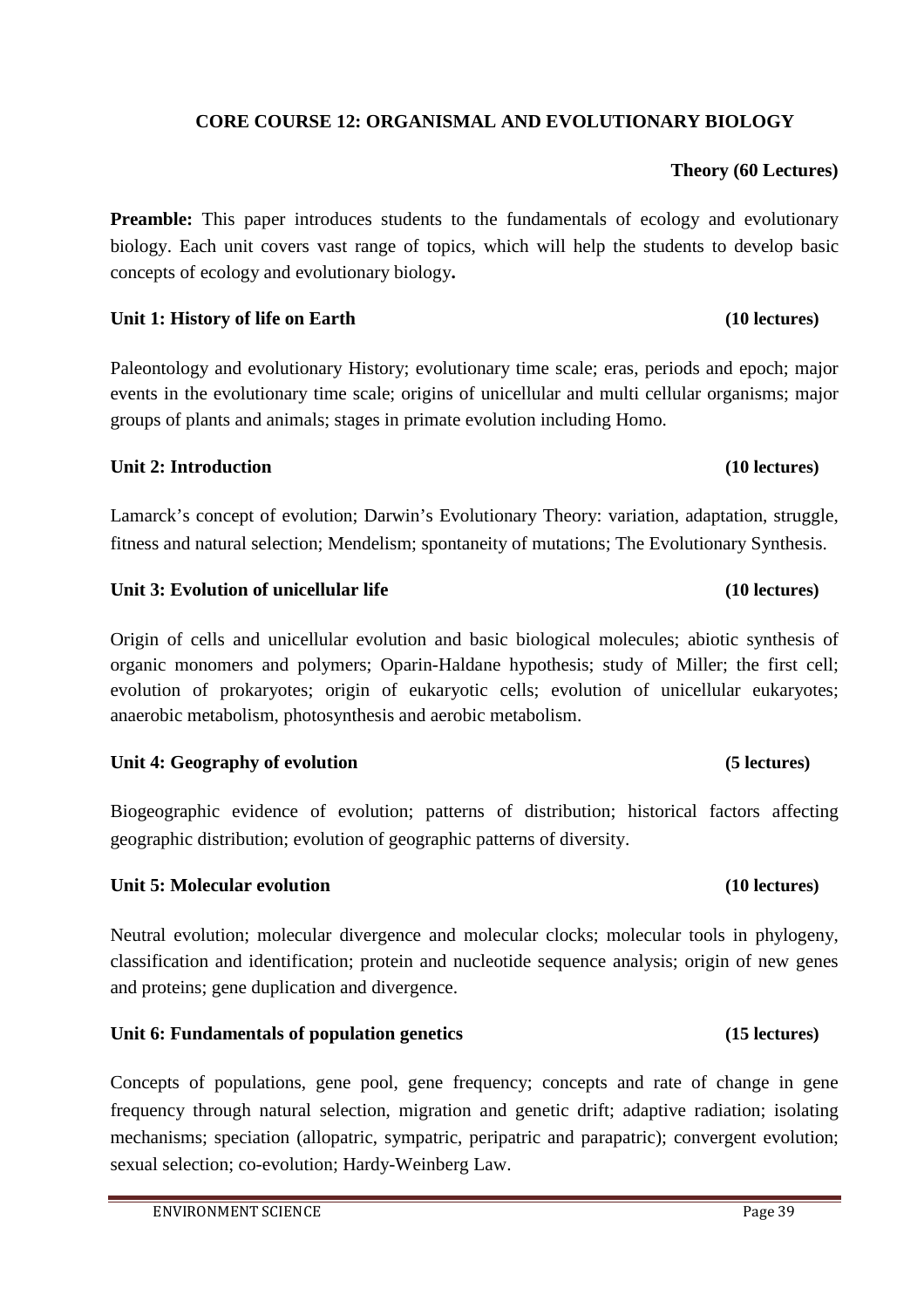**Practicals:** Based on the theory.

- 1. Futuyma, D.J. 2009. *Evolution* (2<sup>nd</sup> edition). Sinauer Associates.
- 2. Gillespie, J. H. 1991. *The Causes of Molecular Evolution*. Oxford University Press.
- 3. Graur, D. & Li, W.H. 1999. *Fundamentals of Molecular Evolution* (2nd edition). Sinauer Associates.
- 4. Kimura, M. 1984. *The Neutral Theory of Molecular Evolution*. Cambridge University Press.
- 5. Minkoff, E.C. 1983. *Evolutionary Biology*. Addison Wesley. Publishing Company.
- 6. Nei, M. & Kumar, S. 2000. *Molecular Evolution and Phylogenetics*. Oxford University Press.
- 7. Nei, M. 1975. *Molecular Population Genetics and Evolution*. North-Holland Publishing Company.
- 8. Nei, M. 1987. *Molecular Evolutionary Genetics*. Columbia university press.
- 9. Thorne, J. L., Kishino, H., & Painter, I. S. 1998. Estimating the rate of evolution of the rate of molecular evolution. *Molecular Biology and Evolution* **15**: 1647-1657.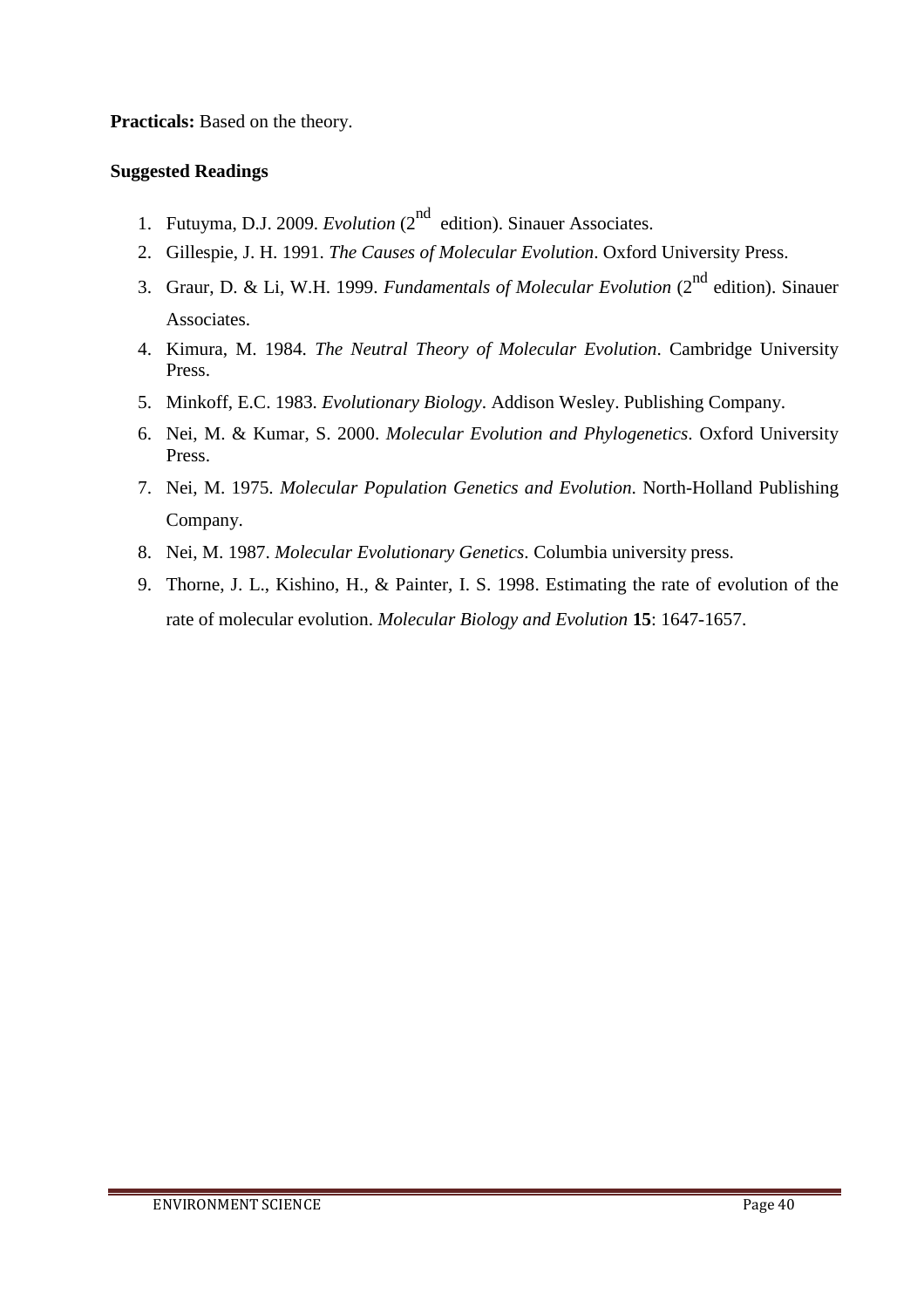# **DISCIPLINE SPECIFIC ELECTIVE 1: ENERGY AND ENVIRONMENT**

# **Theory (60 Lectures)**

**Preamble:** This course aims to provide students with a broad understanding of the existing energy resources, issues related to energy and the environment, challenges and possible paths to sustainable energy generation and use.

# **Unit 1: Introduction (8 lectures)**

Defining energy; forms and importance; energy use from a historical perspective: discovery of fire, discovery of locomotive engine and fossil fuels, electrification of cities, oil wars in the Middle East, advent of nuclear energy; sources and sinks of energy; energy over-consumption in urban setting

# Unit 2: Energy resources **(8)** lectures)

Global energy resources; renewable and non-renewable resources: distribution and availability; past, present, and future technologies for capturing and integrating these resources into our energy infrastructure; energy-use scenarios in rural and urban setups; energy conservation.

# **Unit 3: Energy demand (10 lectures)**

Global energy demand: historical and current perspective; energy demand and use in domestic, industrial, agriculture and transportation sector; generation and utilization in rural and urban environments; changes in demand in major world economies; energy subsidies and environmental costs.

# **Unit 4: Energy, environment and society (10 lectures)**

Nature, scope and analysis of local and global impacts of energy use on the environment; fossil fuel burning and related issues of air pollution, greenhouse effect, global warming and, urban heat island effect; nuclear energy and related issues such as radioactive waste, spent fuel; social inequalities related to energy production, distribution, and use.

# **Unit 5: Energy, ecology and the environment (6 lectures)**

Energy production as driver of environmental change; energy production, transformation and utilization associated environmental impacts (Chernobyl and Fukushima nuclear accidents, construction of dams, environmental pollution); energy over-consumption and its impact on the environment, economy, and global change.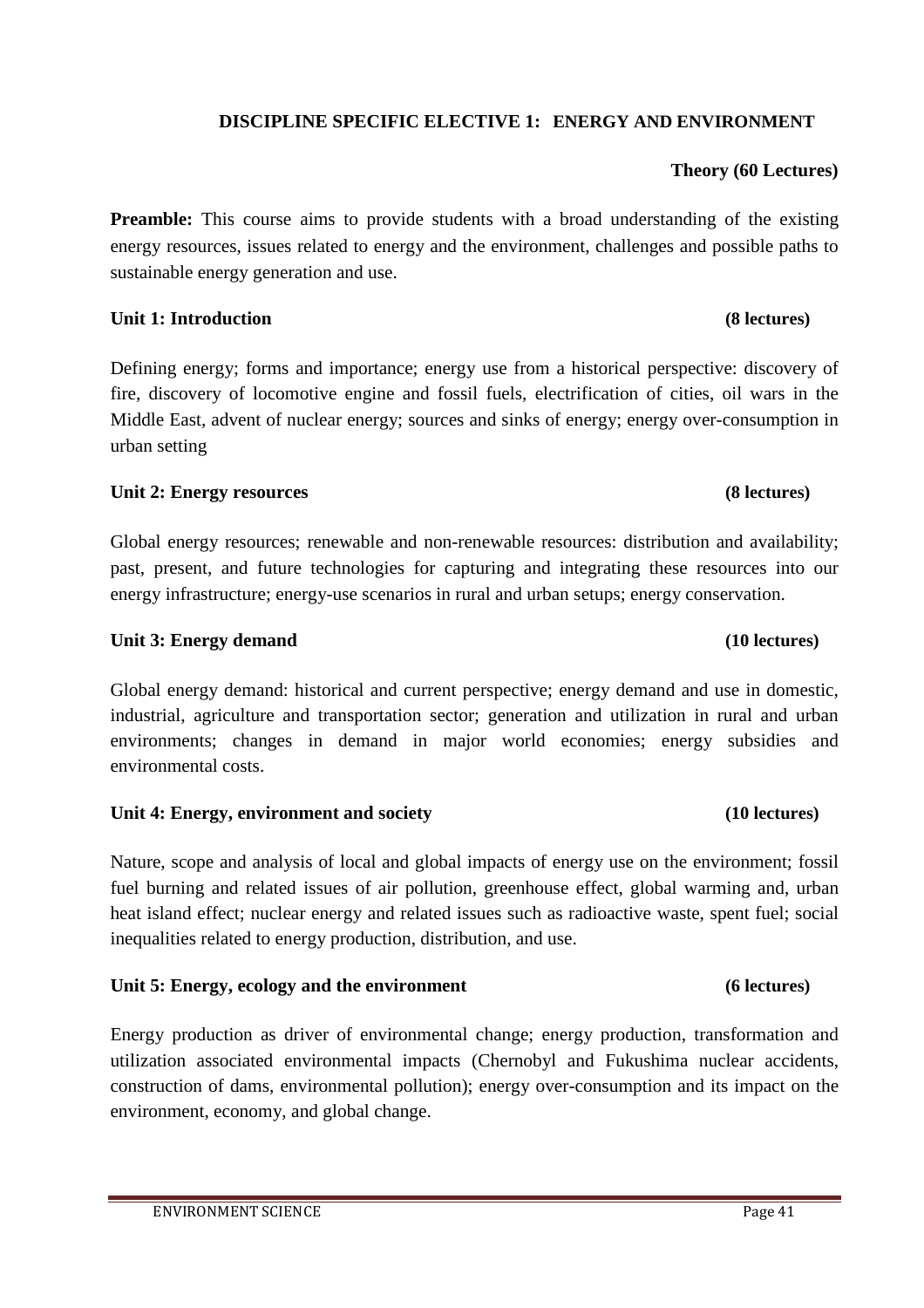# Unit 7: Politics of energy policy **(8)** lectures)

Political choices in energy policy globally and in the Indian context (historical and contemporary case studies); domestic and international energy policy; energy diplomacy and bilateral ties of India with her neighbors.

# **Unit 8: Our energy future (10 lectures)**

Current and future energy use patterns in the world and in India; evolution of energy use over time; alternative sources as green energy (biofuels, wind energy, solar energy, geothermal energy; ocean energy; nuclear energy); need for energy efficiency; energy conservation and sustainability; action strategies for sustainable energy mix and management from a future perspective.

**Practicals:** Tutorial-based.

# **Suggested Readings**

- 1. McKibben, B. 2012. *Global Warming's Terrifying New Math*, Rolling Stone Magazine.
- 2. Craig. J.R., Vaughan, D.J., Skinner. B.J. 1996. *Resources of the Earth: Origin, use, and environmental impact*  $(2^{nd}$  edition). Prentice Hall, New Jersey.
- 3. Elliott, D. 1997. *Sustainable Technology. Energy, Society and Environment* (Chapter 3). New York, Routledge Press.
- 4. Rowlands, I.H. 2009. *Renewable Electricity: The Prospects for Innovation and Integration in Provincial Policies* in Debora L. Van Nijnatten and Robert Boardman (eds), Canadian Environmental Policy and Politics: Prospects for Leadership and Innovation, Third Edition. Oxford University Press, pp. 167-82.
- 5. Oliver, J. 2013. Dispelling the Myths about Canada's Energy Future, Policy: Canadian Politics and Public Policy, June-July.
- 6. Mallon, K. 2006. *Myths, Pitfalls and Oversights, Renewable Energy Policy and Politics: A Handbook for Decision-Making*. EarthScan.

### ENVIRONMENT SCIENCE **EXECUTE 2006** Page 42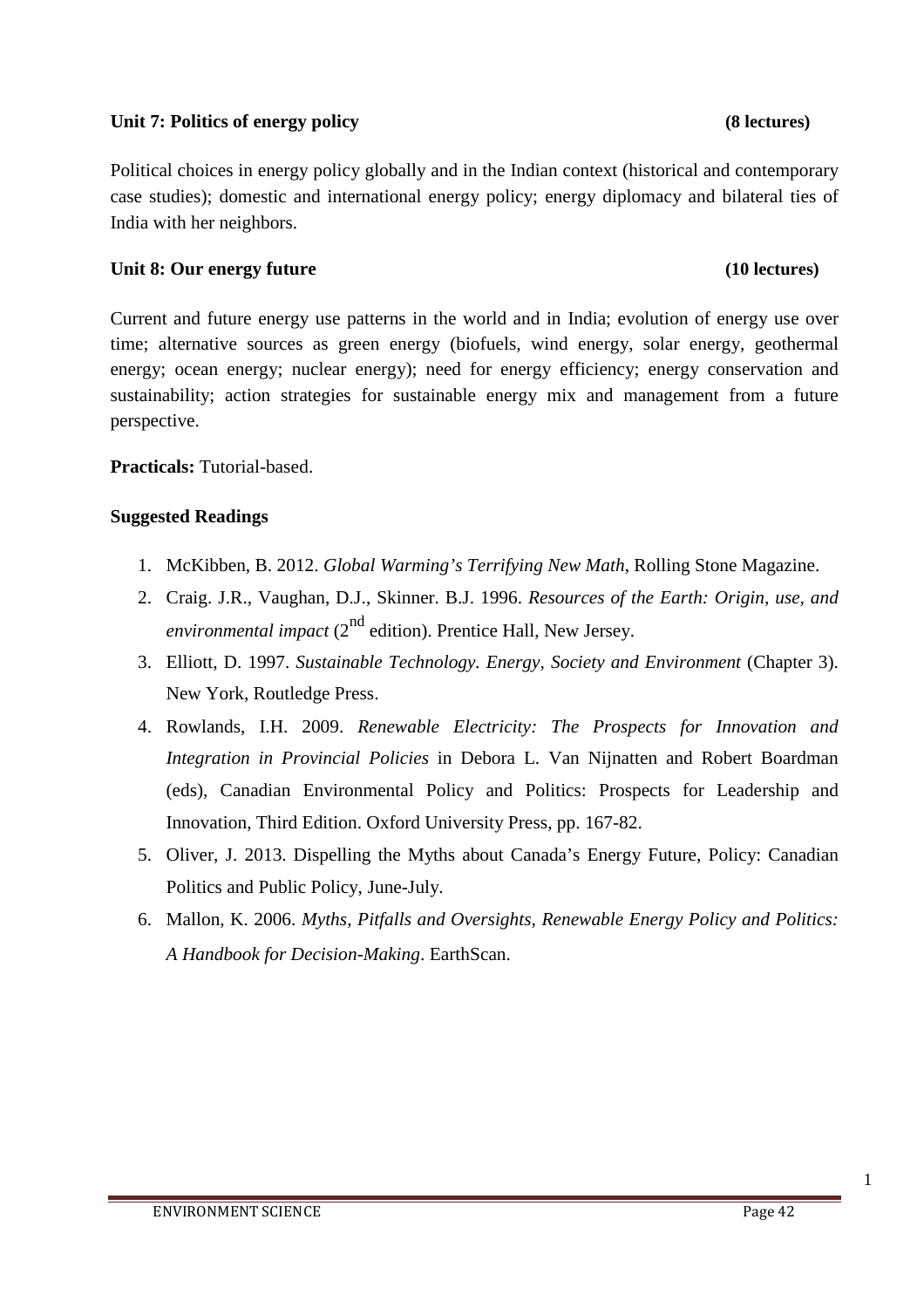# **DISCIPLINE SPECIFIC ELECTIVE 2: ENVIRONMENTAL ECONOMICS**

# **Theory (60 Lectures)**

**Preamble:** This paper introduces students to the fundamentals of environmental economics. It covers some basic concepts of economics to familiarize students with absence of market, demand and supply in nature. Each unit covers a range of topics, which will help students develop modern concepts of environmental economics and its importance in conservation of biodiversity and ecosystems through understanding of economic costs associated with these.

# **Unit1: Introduction to microeconomics (15 lectures)**

Definition and scope of environmental economics; environmental economics versus traditional economics; brief introduction to major components of economy: consumer, firm and their interaction in the market, producer and consumer surplus, market failure, law of demand and supply, tangible and non tangible goods; utilitariasm; Pareto optimality; compensation principle.

# **Unit 2: Environmental economics (15 lectures)**

Main characteristics of environmental goods; marginal analysis; markets and market failure; social benefit, costs and welfare functions; meaning and types of environmental values; measures of economic values; tangible and intangible benefits; Pareto principle or criterion; Hardin's Thesis of 'The Tragedy of Commons'; prisoner's dilemma game; methods of abatement of externalities; social cost benefit analysis; cost-effectiveness analysis.

# **Unit 3: Economic solutions to environmental problems (15 lectures)**

Social costs and benefits of environmental programmes: marginal social benefit of abatement, marginal social cost of abatement; pollution control: policies for controlling air and water pollution, disposal of toxic and hazardous waste- standards vs. emissions charges, environmental subsidies, modelling and emission charges; polluter pay principles; pollution permit trading system.

# **Unit 4: Natural resource economics (5 lectures)**

Economics of non-renewable resources; economics of fuels and minerals; Hotelling's rule and extensions; taxation; economics of renewable resources; economics of water use, management of fisheries and forests; introduction to natural resource accounting.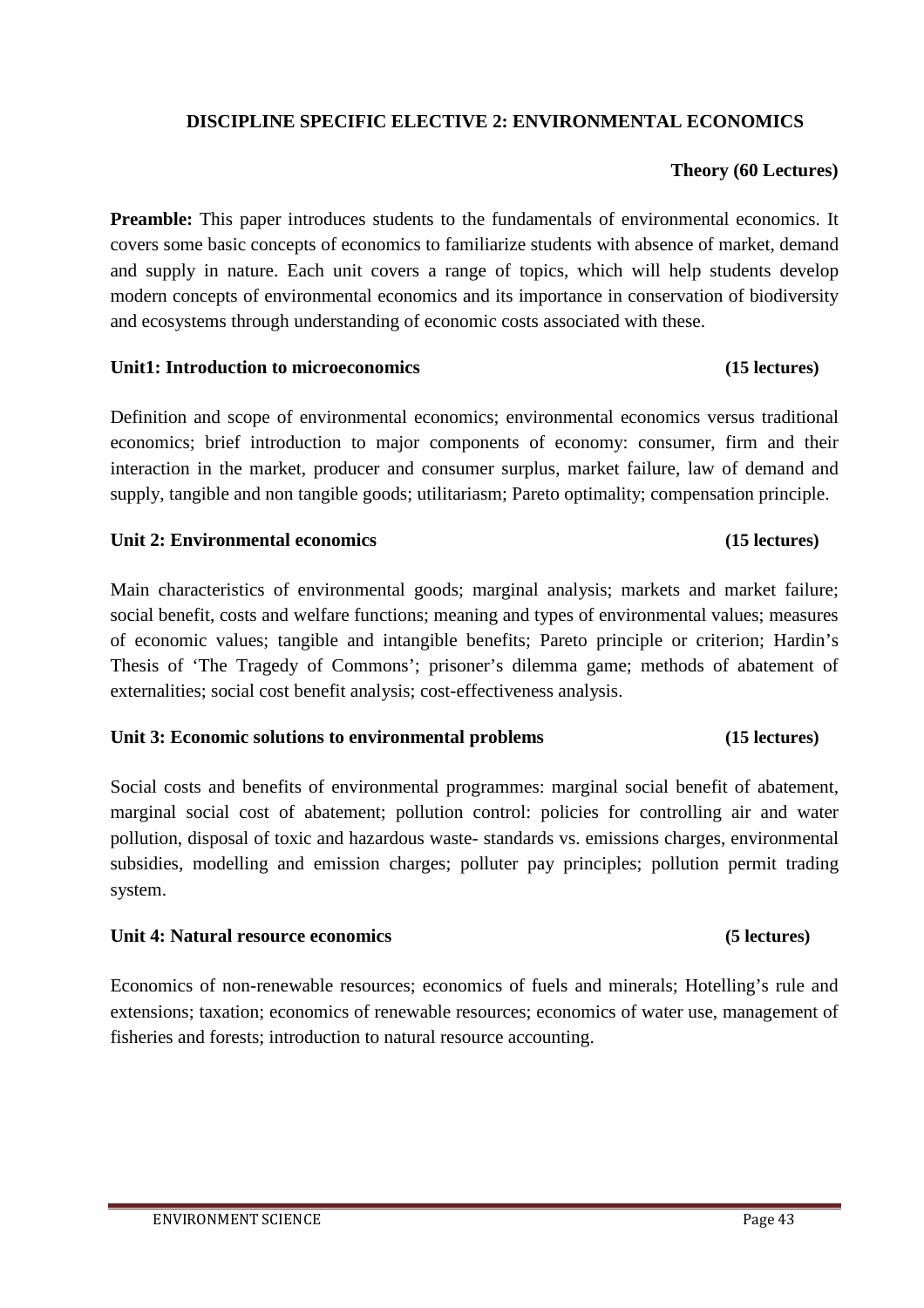# **Unit 5: Tools for environmental economic policy (10 lectures)**

Growth and environment; environmental audit and accounting, Kuznets curve, environmental risk analysis, assessing benefits and cost for environmental decision making; cost benefit analysis and valuation: discounting, principles of Cost-Benefit Analysis, estimation ofcosts and benefits, techniques of valuation, adjusting and comparing environmental benefits and costs.

**Practicals:** Tutorials, analysis and exercise based.

- 1. Arrow, K., Bolin, B., Costanza, R., Dasgupta, P., Folke, C., Holling, C.S., Jansson, B.O., Levin, S., Maler, K.G., Perrings, C., Pimentel, D. 1995. Economic growth, carrying capacity, and the environment. *Ecological Economics* **15**: 91-95.
- 2. Hanley, N., Shogren, J. F., & White, B. 2007. *Environmental Economics: In Theory and Practice*. Palgrave Macmillan.
- 3. Kolstad, C.D. 2010. *Environmental Economic*s. Oxford University Press.
- 4. Perman, R. 2003. *Natural Resource and Environmental Economics*. Pearson Education.
- 5. Singh, K. & Shishodia, A. 2007. *Environmental Economics: Theory and Applications*. Sage Publications.
- 6. Thomas, J.M. & Callan, S.J. 2007.*Environmental Economics*. Thomson Learning Inc.
- 7. Tietenberg, T. 2004. *Environmental and Natural Resource Economics* (6<sup>th</sup> Edition). Pearson Education Pvt. Ltd.
- 8. Tietenberg, T. H. & Lewis, L. 2010. *Environmental Economics and Policy*. Addison-Wesley.
- 9. Turner, R. K., Pearce, D., & Bateman, I. 1994. *Environmental Economics: An Elementary Introduction*. Harvester Wheat sheaf.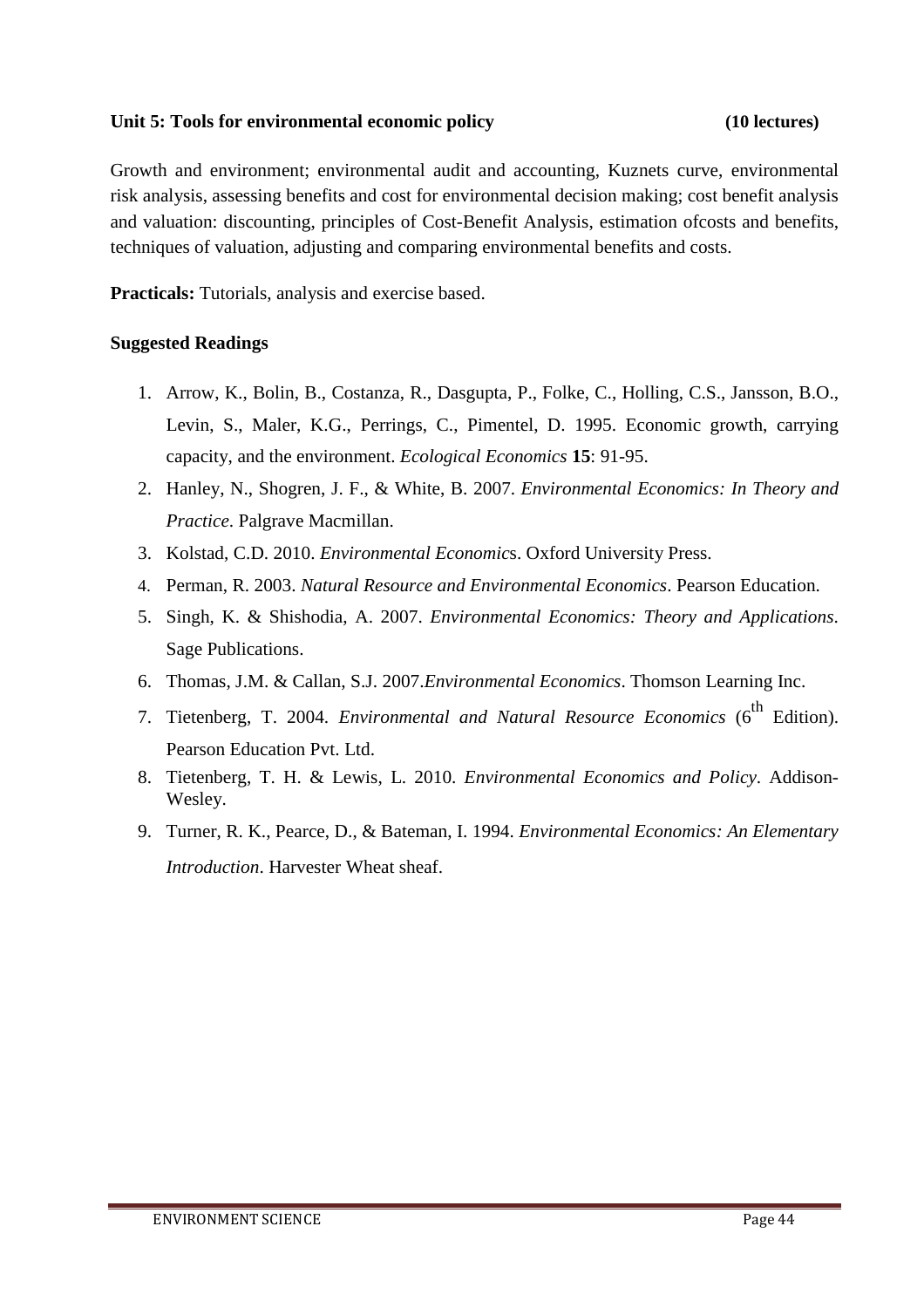# **CORE COURSE 13: ENVIRONMENTAL POLLUTION AND HUMAN HEALTH**

# **Theory (60 Lectures)**

Preamble: This paper deals with different aspects of environmental contamination, which have adverse effects on human health. It will lay emphasis on understanding mechanisms of pollutants impacting human health by developing an understanding of different types of pollutants, their sources and mitigation measures. The students will also be introduced to the concept of permissible limits.

### **Unit 1: Introduction (2 lectures)**

Definition of pollution; pollutants; classification of pollutants.

# **Unit 2: Air pollution (8 lectures)**

Ambient air quality: monitoring and standards (National Ambient Air Quality Standards of India); air quality index; sources and types of pollutants (primary and secondary); smog (case study); effects of different pollutants on human health  $(NO_x, SO_x, PM, CO, CO_2)$ , hydrocarbons and VOCs) and control measures; indoor air pollution: sources and effects on human health.

# **Unit 3: Water pollution (10 lectures) (10 lectures)**

Sources of surface and ground water pollution; water quality parameters and standards; organic waste and water pollution; eutrophication; COD, BOD, DO; effect of water contaminants on human health (nitrate, fluoride, arsenic, chlorine, cadmium, mercury, pesticides); water borne diseases; concept and working of effluent treatment plants (ETPs).

# **Unit 4: Soil pollution (5 lectures)**

Causes of soil pollution and degradation; effect of soil pollution on environment, vegetation and other life forms; control strategies.

# **Unit 5: Noise pollution (5 lectures)**

Noise pollution – sources; frequency, intensity and permissible ambient noise levels; effect on communication, impacts on life forms and humans - working efficiency, physical and mental health; control measures.

# **Unit 6: Radioactive and thermal pollution (5 lectures)**

Radioactive material and sources of radioactive pollution; effect of radiation on human health (somatic and genetic effects); thermal pollution and its effects.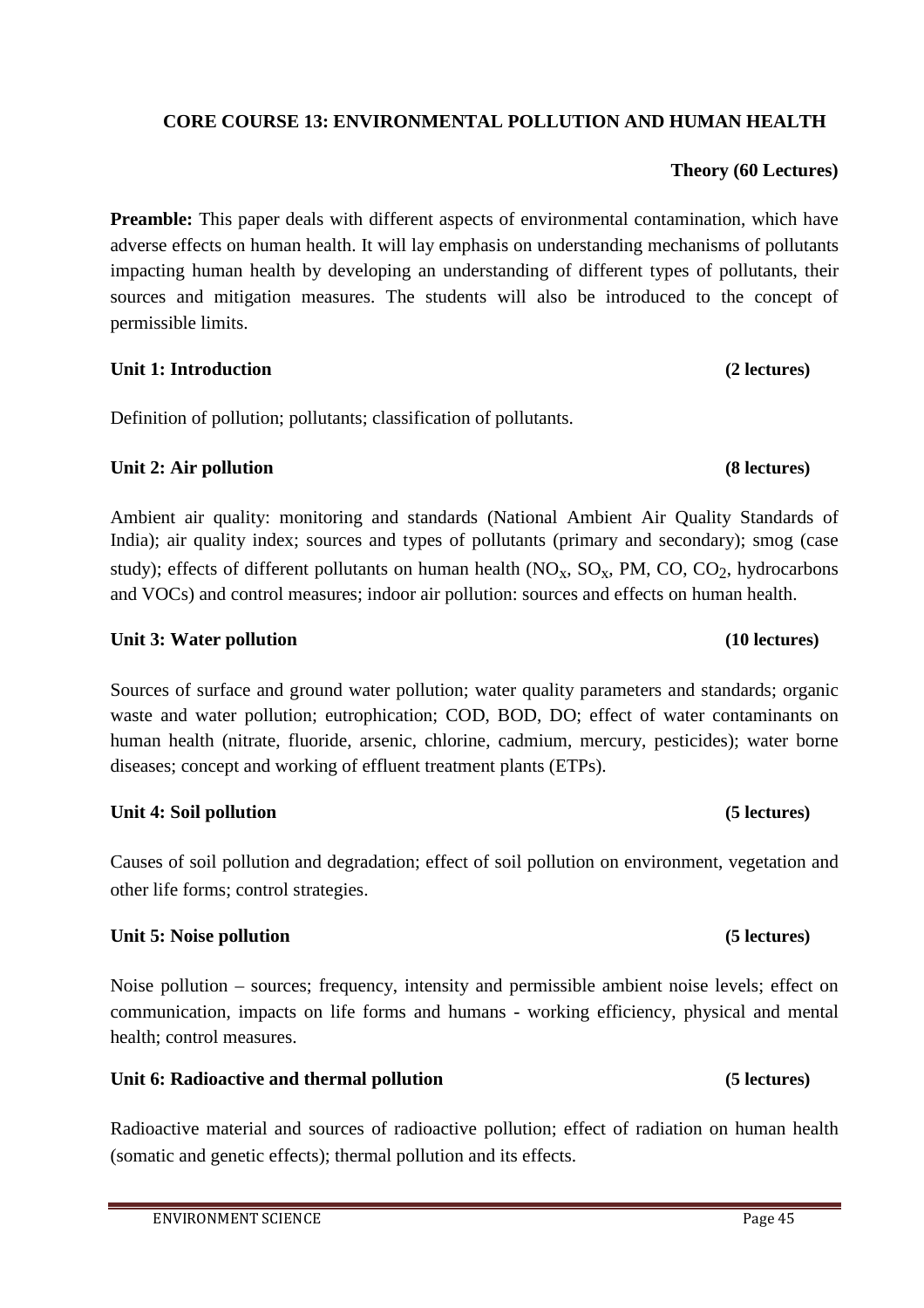# **Unit 7: Marine pollution (5 lectures)**

Marine resources and their importance; sources of marine pollution; oil spill and its effects; coral reefs and their demise; coastal area management; existing challenges and management techniques (planning, construction, environmental monitoring of coastal zones).

# **Unit 8: Chemistry of environmental pollutants (10 lectures)**

Solubility of pollutants (hydrophilic and lipophilic pollutants), transfer of pollutants within different mediums, role of chelating agents in transferring pollutants, concept of biotransformation and bioaccumulation, concept of radioactivity, radioactive decay and half-life of pollutants, organometallic compounds, acid mine drainage.

# **Unit 9: Pollution control (10 lectures)**

Activated Sludge Process (ASP) – Trickling Filters – oxidation ponds, fluidized bed reactors, membrane bioreactor neutralization, ETP sludge management; digesters, up flow anaerobic sludge blanket reactor, fixed film reactors, sequencing batch reactors, hybrid reactors, bioscrubbers, biotrickling filters; regulatory framework for pollution monitoring and control; case study: Ganga Action Plan; Yamuna Action Plan; implementation of CNG in NCT of Delhi.

**Practicals:** Based on the theory.

- 1. Gurjar, B.R., Molina, L.T. & Ojha C.S.P. 2010. *Air Pollution: Health and Environmental Impacts*. CRC Press, Taylor & Francis.
- 2. Hester, R.E. & Harrison, R.M. 1998. *Air Pollution and Health*. The Royal Society of Chemistry, UK.
- 3. Park, K. 2015. *Park's Textbook of Preventive and Social Medicine* (23rd edition). Banarsidas Bhanot Publishers.
- 4. Pepper, I.L., Gerba, C.P. & Brusseau, M.L. 2006. *Environmental and Pollution Science*. Elsevier Academic Press.
- 5. Purohit, S.S. & Ranjan, R. 2007. *Ecology, Environment & Pollution*. Agrobios Publications.
- 6. Vesilind, P.J., Peirce, J.J., & Weiner R.F. 1990. *Environmental Pollution and Control*. Butterworth-Heinemann, USA.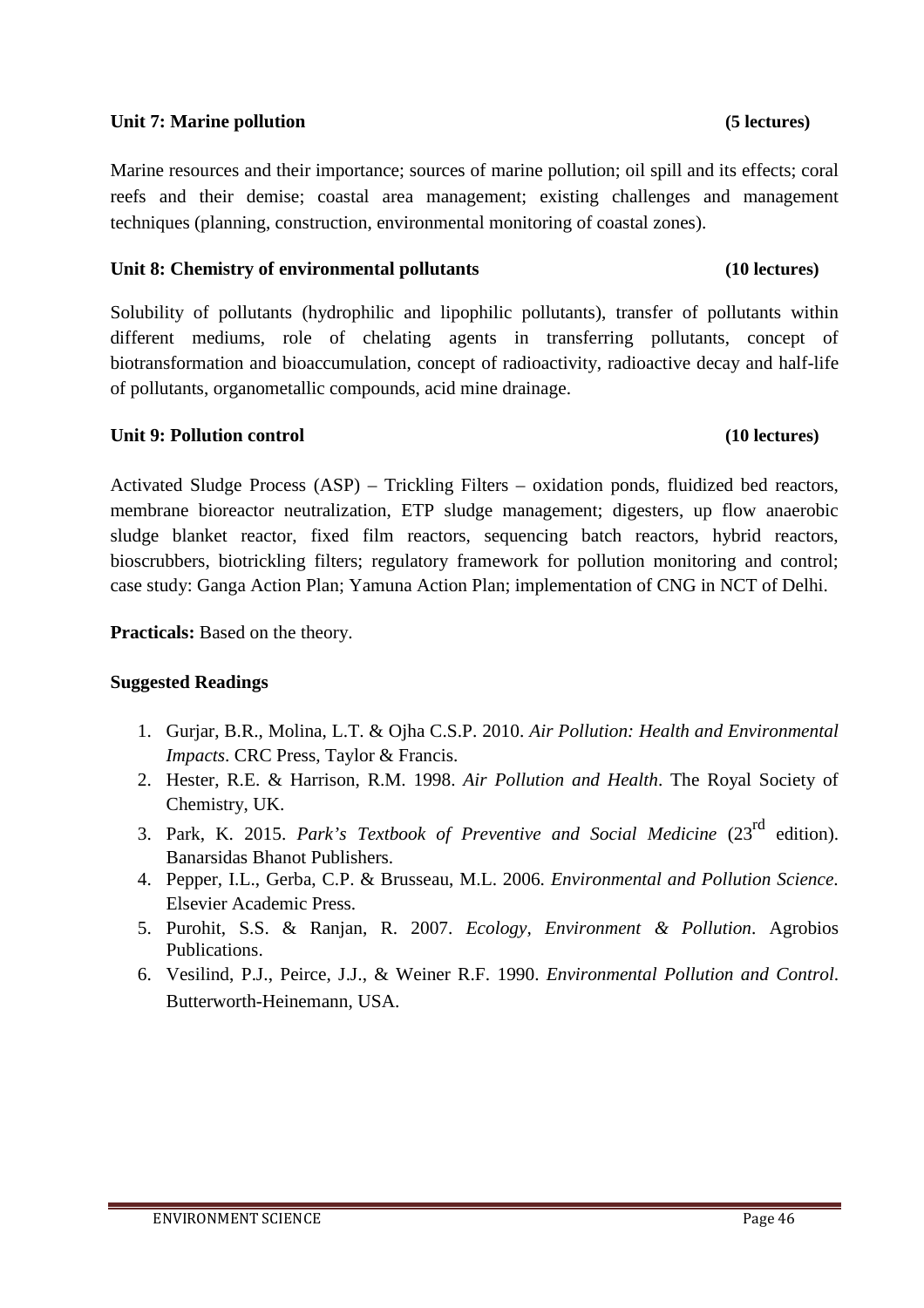# **CORE COURSE 14: NATURAL RESOURCE MANAGEMENT AND SUSTAINABILITY**

### **Theory (60 Lectures)**

**Preamble:** This paper takes an objective view of the nature of Earth's resources, their generation, extraction and impact of human activities on earth's environment. The students are expected to understand effective management strategies. It aims to provide an idea of effective management strategies and a critical insight of the major sustainability issues.

# **Unit 1: Introduction (10 lectures)**

Resource and reserves; classification of natural resources; renewable and non-renewable resources; resource degradation; resource conservation; resource availability and factors influencing its availability; land resources; water resources; fisheries and other marine resources; energy resources; mineral resources; human impact on natural resources; ecological, social and economic dimension of resource management.

# **Unit 2: Natural resources and conservation (10 lectures)**

Forest resources: economic and ecological importance of forests, forest management strategies, sustainable forestry; water resources: supply, renewal, and use of water resources, freshwater shortages, strategies of water conservation; soil resources: importance of soil, soil conservation strategies; food resources: world food problem, techniques to increase world food production, green revolution.

# **Unit 3: Mineral resources (10 lectures)**

Mineral resources and the rock cycle; identified resources; undiscovered resources; reserves; types of mining: surface, subsurface, open-pit, dredging, strip; reserve-to-production ratio; global consumption patterns of mineral resources techniques to increase mineral resource supplies; ocean mining for mineral resources; environmental effects of extracting and using mineral resources.

# **Unit 4: Non-renewable energy resources (10 lectures)**

Oil: formation, exploration, extraction and processing, oil shale, tar sands; natural gas: exploration, liquefied petroleum gas, liquefied natural gas; coal: reserves, classification, formation, extraction, processing, coal gasification; environmental impacts of non renewable energy consumption; impact of energy consumption on global economy; application of green technology; future energy options and challenges.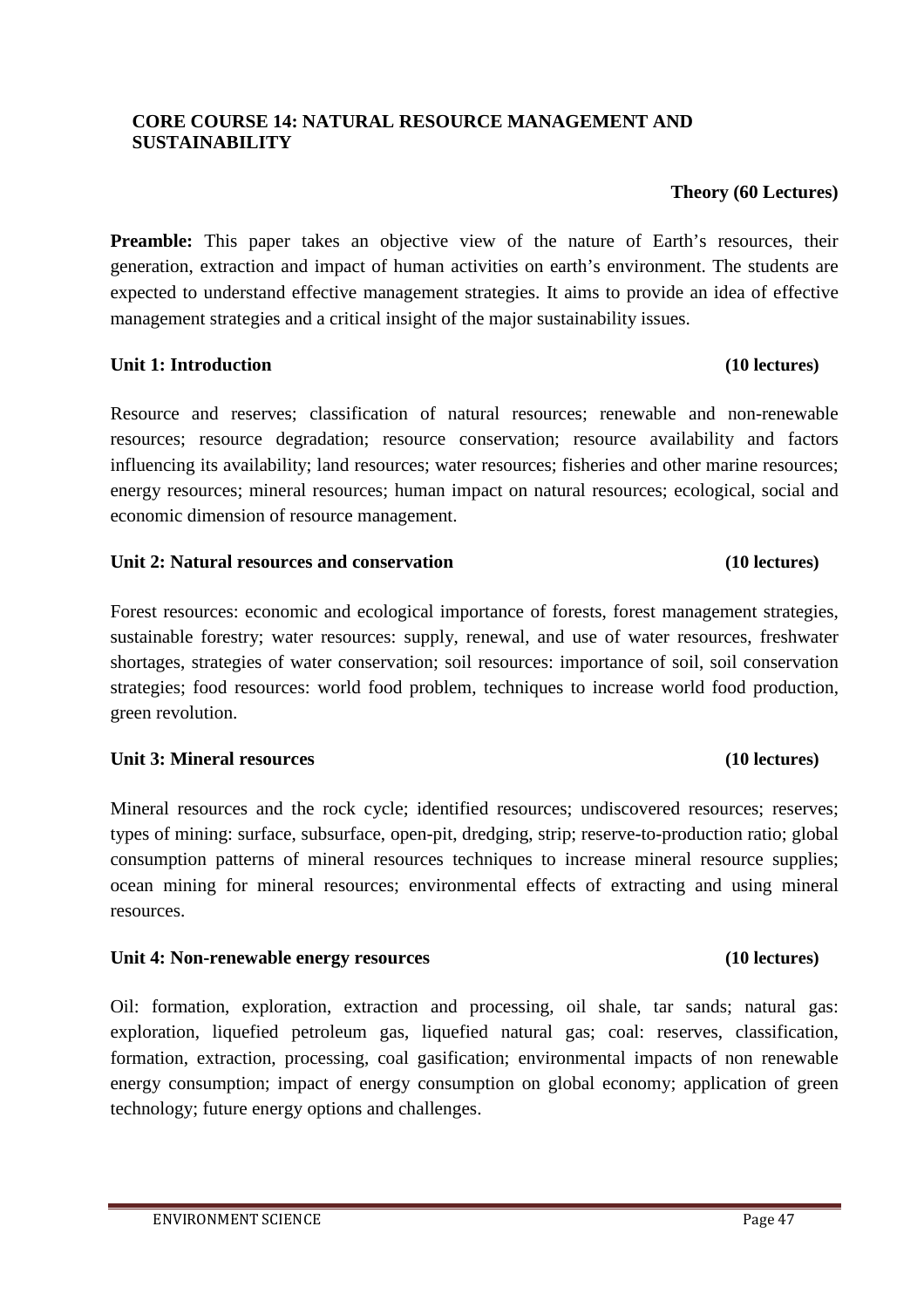### **Unit 5: Renewable energy resources (10 lectures)**

Energy efficiency; life cycle cost; cogeneration; solar energy: technology, advantages, passive and active solar heating system, solar thermal systems, solar cells, JNN solar mission; hydropower: technology, potential, operational costs, benefits of hydropower development; nuclear power: nuclear fission, fusion, reactors, pros and cons of nuclear power, storage of radioactive waste, radioactive contamination; tidal energy; wave energy; ocean thermal energy conversion (OTEC); geothermal energy; energy from biomass; bio-diesel.

### **Unit 6: Resource management (10 lectures)**

# Approaches in resource management: ecological approach; economic approach; ethnological approach; implications of the approaches; integrated resource management strategies; concept of sustainability science: different approach towards sustainable development and its different constituents; sustainability of society, resources and framework; sustainable energy strategy; principles of energy conservation; Indian renewable energy programme.

**Practicals:** Based on the theory.

- 1. Craig, J.R., Vaughan. D.J. & Skinner. B.J. 1996. *Resources of the Earth: Origin, Use, and Environmental Impacts* (2<sup>nd</sup> edition). Prentice Hall, New Jersey.
- 2. Freeman, A.M. 2001. *Measures of value and Resources: Resources for the Future*. Washington DC.
- 3. Freeman, A.M. 2003. *Millennium Ecosystem Assessment: Conceptual Framework*. Island Press.
- 4. Ginley, D.S. & Cahen, D. 2011. *Fundamentals of Materials for Energy and Environmental Sustainability*. Cambridge University Press.
- 5. Klee, G.A. 1991. *Conservation of Natural Resources*. Prentice Hall Publication.
- 6. Miller, T.G. 2012. *Environmental Science*. Wadsworth Publishing Co.
- 7. Owen, O.S, Chiras, D.D, & Reganold, J.P. 1998. *Natural Resource Conservation – Management for Sustainable Future* (7<sup>th</sup> edition). Prentice Hall.
- 8. Ramade, F. 1984. *Ecology of Natural Resources*. John Wiley & Sons Ltd.
- 9. Tiwari, G.N. & Ghosal. M. K. 2005. *Renewable Energy Resources: Basic Principles and Application*. Narosa Publishing House.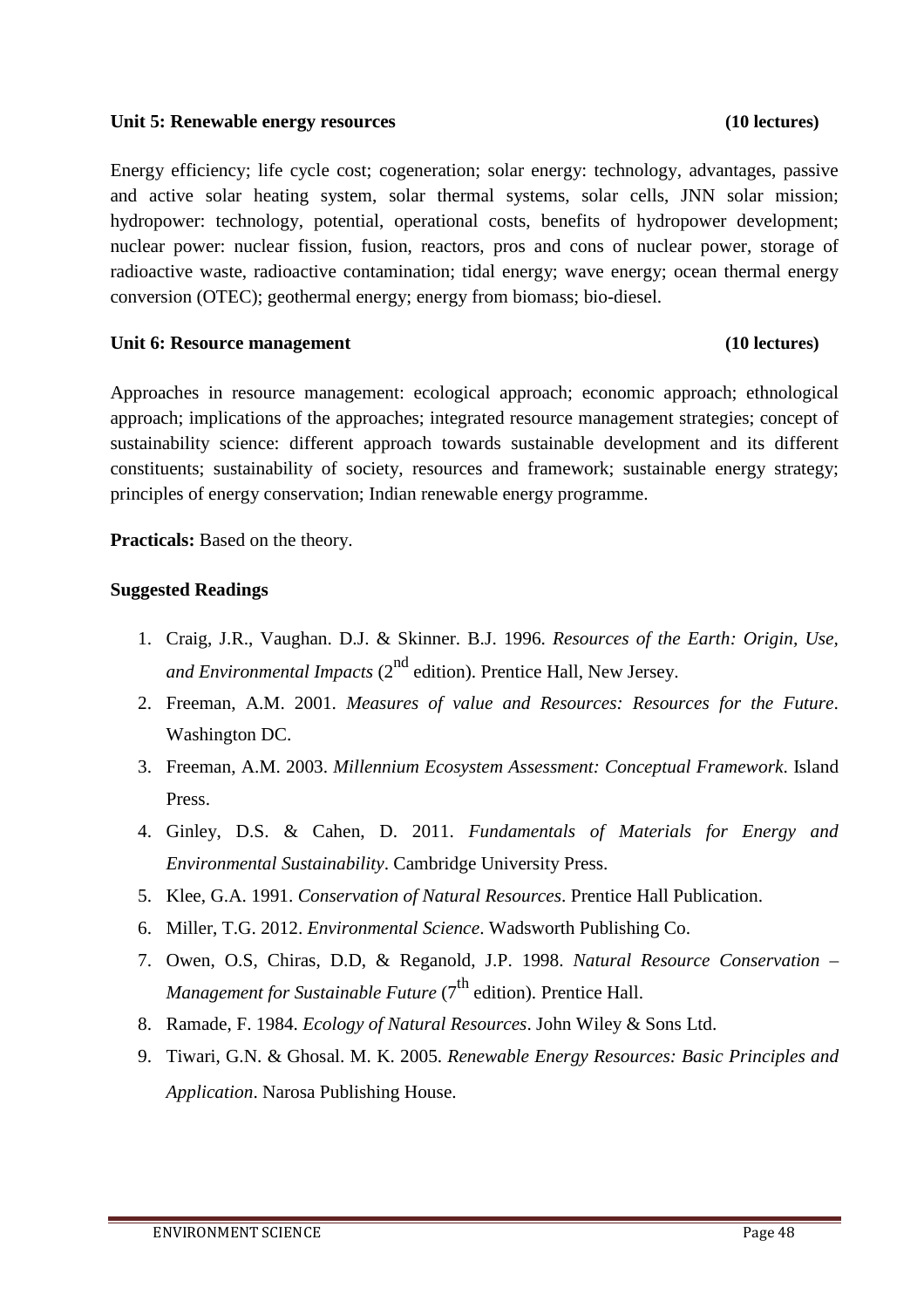# **DISCIPLINE SPECIFIC ELECTIVE 3: NATURAL HAZARDS AND DISASTER MANAGEMENT**

### **Theory (60 Lectures)**

**Preamble:** This paper introduces the students to various aspects of environmental hazards, their causes, classifications, and impacts. It also focuses on the management strategies and governmental action plan to mitigate and prepare for such hazards.

### **Unit 1: Introduction (5 lectures)**

Definition of hazard; natural, technological, and context hazards; concept of risk and vulnerability; reasons of vulnerability - rapid population growth, urban expansion, environmental pollution, epidemics, industrial accidents, inadequate government policies.

### **Unit 2: Natural hazards (15 lectures)**

Natural hazards: hydrological, atmospheric & geological hazards; earthquake: seismic waves, epicenter; volcanoes: causes of volcanism, geographic distribution; floods: types and nature, frequency of flooding; landslides: causes and types of landslides, landslide analysis; drought: types of drought - meteorological, agricultural, hydrological, and famine; Glacial Lake Outburst Floods (GLOF); tornadoes, cyclone & hurricanes; tsunamis: causes and location of tsunamis; coastal erosion, sea level changes and its impact on coastal areas and coastal zone management.

### **Unit 3: Anthropogenic hazards (15 lectures)**

Impacts of anthropogenic activities such as rapid urbanization, injudicious ground water extraction, sand mining from river bank, deforestation, mangroves destruction; role of construction along river banks in elevating flood hazard; disturbing flood plains. deforestation and landslide hazards associated with it; large scale developmental projects, like dams and nuclear reactors in hazard prone zones; nature and impact of accidents, wildfires and biophysical hazards. Case studies of Bhopal, Minamata and Chernobyl disaster.

### **Unit 4: Risk and vulnerability assessment (5 lectures)**

Two components of risk: likelihood and consequences, qualitative likelihood measurement index; categories of consequences (direct losses, indirect losses, tangible losses, and intangible losses); application of geoinformatics in hazard, risk & vulnerability assessment.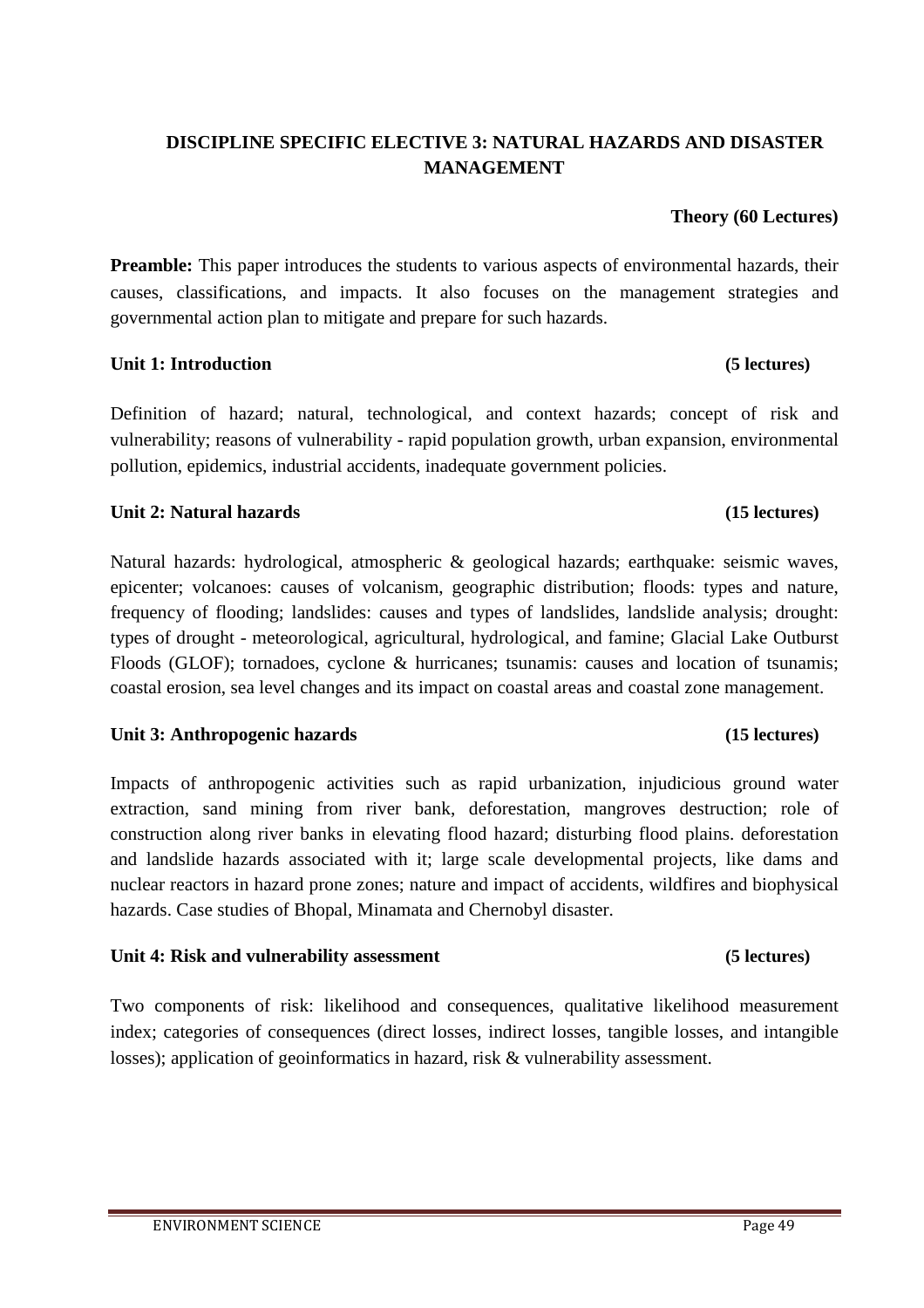### **Unit 5: Mitigation and preparedness (10 lectures)**

Concept of mitigation; types of mitigation: structural and non-structural mitigation, use of technologies in mitigations such as barrier, deflection and retention systems; concept of preparedness; importance of planning, exercise, and training in preparedness; role of public, education and media in hazard preparedness.

# **Unit 6: Disaster management in India (10 lectures)**

Lessons from the past considering the examples of Bhuj earthquake, tsunami disaster, and Bhopal tragedy; National Disaster Management Framework, national response mechanism, role of government bodies such as NDMC and IMD; role of armed forces and media in disaster management; role of space technology in disaster management; case study of efficient disaster management during cyclone '*Phailin*' in 2013.

**Practicals:** Based on the theory.

- 1. Coppola D. P. 2007. *Introduction to International Disaster Management*. Butterworth Heinemann.
- 2. Cutter, S.L. 2012. *Hazards Vulnerability and Environmental Justice*. EarthScan, Routledge Press.
- 3. Keller, E. A. 1996. *Introduction to Environmental Geology*. Prentice Hall, Upper Saddle River, New Jersey.
- 4. Pine, J.C. 2009. *Natural Hazards Analysis: Reducing the Impact of Disasters*. CRC Press, Taylor and Francis Group.
- 5. Schneid, T.D. & Collins, L. 2001. *Disaster Management and Preparedness*. Lewis Publishers, New York, NY.
- 6. Smith, K. 2001. *Environmental Hazards: Assessing Risk and Reducing Disaster*. Routledge Press.
- 7. Wallace, J.M. & Hobbs, P.V. 1977. *Atmospheric Science: An Introductory Survey*. Academic Press, New York.
- 8. Wasson, R.J., Sundriyal, Y.P., Chaudhary, S., Jaiswal, M.K., Morthekai, P., Sati, S.P.&Juyal, N. 2013. A 1000-year history of large floods in the upper Ganga catchment, central Himalaya, India. *Quaternary Science Reviews* **77**: 156–166.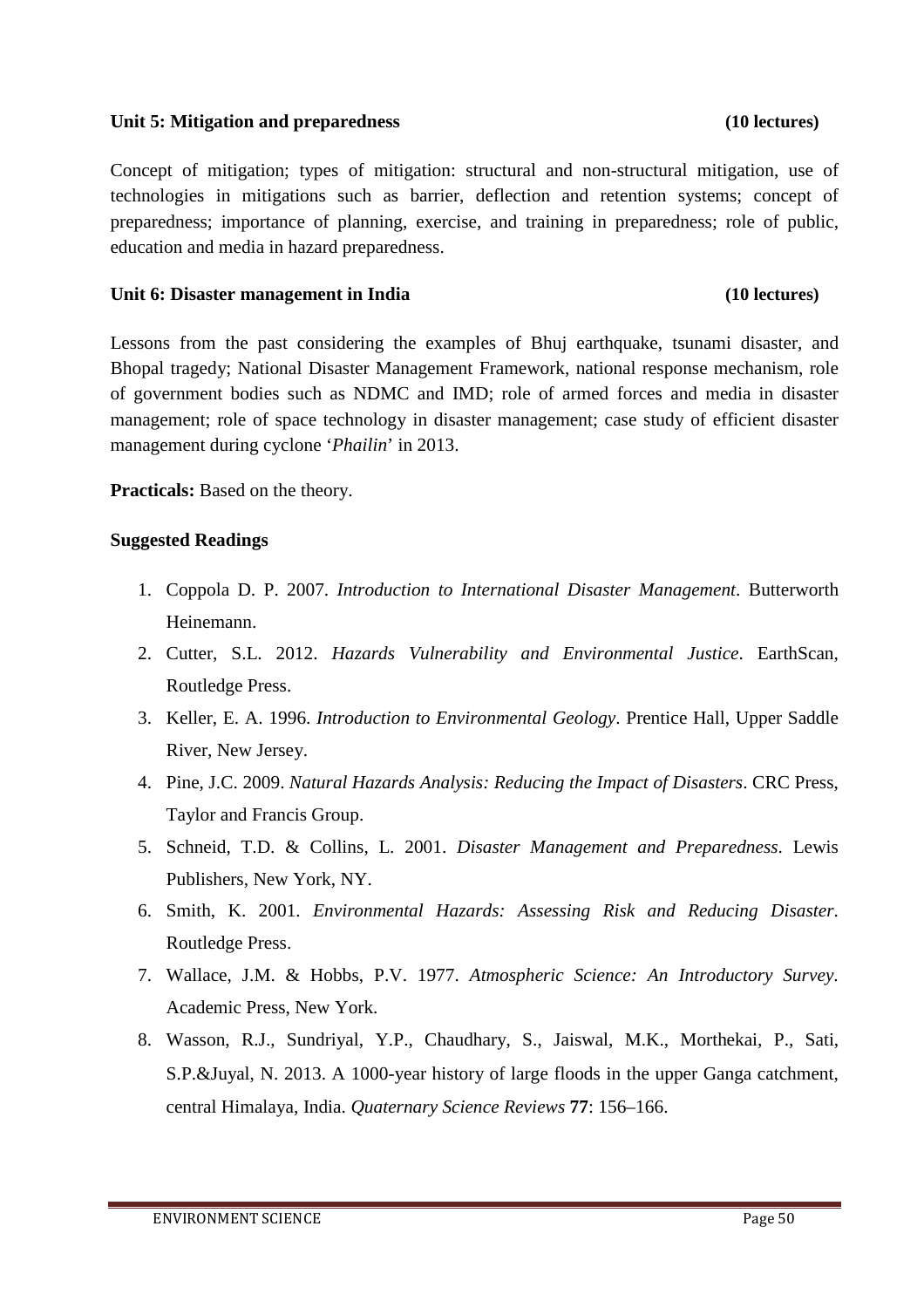# **DISCIPLINE SPECIFIC ELECTIVE 4: SOLID WASTE MANAGEMENT**

# **Theory (60 Lectures)**

**Preamble:** Every human activity ends up in the generation of unwanted waste product. This paper throws light on the current scenario of solid waste generation and problem in its handling and management. It also deals with the different governmental policies that explain proper transportation, handling and disposal of solid waste to minimize its effect on environment.

### **Unit 1: Introduction (3 lectures)**

Sources and generation of solid waste, their classification and chemical composition; characterization of municipal solid waste; hazardous waste and biomedical waste.

# **Unit 2: Effect of solid waste disposal on environment (8 lectures)**

Impact of solid waste on environment, human and plant health; effect of solid waste and industrial effluent discharge on water quality and aquatic life; mining waste and land degradation; effect of land fill leachate on soil characteristics and ground water pollution.

# **Unit 3: Solid waste Management (14 lectures)**

Different techniques used in collection, storage, transportation and disposal of solid waste (municipal, hazardous and biomedical waste); landfill (traditional and sanitary landfill design); thermal treatment (pyrolysis and incineration) of waste material; drawbacks in waste management techniques.

# **Unit 4: Industrial waste management (6 lectures)**

Types of industrial waste: hazardous and non-hazardous; effect of industrial waste on air, water and soil; industrial waste management and its importance; stack emission control and emission monitoring; effluent treatment plant and sewage treatment plant.

# **Unit 5: Resource Recovery (8 lectures)**

4R- reduce, reuse, recycle and recover; biological processing - composting, anaerobic digestion, aerobic treatment; reductive dehalogenation; mechanical biological treatment; green techniques for waste treatment.